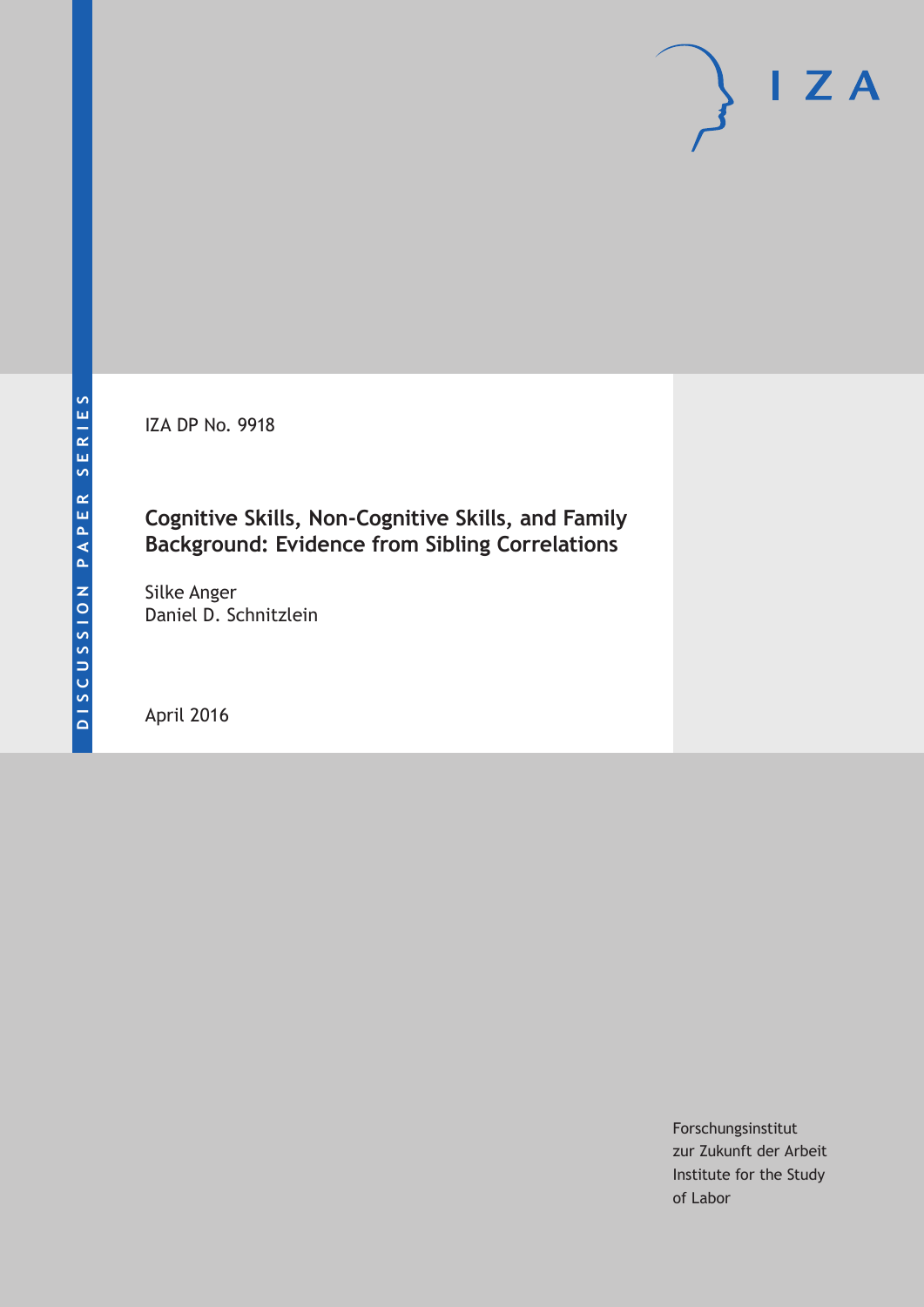# **Cognitive Skills, Non-Cognitive Skills, and Family Background: Evidence from Sibling Correlations**

#### **Silke Anger**

*IAB Nuremberg, University of Bamberg and IZA* 

#### **Daniel D. Schnitzlein**

*Leibniz University Hannover and DIW Berlin* 

Discussion Paper No. 9918 April 2016

IZA

P.O. Box 7240 53072 Bonn **Germany** 

Phone: +49-228-3894-0 Fax: +49-228-3894-180 E-mail: iza@iza.org

Any opinions expressed here are those of the author(s) and not those of IZA. Research published in this series may include views on policy, but the institute itself takes no institutional policy positions. The IZA research network is committed to the IZA Guiding Principles of Research Integrity.

The Institute for the Study of Labor (IZA) in Bonn is a local and virtual international research center and a place of communication between science, politics and business. IZA is an independent nonprofit organization supported by Deutsche Post Foundation. The center is associated with the University of Bonn and offers a stimulating research environment through its international network, workshops and conferences, data service, project support, research visits and doctoral program. IZA engages in (i) original and internationally competitive research in all fields of labor economics, (ii) development of policy concepts, and (iii) dissemination of research results and concepts to the interested public.

IZA Discussion Papers often represent preliminary work and are circulated to encourage discussion. Citation of such a paper should account for its provisional character. A revised version may be available directly from the author.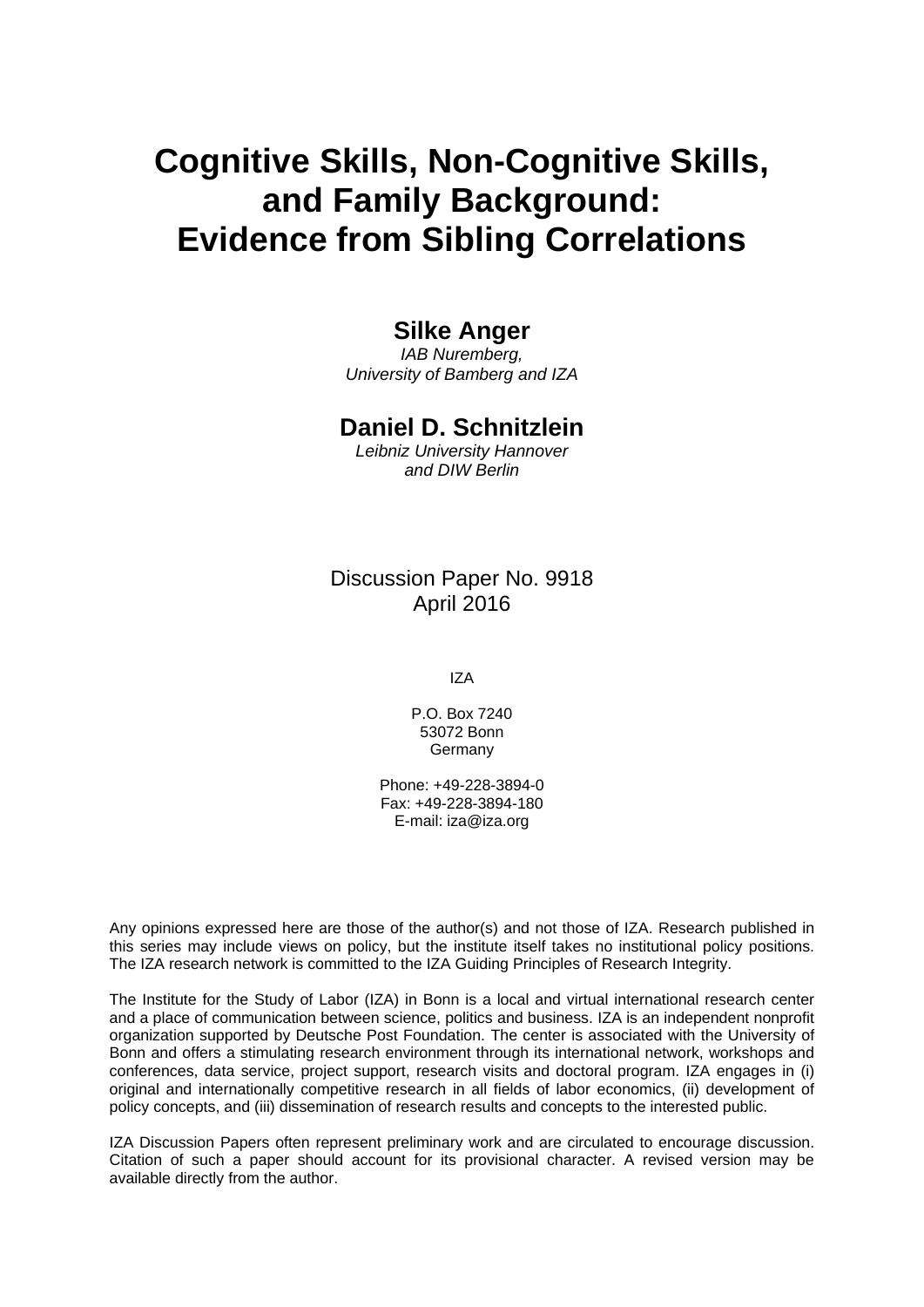IZA Discussion Paper No. 9918 April 2016

# **ABSTRACT**

### **Cognitive Skills, Non-Cognitive Skills, and Family Background: Evidence from Sibling Correlations**

This paper estimates sibling correlations in cognitive and non-cognitive skills to evaluate the importance of family background for skill formation. Based on a large representative German dataset including IQ test scores and measures of non-cognitive skills, a restricted maximum likelihood model indicates a strong relationship between family background and skill formation. Sibling correlations in non-cognitive skills range from 0.22 to 0.46; therefore, at least one-fifth of the variance in these skills results from shared sibling-related factors. Sibling correlations in cognitive skills are higher than 0.50; therefore, more than half of the inequality in cognition can be explained by shared family background. Comparing these findings with those in the intergenerational skill transmission literature suggests that intergenerational correlations capture only part of the influence of family on children's cognitive and noncognitive skills, as confirmed by decomposition analyses and in line with previous findings on educational and income mobility.

JEL Classification: J24, J62

Keywords: sibling correlations, family background, non-cognitive skills, cognitive skills, intergenerational mobility

Corresponding author:

Daniel D. Schnitzlein Institute of Labour Economics Leibniz University Hannover Königsworther Platz 1 30167 Hannover Germany E-mail: schnitzlein@aoek.uni-hannover.de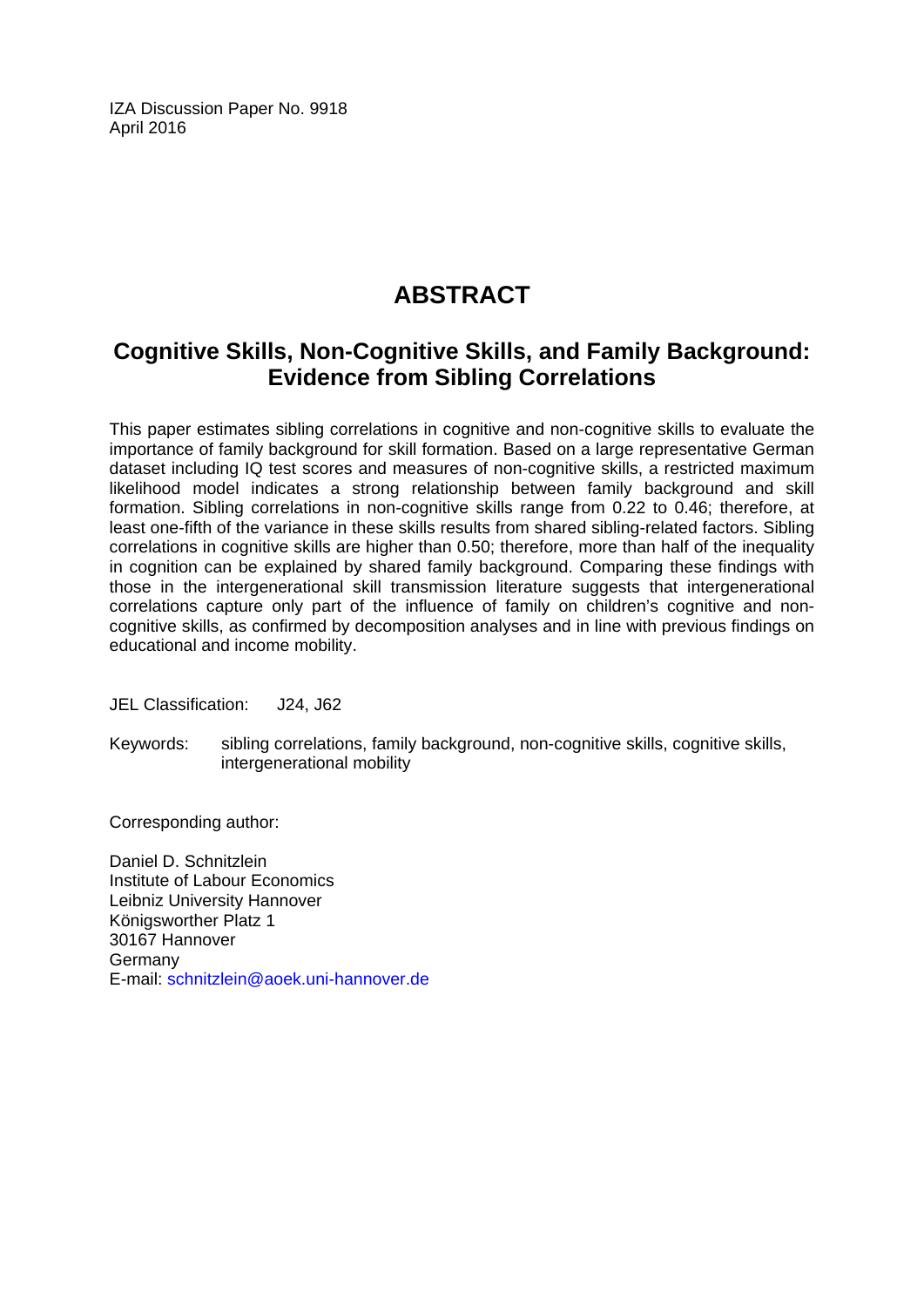### 1 Introduction

Economic research emphasizes the importance of cognitive and non-cognitive skills for both individual labor market outcomes and social outcomes.<sup>[1](#page--1-0)</sup> This finding has triggered a growing interest in the determinants of cognitive and non-cognitive skills. [Cunha and Heckman](#page-25-0) [\(2007,](#page-25-0) [2008\)](#page-25-1) present a model of skill formation that links the development of these skills to parental cognitive and non-cognitive skills as well as to parental resources, among other factors. This link raises a question regarding equality of opportunity. According to [Roemer](#page-26-0) [\(1998\)](#page-26-0), equality of opportunity requires that an individual's economic success depends only on factors under the individual's control. Circumstances, which are beyond an individual's control, should not influence future success or failure.<sup>[2](#page--1-0)</sup> The family into which a child is born is clearly beyond the child's control; therefore, the "accident of birth" [\(Cunha and Heckman,](#page-25-0) [2007,](#page-25-0) p. 37) should not influence individual outcomes. As cognitive and non-cognitive skills are important determinants of economic and social success, the normative goal of equality of opportunity is violated if the formation of these skills is influenced by family background.<sup>[3](#page--1-0)</sup>

A growing body of literature in the field of intergenerational mobility analyzes the transmission of both cognitive and non-cognitive skills from parents to children [\(Black and Devereux,](#page-24-0) [2011\)](#page-24-0). Intergenerational transmission of cognitive skills has been analyzed in the contexts of Scandinavia [\(Black et al.,](#page-24-1) [2009;](#page-24-1) Björklund et al., [2010;](#page-24-2) Grönqvist et al., [2010\)](#page-25-2), the US [\(Agee](#page-24-3) [and Crocker,](#page-24-3) [2002\)](#page-24-3), the UK [\(Brown et al.,](#page-24-4) [2011\)](#page-24-4), and Germany [\(Anger and Heineck,](#page-24-5) [2010;](#page-24-5) [Anger,](#page-24-6) [2012\)](#page-24-6). By contrast, the economic literature contains far less evidence on the intergenerational transmission of non-cognitive skills. The transmission of personality traits from parents to children has been examined in the contexts of the US [\(Mayer et al.,](#page-26-1) [2004;](#page-26-1) [Duncan et al.,](#page-25-3)  $2005$ ), Sweden (Grönqvist et al.,  $2010$ ) and Germany [\(Anger,](#page-24-6)  $2012$ ).<sup>[4](#page--1-0)</sup>

<sup>&</sup>lt;sup>1</sup>See, for example, [Heckman et al.](#page-25-4) [\(2006\)](#page-25-4) and [Heineck and Anger](#page-25-5) [\(2010\)](#page-25-5). An extensive overview can be found in [Almlund et al.](#page-24-7) [\(2011\)](#page-24-7).

<sup>2</sup>These circumstances comprise both genetic endowment and environmental factors, such as parental income, social networks, or parenting style, and hence differ in their degree to which they can be targeted by policy makers to increase equality of opportunity.

<sup>&</sup>lt;sup>3</sup>It is hard to judge which specific value of family influence should be considered as "fair". Which unfavorable environmental factors should be offset by social policies "is a value judgment that different societies may well make differently." [\(Corak,](#page-25-6) [2013,](#page-25-6) p. 9).

<sup>4</sup>Although economic research on non-cognitive skill formation is rather scarce, intergenerational correlations have been analyzed by psychologists for decades (e.g., [Loehlin,](#page-26-2) [2005\)](#page-26-2). However, the data used in most psychological studies are based on a small number of observations or lack representativeness.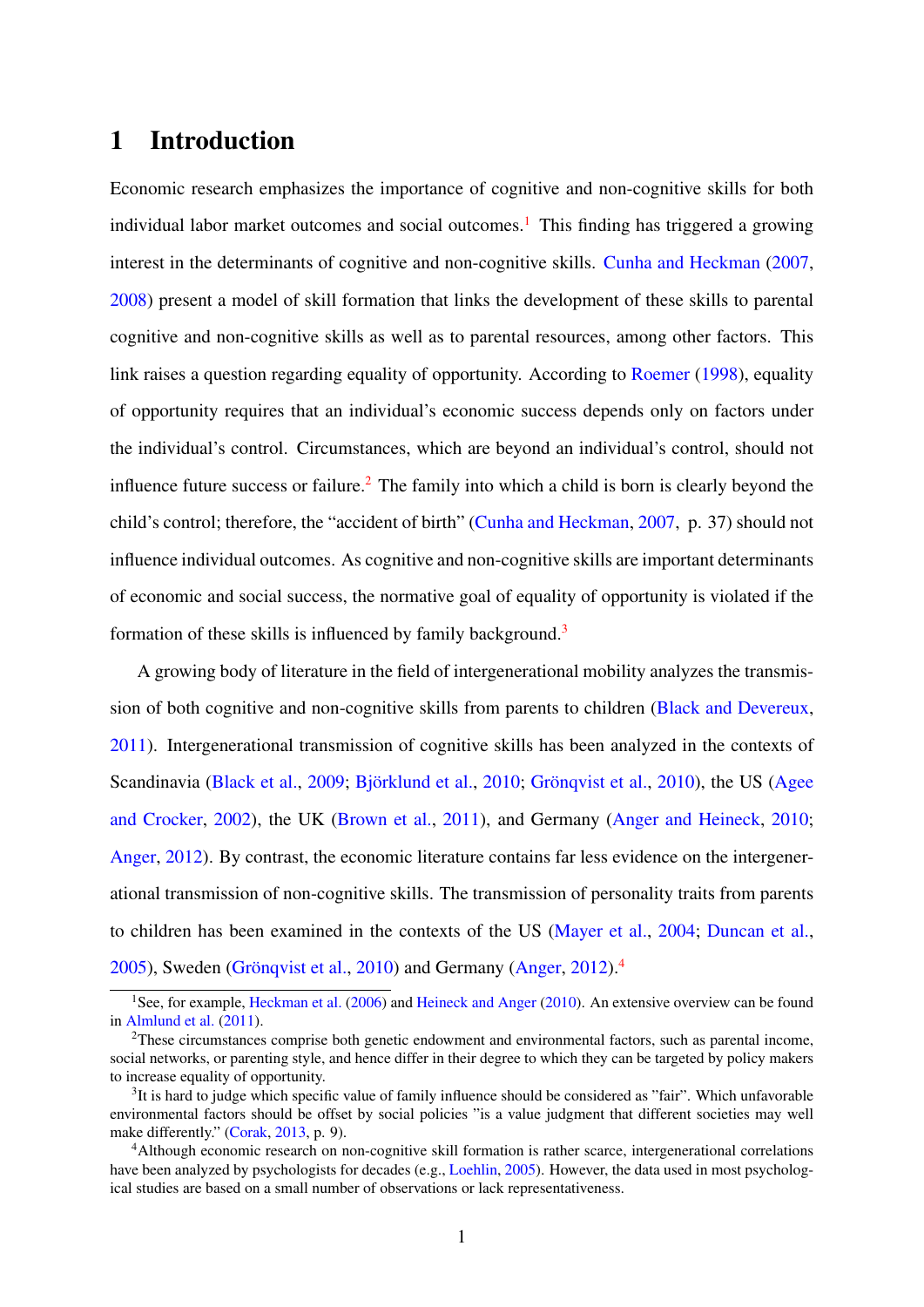A number of authors emphasize that estimating intergenerational correlations or elasticities reveals only part of the impact of family background (see, e.g., Björklund et al., [2010;](#page-24-2) Björk-lund and Jäntti, [2012\)](#page-24-8).<sup>[5](#page--1-0)</sup> Instead, researchers suggest estimating sibling correlations, especially for interpretation as an indicator of equality of opportunity. Compared with intergenerational correlations, sibling correlations are a much broader measure of the influence of family background. An intergenerational correlation covers only a one-dimensional association between parental and offspring skill measures, whereas a sibling correlation considers all factors that are shared by the siblings of one family.<sup>[6](#page--1-0)</sup> In the context of skill formation, this capability is an important advantage of sibling correlations over intergenerational correlations, as [Cunha and](#page-25-0) [Heckman](#page-25-0) [\(2007,](#page-25-0) [2008\)](#page-25-1) suggest that skill formation is dependent not only on parental skills but also on a variety of parental characteristics.

In the existing literature, sibling correlations are used to estimate the influence of family background on educational and labor market outcomes. The results show, for example, that intergenerational correlations explain less than half of the influence of family background on earnings [\(Mazumder,](#page-26-3) [2008\)](#page-26-3). Moreover, research provides evidence of remarkable cross-country differences in sibling correlations in education and earnings (Björklund et al., [2002;](#page-24-9) [Schnitzlein,](#page-27-0)  $2014$ ).<sup>[7](#page--1-0)</sup> These cross-country differences might be attributed to different institutional settings in these countries, but the exact mechanisms remain unclear. To the best of our knowledge, existing studies of cognitive and non-cognitive skill correlations within families have covered only the US [\(Mazumder,](#page-26-3) [2008\)](#page-26-3) and Sweden (Björklund et al., [2010;](#page-24-2) Björklund and Jäntti, [2012\)](#page-24-8). Both analyses are based on few skill measures and on only a single skill measurement at one point in time.<sup>[8](#page--1-0)</sup> Moreover, Swedish register data are restricted to males because these data are

 ${}^{5}$ Björklund and Jäntti [\(2012\)](#page-24-8) call this partial effect the "tip of the iceberg."

<sup>6</sup>This includes shared family background and community factors. Among others, [Solon et al.](#page-27-1) [\(2000\)](#page-27-1), [Page and](#page-26-4) [Solon](#page-26-4) [\(2003\)](#page-26-4), [Leckie et al.](#page-26-5) [\(2010\)](#page-26-5), [Nicoletti and Rabe](#page-26-6) [\(2013\)](#page-26-6) and [Lindahl](#page-26-7) [\(2011\)](#page-26-7) show that shared family factors are more important than shared neighborhood factors for education and earnings. Bügelmayer and Schnitzlein [\(2014\)](#page-24-10) present results on German adolescents suggesting that although the influence of shared neighborhood factors are not negligible in Germany, shared family background is the predominant factor for education, cognitive ability, and physical and mental health outcomes. Thus, in the following sections, when we speak of shared family background, this discussion includes shared community factors.

<sup>&</sup>lt;sup>7</sup>For example, using brother correlations, [Schnitzlein](#page-27-0) [\(2014\)](#page-27-0) reports that approximately 45 percent of the variance in permanent earnings can be attributed to shared family or neighborhood factors in the US and Germany, whereas the corresponding estimate for Denmark is only 20 percent.

<sup>&</sup>lt;sup>8</sup>[Nicoletti and Rabe](#page-26-6) [\(2013\)](#page-26-6) report sibling correlations on exam scores, which are similar in size to sibling correlations in cognitive skills but refer to educational achievement.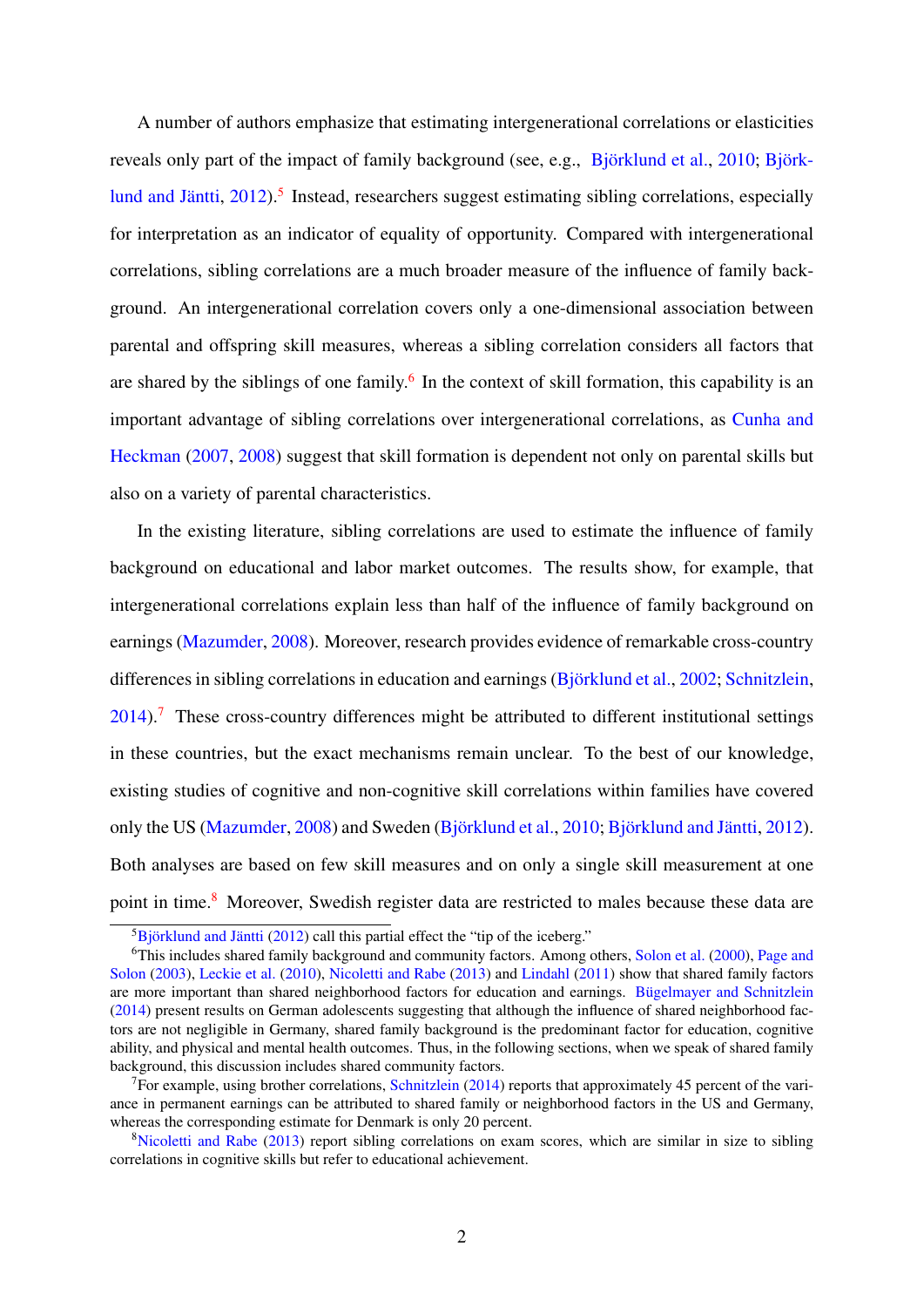based on information from military enlistment tests (Björklund and Jäntti,  $2012$ ).

In this study, we contribute to the literature in the following ways. First, we estimate sibling correlations in a great variety of cognitive and non-cognitive skill test scores, providing measures of the importance of family factors to the formation of multiple individual skills.<sup>[9](#page--1-0)</sup> We thus provide evidence based on skill measures that are broader than those used in existing studies. Our data contain test scores from two ultra-short IQ tests that we use as our measure of cognitive skills. Furthermore, our study provides data on the locus of control, reciprocity, and the Big Five personality traits (openness, conscientiousness, extraversion, agreeableness, and neuroticism), which act as our measures of non-cognitive skills. The advantage of the present study is that our data are not restricted to males and that we rely on two repeated measurements of our non-cognitive skill measures.

Second, following the decomposition approach by [Mazumder](#page-26-3) [\(2008\)](#page-26-3), we investigate the factors that may drive the influence of family background on skill formation. Our data enable us to consider potential influence channels that include parental skills, family characteristics, and childhood environment.

Finally, by estimating sibling correlations in cognitive and non-cognitive skills based on representative German survey data, we add the German perspective to the existing literature. This contribution is important, given the cross-country differentials in sibling correlations in education and economic outcomes identified in previous studies. If the estimated sibling correlations in cognitive and non-cognitive skills follow the same cross-country patterns as the estimates for economic outcomes, this would provide insight into the underlying mechanisms of these differentials. Our contribution is therefore to assess the extent to which differences in sibling correlations in skills between countries can explain cross-national differences in the influence of family background on education and labor market outcomes.

To summarize our main results, we show that family background is important for the cognitive and non-cognitive skills in our sample of men and women. Sibling correlations of personality traits range from 0.22 to 0.46, indicating that even for the lowest estimate, one-fifth of the variance or inequality in personality can be attributed to factors shared by siblings. All of

<sup>&</sup>lt;sup>9</sup>In our study, we cannot actually identify causal effects of the family on skill formation with the data at hand. Hence, any family influences discussed in this study relate to statistical correlations and not to causation.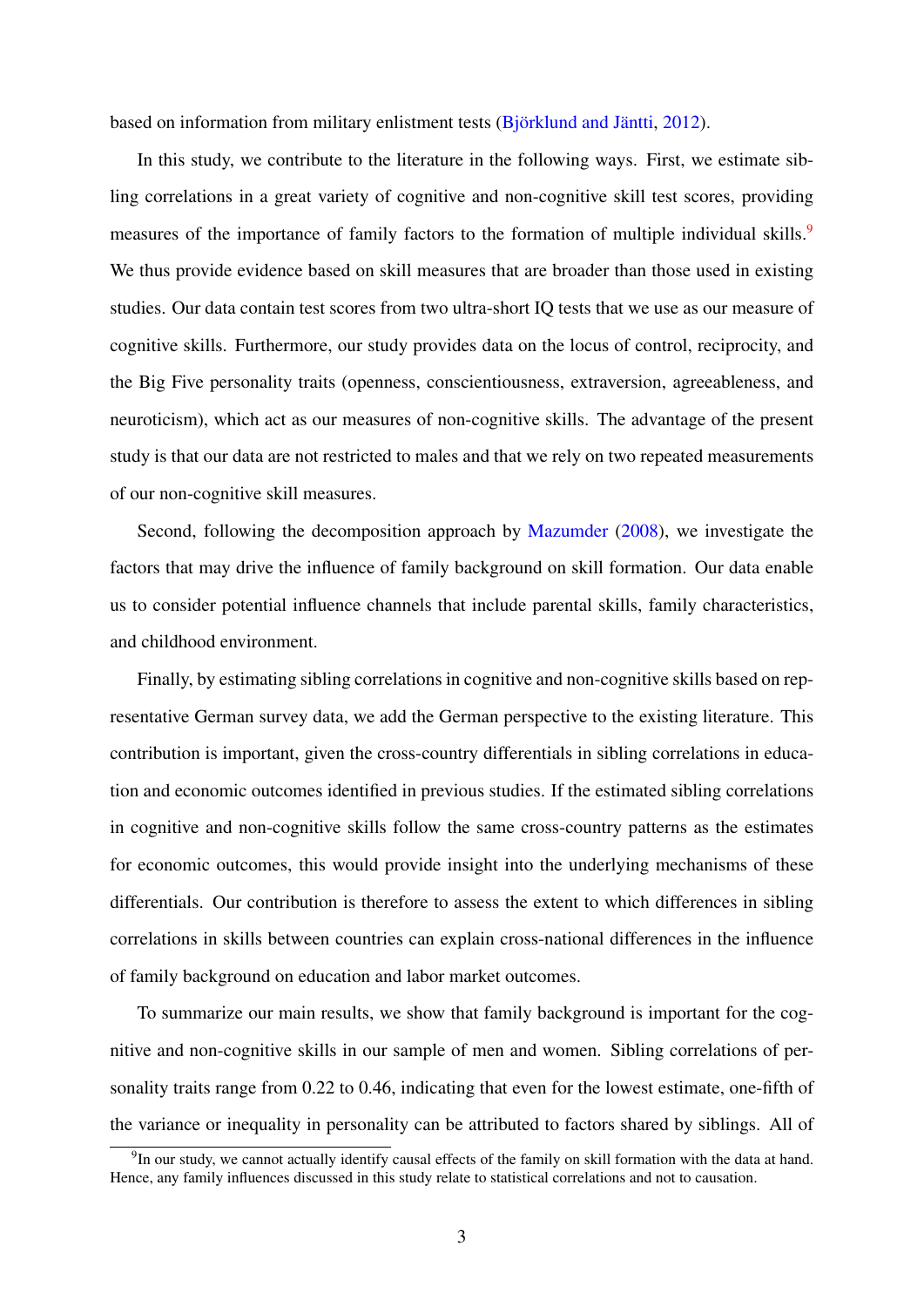the calculated sibling correlations in cognitive skills are higher than 0.50, indicating that more than half of the inequality in cognitive abilities can be explained by shared family background. Comparing these findings to the results in the literature on intergenerational skill transmission suggests that sibling correlations are indeed able to provide a more complete picture of the influence of family on children's cognitive and non-cognitive skills.

Investigating potential channels of the influence of family background supports this result. Parental skills are important factors, but including a rich set of family characteristics enhances the explanation of the observed influence of family background. Nevertheless, this rich set of characteristics is able to explain only up to 36 percent of the estimated sibling correlations.

Comparing our results to previous findings for the US and Sweden provides no evidence that the differential in sibling correlations in education and economic outcomes can be explained by differences in cognitive skill formation. The evidence from cross-country comparisons with respect to sibling correlations in non-cognitive skills is less clear.

The remainder of the paper is structured as follows. In the next section, we briefly discuss the existing theoretical model of skill formation. The third section presents our data. The fourth section contains our estimation strategy. Our main results are presented and discussed in section [5,](#page-16-0) followed by conclusions in the last section.

### 2 Theoretical background

The model of the family as formalized by [Becker and Tomes](#page-24-11) [\(1979,](#page-24-11) [1986\)](#page-24-12) underlies most empirical analyses of both intergenerational mobility and sibling correlations in economic outcomes. For the analysis of skill formation, this model has two weaknesses. First, parental investment and complete skill formation occur in one single period (childhood). This limitation implies that only contemporaneous inputs should matter and eliminates the possibility that investments in skill formation may be more important during certain periods of childhood than others and that skill production may depend on the existing stock of skills. A more recent branch of research resolves this weakness by using a cumulative specification of the production function (e.g [Todd and Wolpin,](#page-27-2) [2003\)](#page-27-2). However, this literature traditionally formulates a model only in terms of cognitive skills and can therefore not encounter the second weakness of the original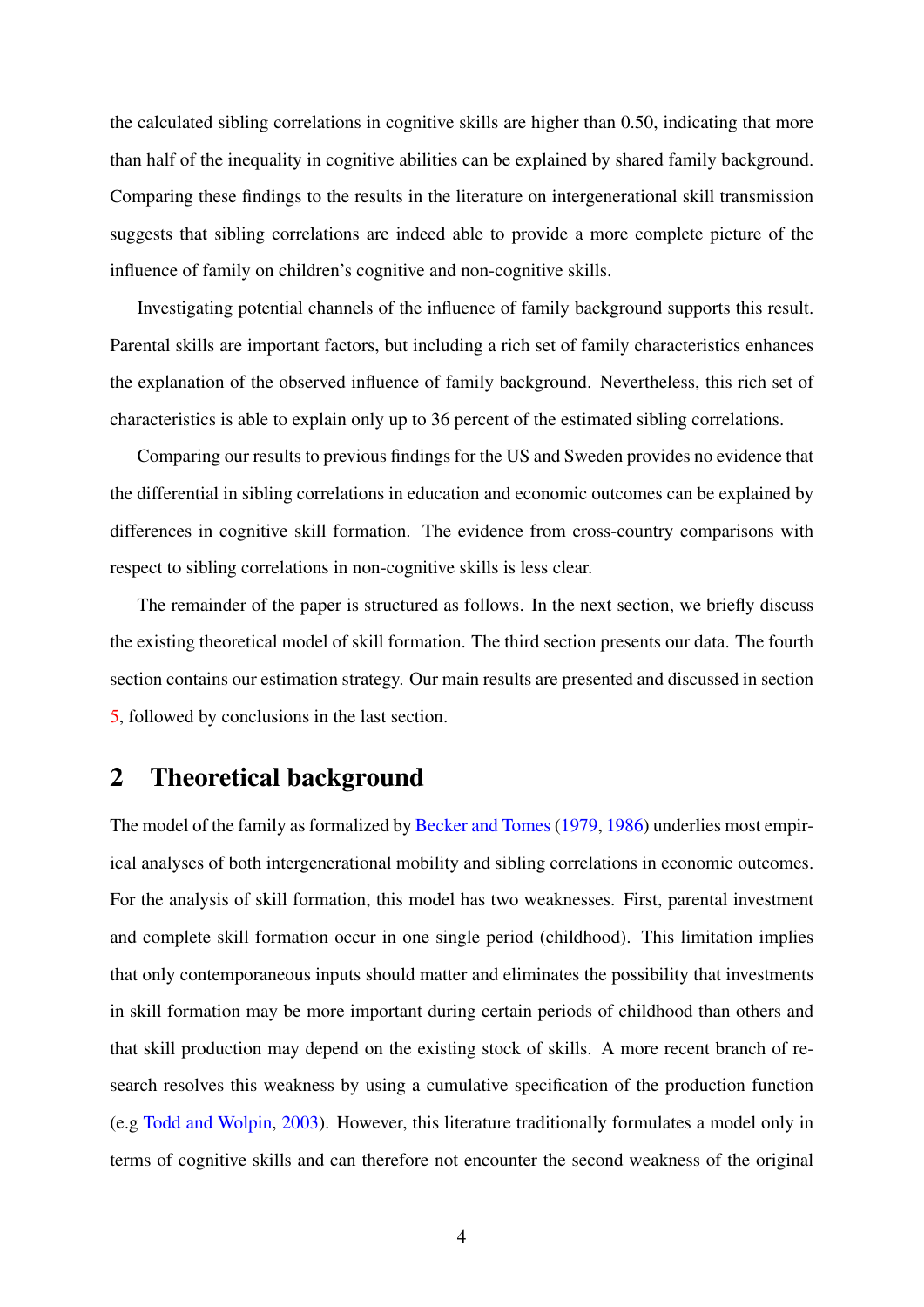model, namely that it includes only a single composite skill measure. As a consequence, the complementarity and substitution of different skills cannot be analyzed.

[Cunha and Heckman](#page-25-0) [\(2007\)](#page-25-0) suggest an extension of the model addressing these issues. In their model, an individual's human capital stock contains *both* cognitive and non-cognitive skills. [Cunha and Heckman](#page-25-0) [\(2007\)](#page-25-0) present a production function for this aspect of accumulated human capital. According to their model, the vector of cognitive *and* non-cognitive skills (θ) of an individual in period  $(t + 1)$  is a function of the individual's stock of both cognitive and noncognitive skills in the previous period  $(t)$ , individual and parental investments in skill formation in the previous period  $(I_t)$ , and parents' cognitive and non-cognitive skills, as well as other parental or environmental characteristics (h):

$$
\theta_{t+1} = f_t(\theta_t, I_t, h) \tag{1}
$$

[Cunha and Heckman](#page-25-0) [\(2007\)](#page-25-0) propose that (i)  $\partial f_t(\theta_t, I_t, h)/\partial \theta_t > 0$  and (ii)  $\partial^2 f_t(\theta_t, I_t, h)/\partial \theta_t$  $\partial \theta_t \partial I'_t > 0$ . Hence, the skill formation process is characterized by a multiplier effect through the (i) self-productivity and (ii) dynamic complementarity of skills. The former mechanism implies that stronger skills in one period create stronger skills in the subsequent period, which is also true across different skills through cross effects. Given the latter mechanism, the productivity of an investment in cognitive and non-cognitive skills is increasing for stronger existing skills. [Cunha and Heckman](#page-25-1) [\(2008\)](#page-25-1) present empirical evidence corroborating these assumptions; they identify early childhood as the most productive period for investing in cognitive and non-cognitive skills.

This paper focuses on the importance of family background to an individual's skill formation. Family background enters the above production function via two channels. First, the accumulation of cognitive and non-cognitive skills is directly determined by previous parental investments, and second, skill formation depends on the parental stock of cognitive and noncognitive skills. In families with multiple children, parental investments (in terms of money and time) have to be shared between siblings. This corresponds to an extension of [Cunha and](#page-25-0) [Heckman](#page-25-0) [\(2007\)](#page-25-0) by including investments  $I_t(s)$  as a function of the number of siblings (s) in a family. However, the major implications of the model do not change.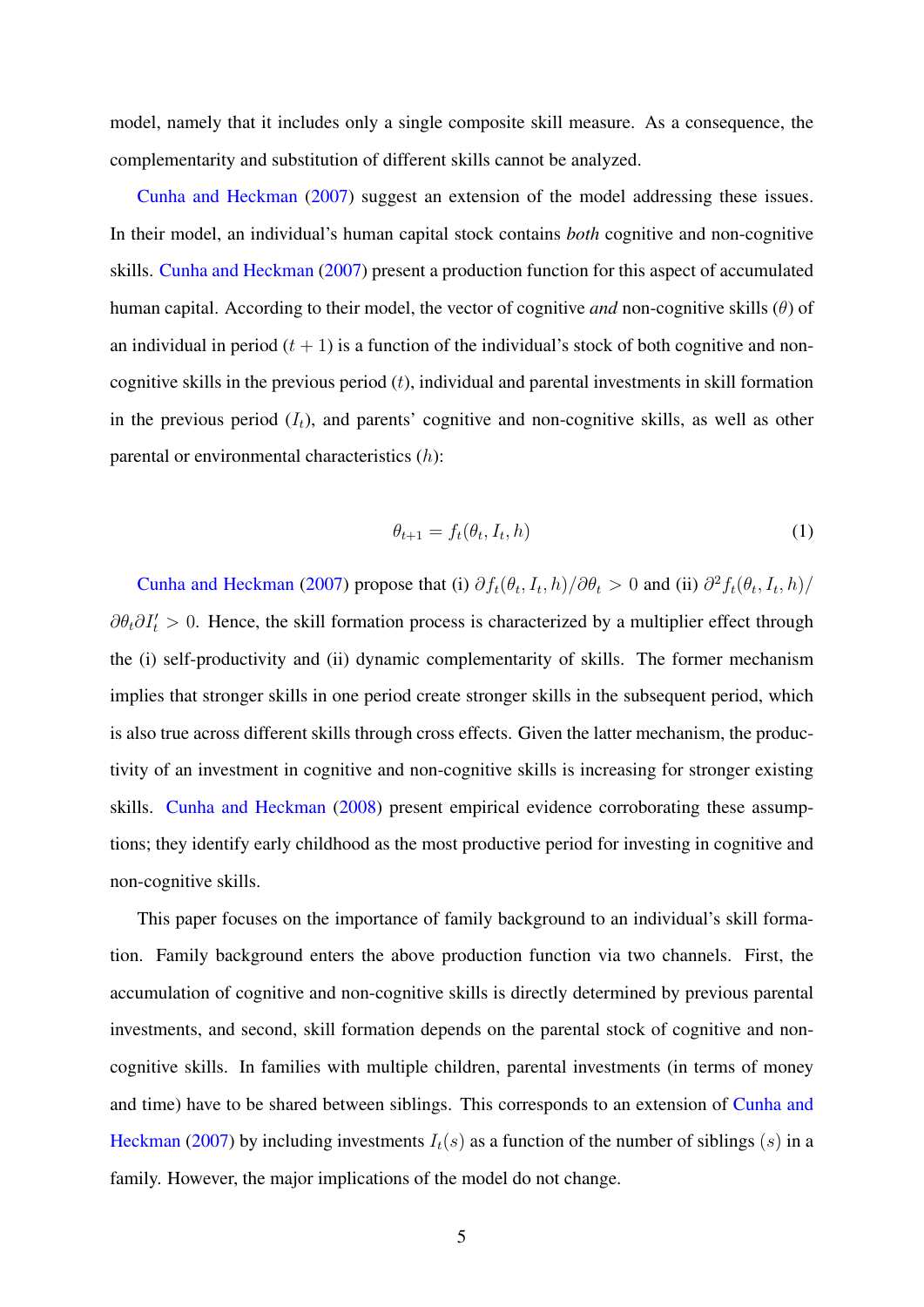As we cannot directly observe the arguments in the above function, we apply an indirect approach. If both of these channels – parental investments and the parental stock of cognitive and non-cognitive skills – are important, then siblings should have very similar outcomes because they share the same family background.

We estimate sibling correlations in cognitive and non-cognitive skills to assess the similarity in skill levels between siblings. In the second step, we decompose the sibling correlations into different input factors related to individual skill formation. This step allows us to identify channels through which family background may affect cognitive and non-cognitive skills.

Although it would be sensible to distinguish between genetic and environmental factors because only the non-genetic component of skill inequality may be malleable by social policy, we cannot clearly identify separate effects in our analysis due to data restrictions. However, we know from the psychological literature and from research in neuroscience that both channels are important for skill formation (e.g. [Shonkoff and Phillips,](#page-27-3) [2000\)](#page-27-3).<sup>[10](#page--1-0)</sup> Likewise, [Cunha and](#page-25-0) [Heckman](#page-25-0) [\(2007\)](#page-25-0) point out that the concept of separability of nature and nurture is obsolete, as both mechanisms interact in complex ways. It is hence difficult to say how much intra-sibling correlation should apriori be expected.

### <span id="page-8-0"></span>3 Data

#### 3.1 Estimation sample

We use data from the German Socio-Economic Panel Study (SOEP), which is a representative household panel survey that began in 1984 [\(Wagner et al.,](#page-27-4)  $2007$ ).<sup>[11](#page--1-0)</sup> The SOEP conducts annual personal interviews with all adult household members and provides rich information on sociodemographic characteristics, family background, and childhood environment on approximately 20,000 individuals in more than 11,000 families in the most recent wave (2012). Measures of cognitive and non-cognitive skills are included for the years 2005 (Big Five, locus of control,

<sup>&</sup>lt;sup>10</sup>Whereas around 50 percent of non-cognitive skills are shaped by genetic factors (e.g [Krueger et al.,](#page-25-7) [2008\)](#page-25-7), it has been shown that genes are the predominant determinant of cognitive skills (e.g [Plomin et al.,](#page-26-8) [1994;](#page-26-8) [Toga and](#page-27-5) [Thompson,](#page-27-5) [2005\)](#page-27-5). Nevertheless, there is also evidence from the economic literature that cognitive skills are shaped by environmental factors, such as educational activities in the family or parenting style (e.g [Sacerdote,](#page-26-9) [2002;](#page-26-9) [Plug](#page-26-10) [and Vijverberg,](#page-26-10) [2003;](#page-26-10) [Ermisch,](#page-25-8) [2008;](#page-25-8) [Fiorini and Keane,](#page-25-9) [2014\)](#page-25-9). For a recent discussion on the role of genetic versus environment for non-cognitive skills, see [Fletcher and Schurer](#page-25-10) [\(2015\)](#page-25-10).

<sup>11</sup>We use SOEPv29 (DOI: 10.5684/soep.v29). For more information, see http://www.diw.de/soep.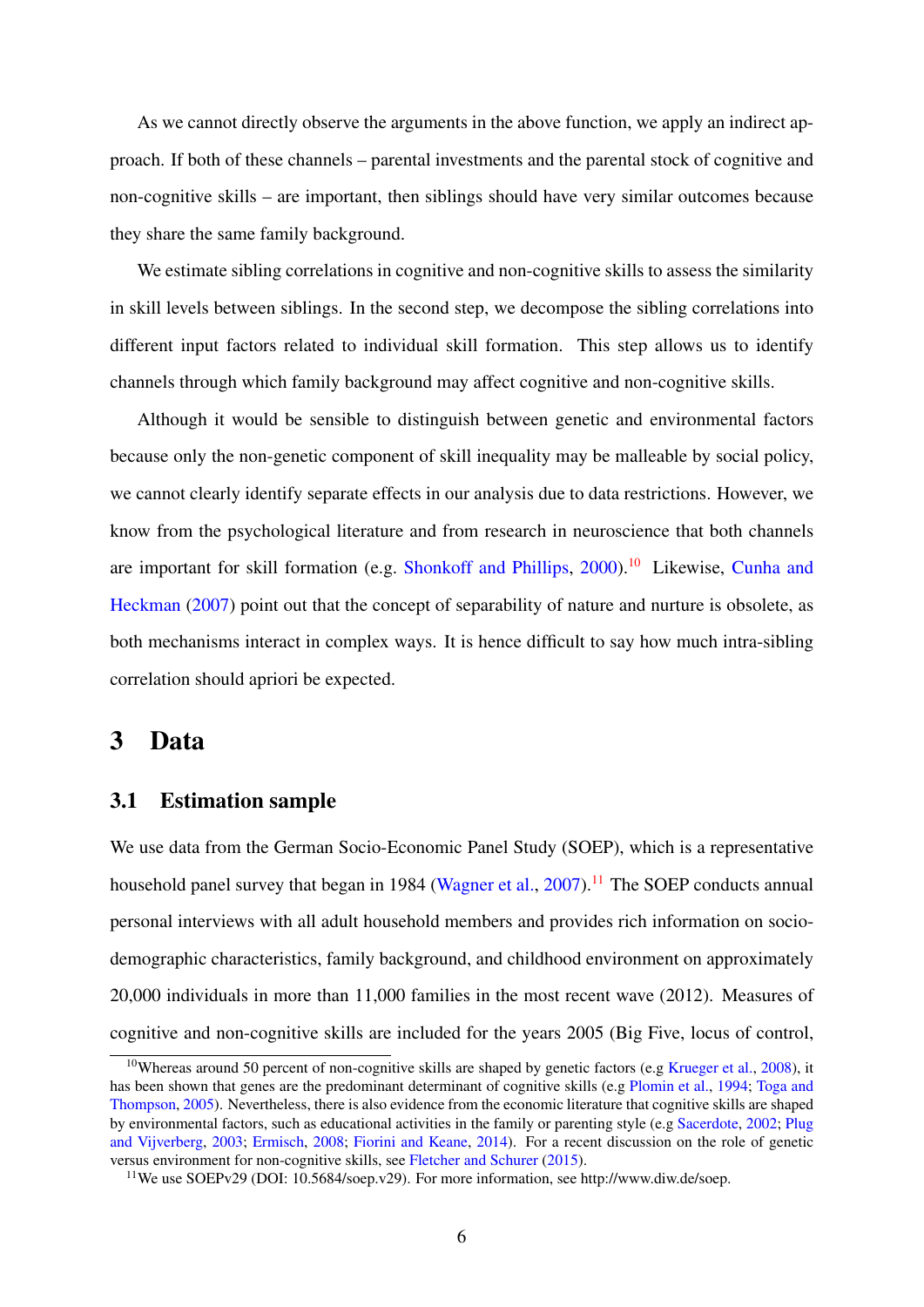reciprocity), 2006 (two cognitive skill tests), 2009 (Big Five), 2010 (locus of control, reciprocity), and 2012 (three cognitive skill tests). Whereas the non-cognitive skill measures are surveyed using the main SOEP questionnaire with all respondents, the ultra-short IQ tests are performed only in computer-assisted personal interviews (CAPIs), which cover approximately one-third of all respondents in  $2006<sup>12</sup>$  $2006<sup>12</sup>$  $2006<sup>12</sup>$ . This procedure results in a significantly lower number of observations compared with those available for non-cognitive skill measures. Unfortunately, for the repeated measurement of cognitive skills in 2012, the sample is divided to conduct three instead of the original two ultra-short IQ tests. Only the symbol correspondence test (see next section for details) was carried out on the whole sample in 2012. Due to the small number of siblings that provide two measurement points, we present estimates for sibling correlations using only the 2006 measurement. In addition, we show estimates based on a pooled sample of the 2006 respondents and the first-time participants in the symbol correspondence test in 2012.

The information on family relations between household members and the follow-up concept of the SOEP allow us to observe children over time and to identify them as siblings even after they grow up and live in different households. In the survey, children must be observed in the same household as their parents only once to be assigned correctly to their mother and father. We consider two children to be siblings if they are assigned to both, the same father and mother.<sup>[13](#page--1-0)</sup>

We include all adult children of SOEP households with identified mothers and fathers who either participated in one of the cognitive tests or successfully answered at least one of the question sets on non-cognitive skills in one of the respective waves. Hence, our analysis also

<sup>&</sup>lt;sup>12</sup>Although CAPIs are standard for newer SOEP subsamples, the initial subsamples are still interviewed using PAPI (paper and pencil interviewing).

<sup>&</sup>lt;sup>13</sup>The SOEP data provide different parental identifiers. In this study, we use the identifiers provided in the SOEP file BIOPAREN. These parental identifiers are mainly based on cohabitation at age 17 (or older if the respondent is older in the first interview). In the few cases, in which either the mother or the father are absent from the household, BIOPAREN provides a parental identifier from earlier waves, in which the missing parent was still present in the household. Although the SOEP also provides information on biological children for all women in the survey, information on the biological children of men has been recorded only since 2000. As our sample includes children primarily from the initial SOEP households, which were sampled before 2000, using the biological identifier for men would significantly reduce our sample size. However, we know that for approximately 95 percent of the mother-child pairs in our sample, the social mother is also the biological mother. Thus, nearly all of the siblings studied share at least a biological mother. If genetics are an important factor, then considering social instead of biological parents would result in underestimating the estimated sibling correlations. In this case, our estimates could be considered to be a lower bound.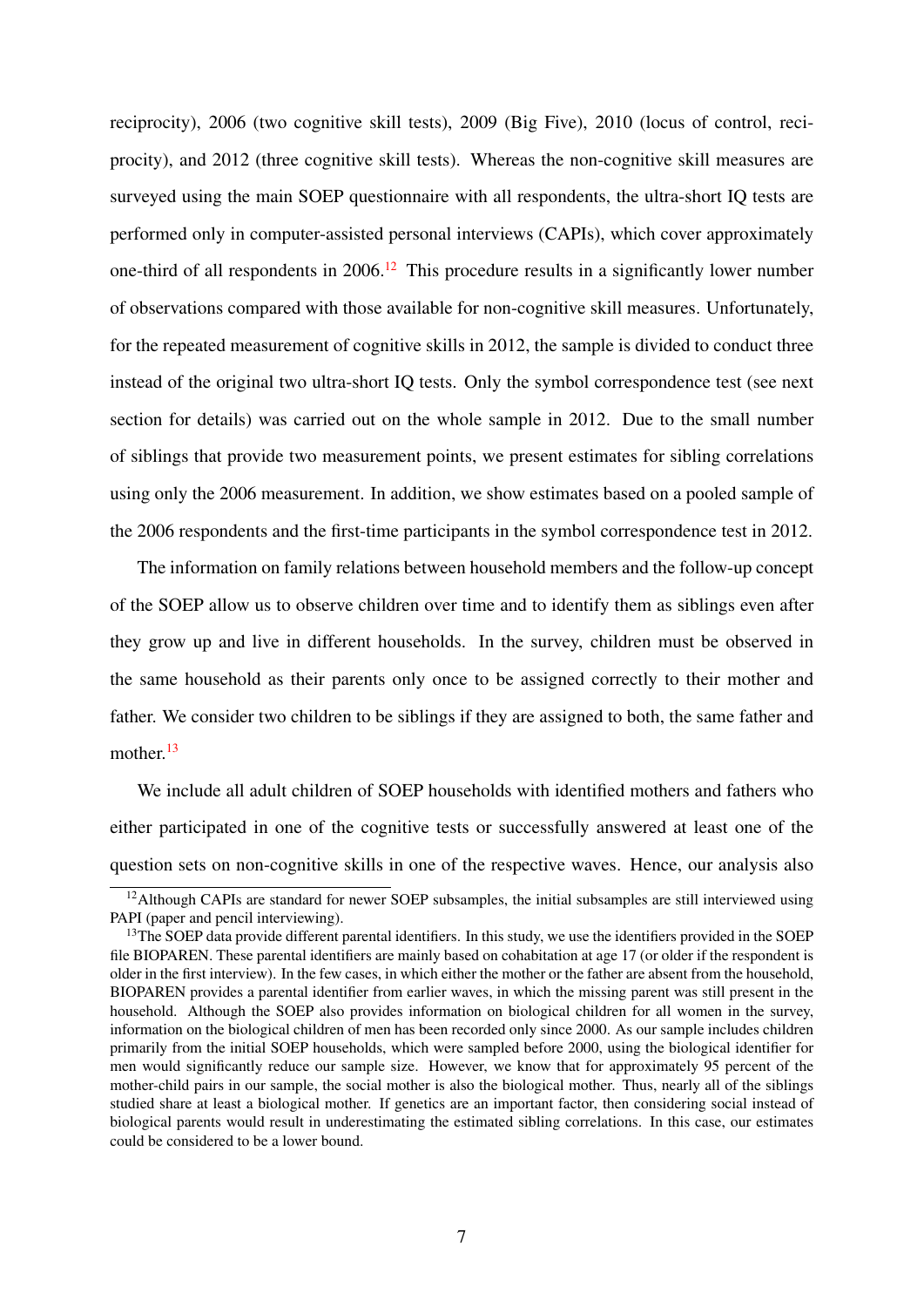includes singletons, as these contribute to the identification of the family effect.<sup>[14](#page--1-0)</sup> We restrict the sample to individuals aged 20 to 54 in the years the outcomes were measured to avoid the risk of observing noisy skill measures at very young or old ages [\(Baltes et al.,](#page-24-13) [1999;](#page-24-13) [Cobb-](#page-24-14)[Clark and Schurer,](#page-24-14) [2012,](#page-24-14) [2013\)](#page-25-11).[15](#page--1-0) Our final sample consists of up to 4,380 individuals from 3,034 families in the non-cognitive skill analysis. In the cognitive skill analysis, we have 443 individuals from 364 families in the 2006 sample and 943 individuals from 759 families in the pooled sample, which includes the 2012 first-time participants in the symbol correspondence test.[16](#page--1-0)

#### 3.2 Cognitive and non-cognitive skill measures

In 2006, information on cognitive skills was collected by measuring test scores from a word fluency test and a symbol correspondence test.<sup>[17](#page--1-0)</sup> Both of these ultra-short tests were developed especially for the SOEP, as full-length IQ tests cannot be incorporated into a large-scale panel survey [\(Lang et al.,](#page-25-12) [2007\)](#page-25-12). Because the symbol correspondence test is performed using a computer, these tests are conducted only in the CAPI-based subsamples of the SOEP. Both tests correspond to different modules of the Wechsler Adult Intelligence Scale (WAIS) and produce outcomes that are relatively well correlated with test scores from more comprehensive and well-established intelligence tests.<sup>[18](#page--1-0)</sup>

The symbol correspondence test is conceptually related to the mechanics of cognition or fluid intelligence and encompasses general abilities. It was developed after the symbol digit modalities test [\(Smith,](#page-27-6) [1995\)](#page-27-6) and involves asking respondents within 90 seconds to assign with a keyboard as many correct numbers as possible to symbols, which are consecutively displayed on a screen, while the correspondence list is permanently visible to them. This test was also

 $14$  $14$ More specifically, singletons contribute to the identification of the family component (see section 4 for details). In our sample, about two-thirds of the children are singletons.

<sup>&</sup>lt;sup>15</sup>We do not impose restrictions on the age difference of siblings within families. On average the age difference between siblings in our sample is 4.5 years. When restricting our analysis to families with age differences of five years or less (71 percent of our sample), the estimated sibling correlations are very similar to those reported in section [5](#page-16-0) (available upon request).

<sup>&</sup>lt;sup>16</sup>The share of women in our sample is 48 percent. Because there is no theoretical reason to expect differences between sons and daughters with respect to family background effects, we do not separate the analysis by gender.

<sup>&</sup>lt;sup>17</sup>Since performance in the word fluency test depends on the skill level in the language in which the test is administered in, we exclude all non-native Germans in the analysis of cognitive skills.

 $18$ [Lang et al.](#page-25-12) [\(2007\)](#page-25-12) conduct reliability analyses and find test–retest coefficients of 0.7 for both the word fluency and symbol correspondence tests.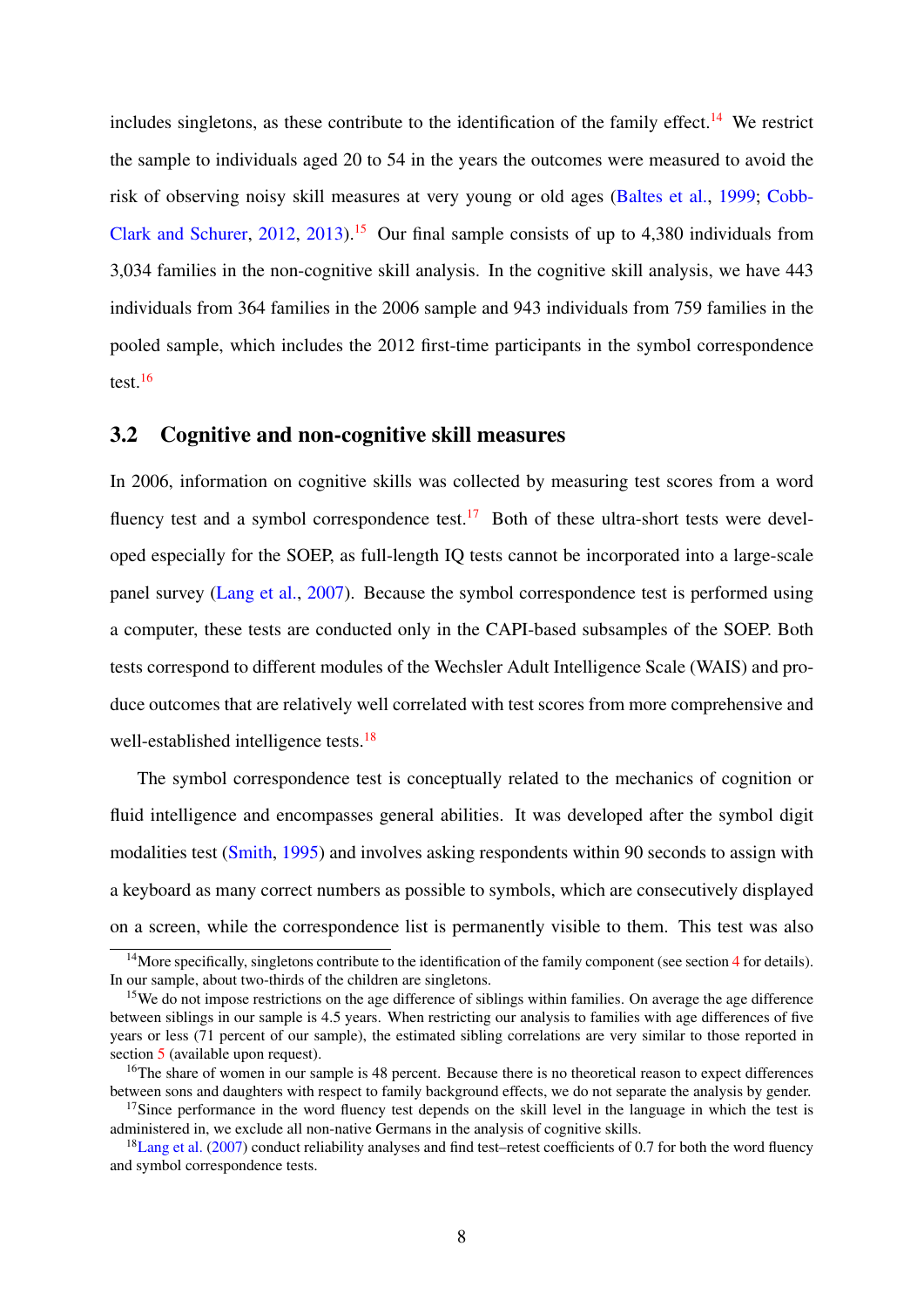conducted in the 2012 wave of the SOEP.

The word fluency test is conceptually related to the pragmatics of cognition or crystallized intelligence. This test involves the fulfillment of specific tasks that improve in accordance with previously acquired knowledge and skills. The word fluency test implemented in the SOEP is based on the animal-naming task [\(Lindenberger and Baltes,](#page-26-11) [1995\)](#page-26-11): respondents name as many different animals as possible within 90 seconds. Whereas verbal fluency is based on learning, speed of cognition is related to an individual's innate abilities [\(Cattell,](#page-24-15) [1987\)](#page-24-15). This test was also conducted in the 2012 wave, but only administered to two-thirds of the sample.

In addition, we generate a measure of general intelligence by averaging the two types of ability test scores.<sup>[19](#page--1-0)</sup> During 90 seconds, respondents in our 2006 sample assigned on average 26 (maximum: 60) correct numbers to the symbols, which were consecutively displayed on a screen, and named on average 32 animals (maximum 60).

Measures of non-cognitive skills are available for the 2005 survey [\(Dehne and Schupp,](#page-25-13) [2007;](#page-25-13) [Richter et al.,](#page-26-12) [2013\)](#page-26-12), and these measures were repeated in 2009 and 2010. The personality measures in the 2005 survey include self-rated measures related to the Five-Factor Model [\(McCrae and Costa Jr.,](#page-26-13) [2011\)](#page-26-13) and comprise the five basic psychological dimensions (Big Five) – openness to experience, conscientiousness, extraversion, agreeableness, and neuroticism (emotional instability) – each measured using 3 items. In addition, self-rated measures of Locus of Control (7 items) and reciprocity (6 items) are included in the 2005 survey.

Locus of control is the extent to which an individual believes that he or she has control over what happens in his or her life. Psychologists differentiate between external locus of control (i.e., individuals believing that events are largely the result of external effects) and internal locus of control (i.e., individuals believing that events are the results of their own actions). We follow the suggestions by [Richter et al.](#page-26-12) [\(2013\)](#page-26-12) and use a one-dimensional measure with higher scores representing a more internal locus of control and lower scores representing a more external locus of control.

Reciprocity measures the extent to which an individual is willing to respond to positive or

<sup>&</sup>lt;sup>19</sup>Using average test scores is expected to reduce the error-in-variable bias by diminishing the random component of measured test scores. Furthermore, average test scores could be interpreted as an extract of a general ability type, which captures both, coding speed and verbal fluency.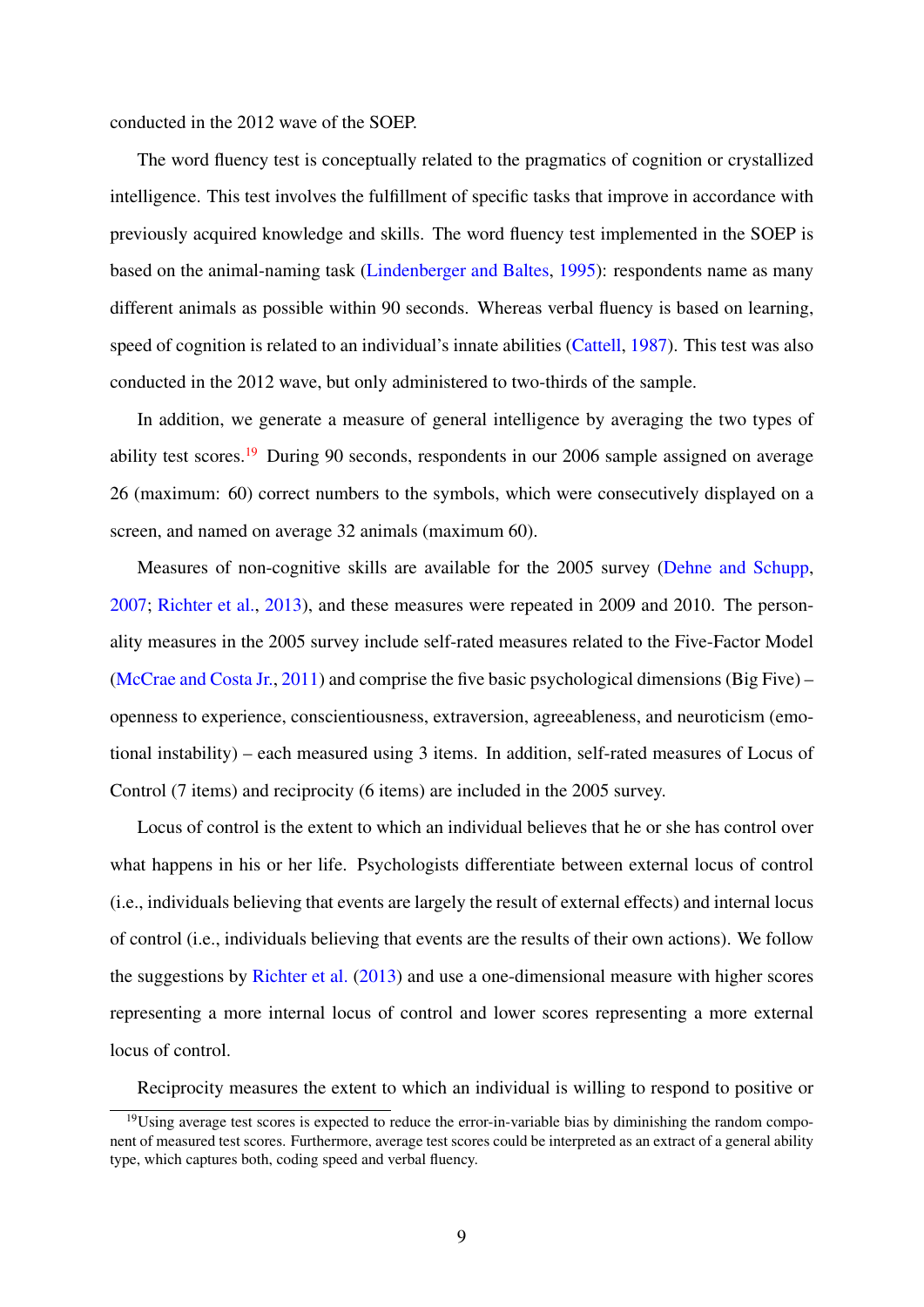negative behavior. One can distinguish positive reciprocity (i.e., the extent to which individuals respond positively to positive actions) from negative reciprocity (i.e., the extent to which individuals respond negatively to negative behavior). In the SOEP data, each dimension of reciprocity is measured by three items (see [Perugini et al.](#page-26-14) [2003;](#page-26-14) [Richter et al.](#page-26-12) [2013,](#page-26-12) and [Dohmen](#page-25-14) [et al.](#page-25-14) [2009](#page-25-14) for details on scale development and applications).

All items related to non-cognitive skills are answered on 7-point Likert-type scales (1 – "disagree completely" to 7 – "agree completely"). The scores are summed along each dimension to create an index ranging from 1 to 7 and are standardized for each year. In 2009, respondents were repeatedly asked to rate their personality according to the dimensions of the Five-Factor Model. Self-ratings of locus of control and reciprocity were repeated in 2010.

#### 3.3 Family background variables

Our data not only enable the identification of parents and siblings but also provide information on parental characteristics and family background. To identify factors through which family background may affect skills, we use data on parental socio-economic characteristics. In particular, we use information regarding both paternal and maternal years of education, individual labor earnings, and migration background; the mother's age at first birth; whether the family is originally from East Germany; and the total number of children reported by the mother.<sup>[20](#page--1-0)</sup> As measures of parental non-cognitive skills, we include paternal and maternal personality mea-sures from 2005, which are available for approximately half of our sample.<sup>[21](#page--1-0)</sup> Given the small sample of children with cognitive skill measures, which would be further reduced when restricting the sample to observations with non-missing parental characteristics, we are unable to investigate family influence channels for cognitive skills. Hence, we perform the decomposition analysis only for the non-cognitive skill scores.

 $^{20}$ Our earnings measure is based on mothers' and fathers' average observed earnings (in 2007 euros) between 25 and 60 years of age in order to reduce measurement error resulting from transitory fluctuations. We include years with zero earnings and use (earnings+1) in our calculations. On average, the earnings measure includes approximately 16 years of parental earnings information.

 $2<sup>1</sup>$  Because of the low number of parental observations with IQ test scores, we cannot include parental cognitive skill measures in the analysis. The effect of cognitive skills will to some extent be captured by parental education.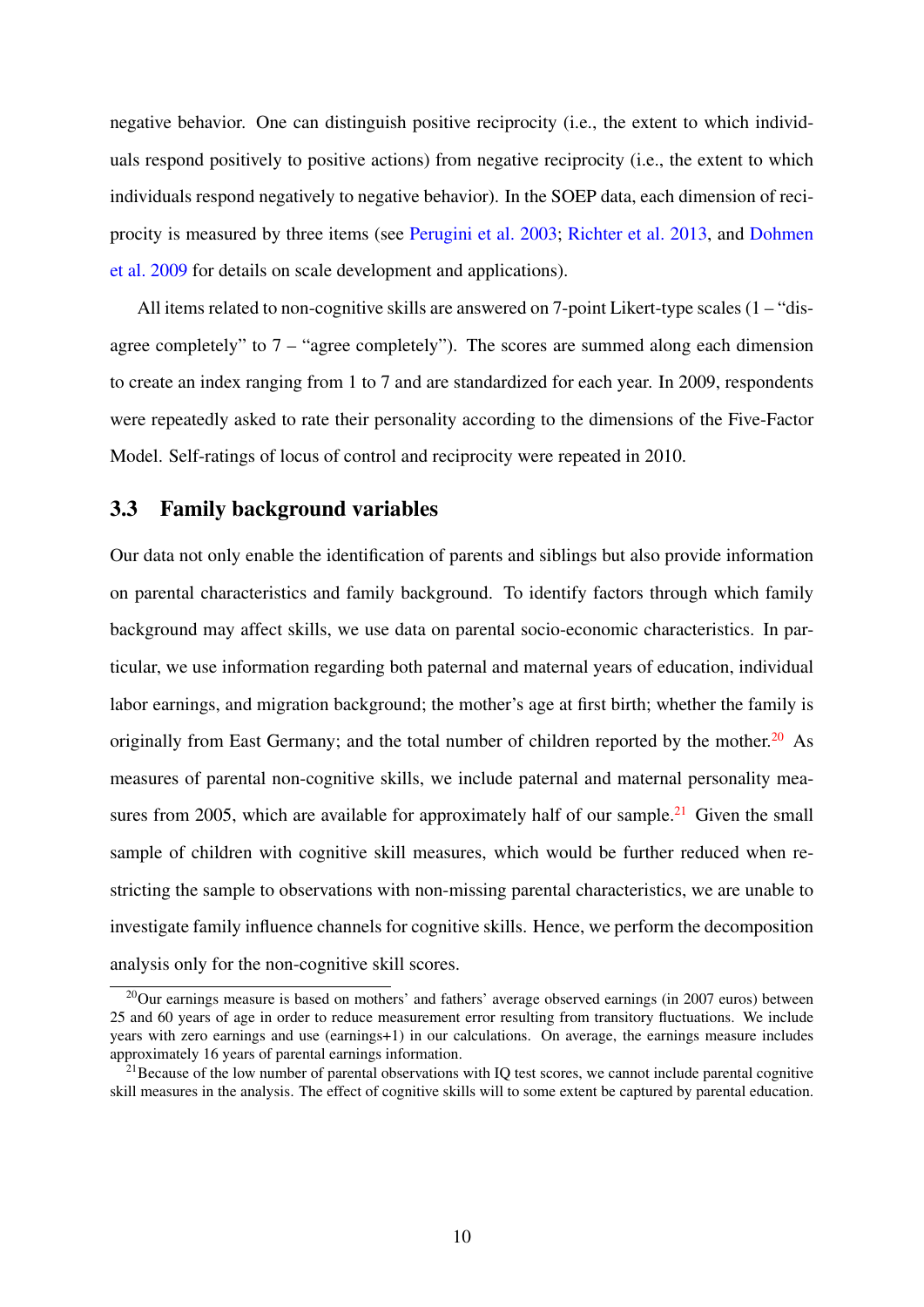#### 3.4 Descriptive statistics

The descriptive statistics of our main sample are shown in panel A of Table [1,](#page-31-0) which presents figures for the pooled subsamples for each skill. All skill measures are standardized within the entire population to have a mean of zero and a standard deviation of one for each year.<sup>[22](#page--1-0)</sup>

In addition, the number of observations, the number of individuals, and the number of families are reported separately for each subsample. As we include only one observation for cognitive skills, the number of observations and number of individuals are identical for these outcomes. Dividing the pooled sample based on individual survey years for non-cognitive skills shows that the means are similar for each year (i.e., personality traits within the population change little over time; not displayed in the table). $23$ 

The descriptive statistics for the subsample with available parental information are presented in panel B of Table [1,](#page-31-0) which shows virtually the same average non-cognitive skill test scores as in the main sample. An overview of parental characteristics is shown in Table [2.](#page-32-0) Mothers and fathers differ slightly in their personality traits. Whereas mothers appear to have a lower internal locus of control and negative reciprocity, they score higher on agreeableness and rate themselves as more neurotic. Both the educational attainment and earnings of mothers are lower than those of fathers. Note that the average number of children is relatively high (2.57), as all women in the sample are mothers (conditional average). $24$ 

As discussed above, our sample includes only individuals whose parents we can identify. Naturally, as in all analyses of intergenerational mobility or family background, this sample characteristic reduces the number of individuals in the estimation sample. Figures [A.1](#page-28-0) and [A.2](#page-29-0) in the appendix show the distributions for our cognitive and non-cognitive skill measures for both the full SOEP sample and the full sample of respondents with identified parents. For all

 $^{22}$ The displayed means of the skills (particularly those for crystallized intelligence) deviate slightly from zero, as our sample consists of (adult) children who rated some of their personality traits differently and performed better in the cognitive tests than the relatively older generations in the SOEP. This result can be partially explained by age-related cognitive decline and by the so-called Flynn effect, which indicates a rise in average cognitive ability test scores for the last three generations [\(Flynn,](#page-25-15) [1994\)](#page-25-15).

 $^{23}$ This is in line with findings of [Cobb-Clark and Schurer](#page-24-14) [\(2012,](#page-24-14) [2013\)](#page-25-11) who showed that personality traits and locus of control are relatively stable within four-year windows for all adult age groups.

 $24$ The correlation between mothers' and fathers' Locus of Control is 0.49. Parental correlations in reciprocity are 0.37 (positive reciprocity) and 0.39 (negative reciprocity), and for the Big Five the correlations are 0.31 (Openness), 0.29 (Conscientiousness), 0.12 (Extraversion), 0.29 (Agreeableness), 0.20 (Neuroticism) in the respective subsamples.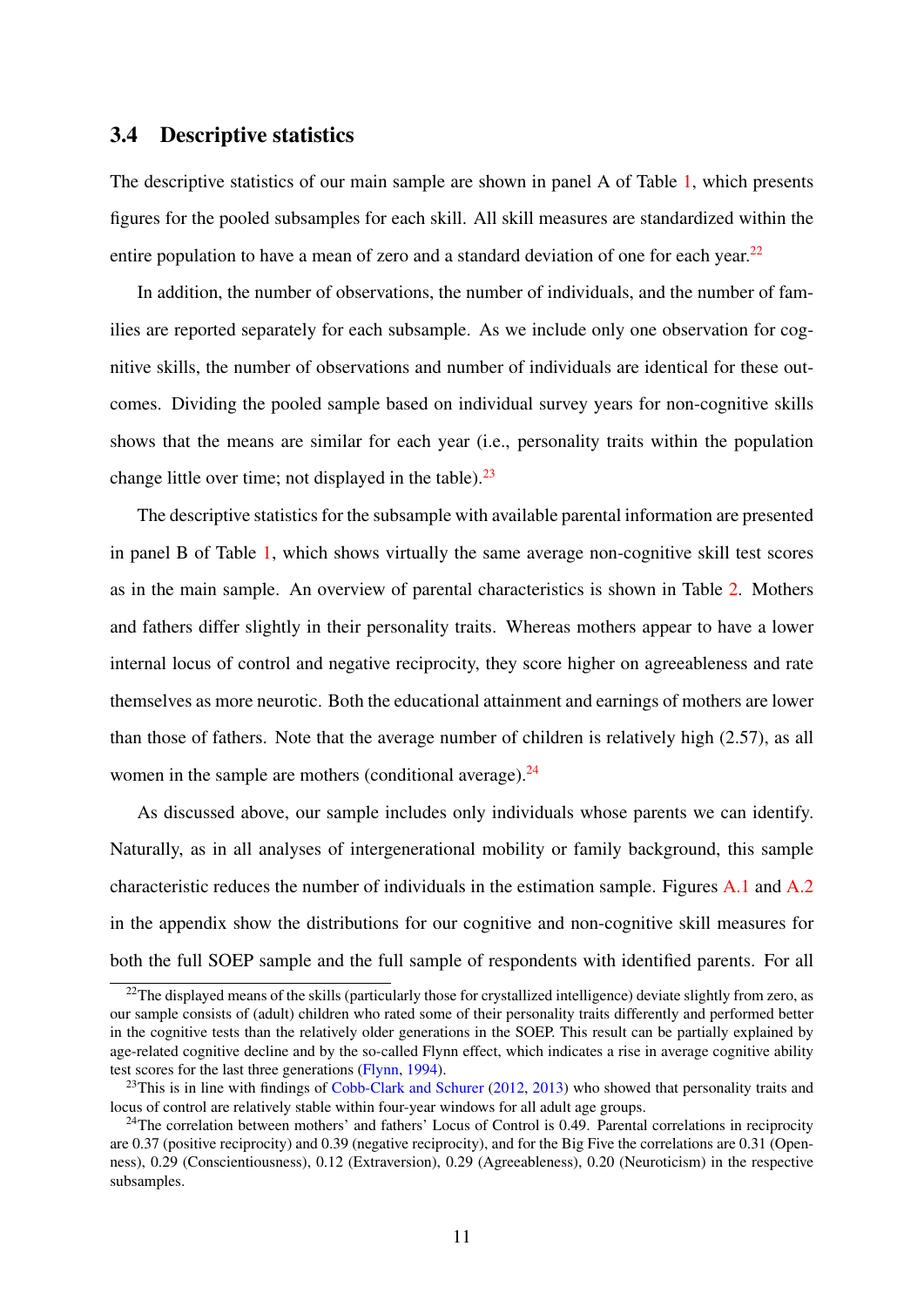skill measures, the graphs show similar distributions in the two samples. Therefore, our results should not be contaminated by the restriction to individuals with identified parents. This finding is in line with the results obtained by [Richter et al.](#page-26-15) [\(2014\)](#page-26-15), who find only minor differences in personality traits between SOEP respondents who stay in the survey and those who drop out of the sample.<sup>[25](#page--1-0)</sup>

### <span id="page-14-0"></span>4 Estimation strategy

Let  $y_{ij}$  be a cognitive or non-cognitive test score for child j of family i. We assume that this score can be decomposed into two orthogonal components [\(Solon et al.,](#page-27-7) [1991;](#page-27-7) [Solon,](#page-27-8) [1999\)](#page-27-8).

$$
y_{ij} = \alpha_i + \mu_{ij} \tag{2}
$$

where  $\alpha_i$  covers the combined effect of all factors that are shared by siblings from family i and  $\mu_{ij}$  covers all factors that are purely idiosyncratic to sibling j. Orthogonality arises because we observe each child in only one family. Therefore, the variance of the observed test score  $\sigma_y^2$ can be expressed as the sum of the variances of the two components:

$$
\sigma_y^2 = \sigma_\alpha^2 + \sigma_\mu^2 \tag{3}
$$

The correlation coefficient  $\rho$  of the skill measure of two siblings j and j' then equals the ratio of the variance of the family component  $\sigma_{\alpha}^2$  to the total variance of the measure  $\sigma_{\alpha}^2 + \sigma_{\mu}^2$ .

$$
\rho = corr(y_{ij}, y_{ij'}) = \frac{\sigma_{\alpha}^2}{\sigma_{\alpha}^2 + \sigma_{\mu}^2} \quad \text{with } j \neq j' \tag{4}
$$

The interpretation of  $\rho$  is that the correlation in skills between two siblings (i.e., the sibling correlation) equals the proportion of the variance (or inequality) in the skills that can be attributed to factors shared by siblings, such as family factors or neighborhood factors.  $\sigma_{\alpha}^2$  and  $σ<sup>2</sup><sub>μ</sub>$  cannot be negative; thus,  $ρ$  can take values between 0 and 1. A correlation of 0 indicates no influence of shared family and community factors, and 1 indicates no individual influence. The

 $25$ Moreover, because family background is identified based on siblings in our analysis, the question arises as to whether children with siblings and singletons have different cognitive and non-cognitive skills. However, apart from emotional stability and fluid intelligence, which seem slightly lower for children without (identified) siblings in our dataset, both personality traits and cognitive abilities appear to be fairly equal for all family types.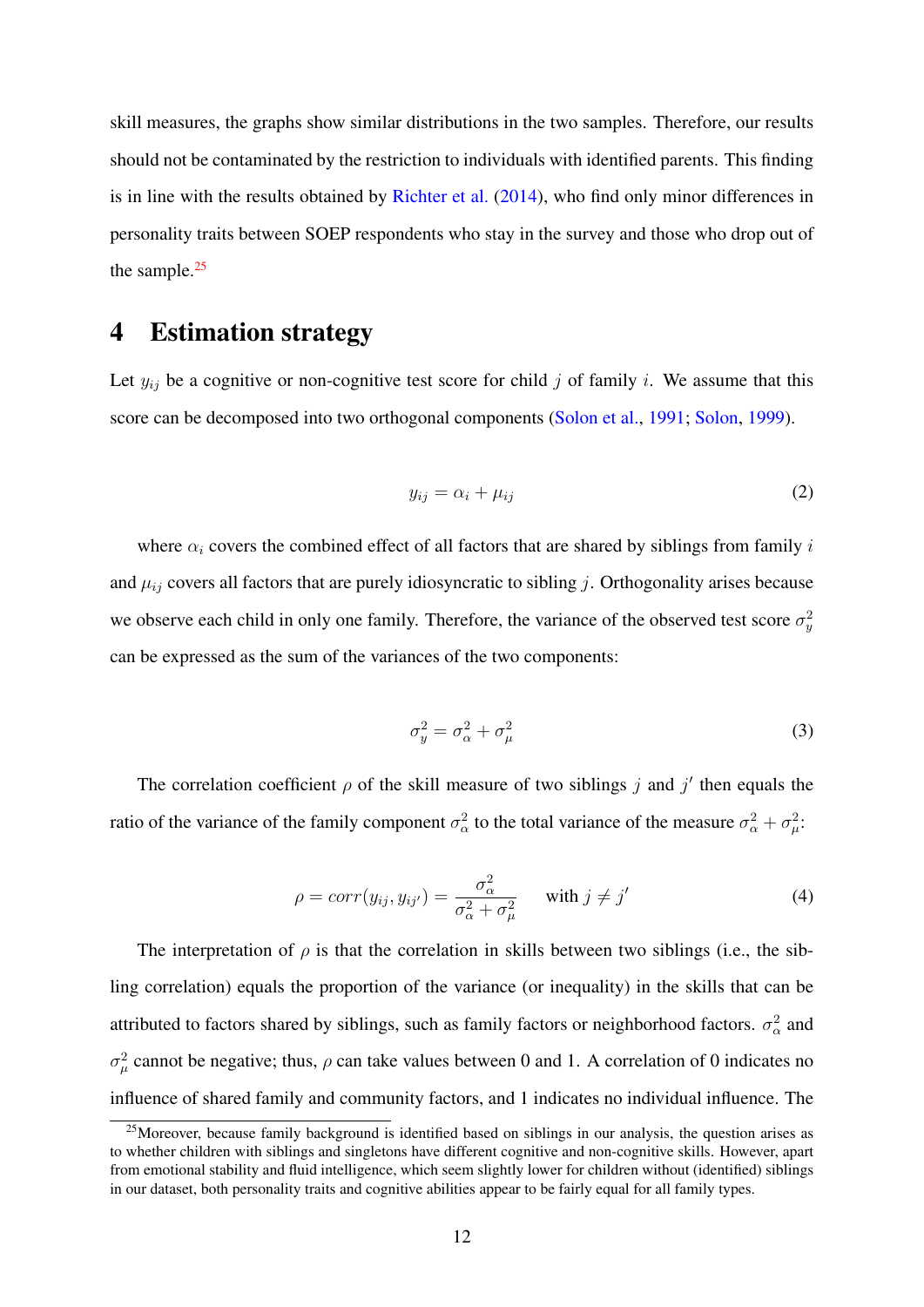first case would describe a fully mobile society and the latter a fully deterministic one.

[Solon](#page-27-8) [\(1999\)](#page-27-8) shows that the relationship of the sibling correlation defined above and the often-estimated intergenerational correlation is as follows:

<span id="page-15-1"></span> $\rho_{\text{skill}} = IGC_{\text{skill}}^2$  + other shared factors uncorrelated with the parental skill measure (5)

The sibling correlation in a specific cognitive or non-cognitive skill equals the square of the intergenerational correlation in this skill plus the influence of all shared factors that are uncorrelated with the corresponding parental skill measure. Although sibling correlation is a much broader measure of family background than intergenerational correlation, sibling correlation is still a lower bound of the true influence of family background, as some family-related factors are not shared by siblings (see the discussion in  $\overline{B}$  jörklund and Jäntti, [2012\)](#page-24-8).

Following [Mazumder](#page-26-3) [\(2008\)](#page-26-3), we estimate the sibling correlation in our skill measures as the intra-class correlation in the following linear multilevel model:

<span id="page-15-0"></span>
$$
y_{ijt} = \beta X_{ijt} + \alpha_i + \mu_{ij} + \nu_{ijt}
$$
\n<sup>(6)</sup>

with  $y_{ijt}$  being an annual (t) observation of a specific outcome,  $X_{ijt}$  being a matrix of fixed year, age and gender effects (including year dummies, age, age<sup>2</sup>, and a gender dummy as well as interaction terms of the gender dummy and the age variables), the shared family component  $(\alpha_i)$ , the non-shared individual component  $(\mu_{ij})$ , and a transitory component  $(\nu_{ijt})$ . The sum of the shared and non-shared components represents the permanent part of the observed outcome. We apply restricted maximum likelihood (REML) to estimate this model and to estimate the variances of  $\alpha_i$  and  $\mu_{ij}$ . The standard error for the sibling correlation is calculated using the delta method. For specifications with only one observation in time (cognitive skill test scores), the model is estimated with only two levels.

To identify the relative importance of different inputs in the skill formation process, we follow the decomposition approach suggested by [Mazumder](#page-26-3) [\(2008\)](#page-26-3). We add family background characteristics as explanatory variables to equation [\(6\)](#page-15-0). If these characteristics are important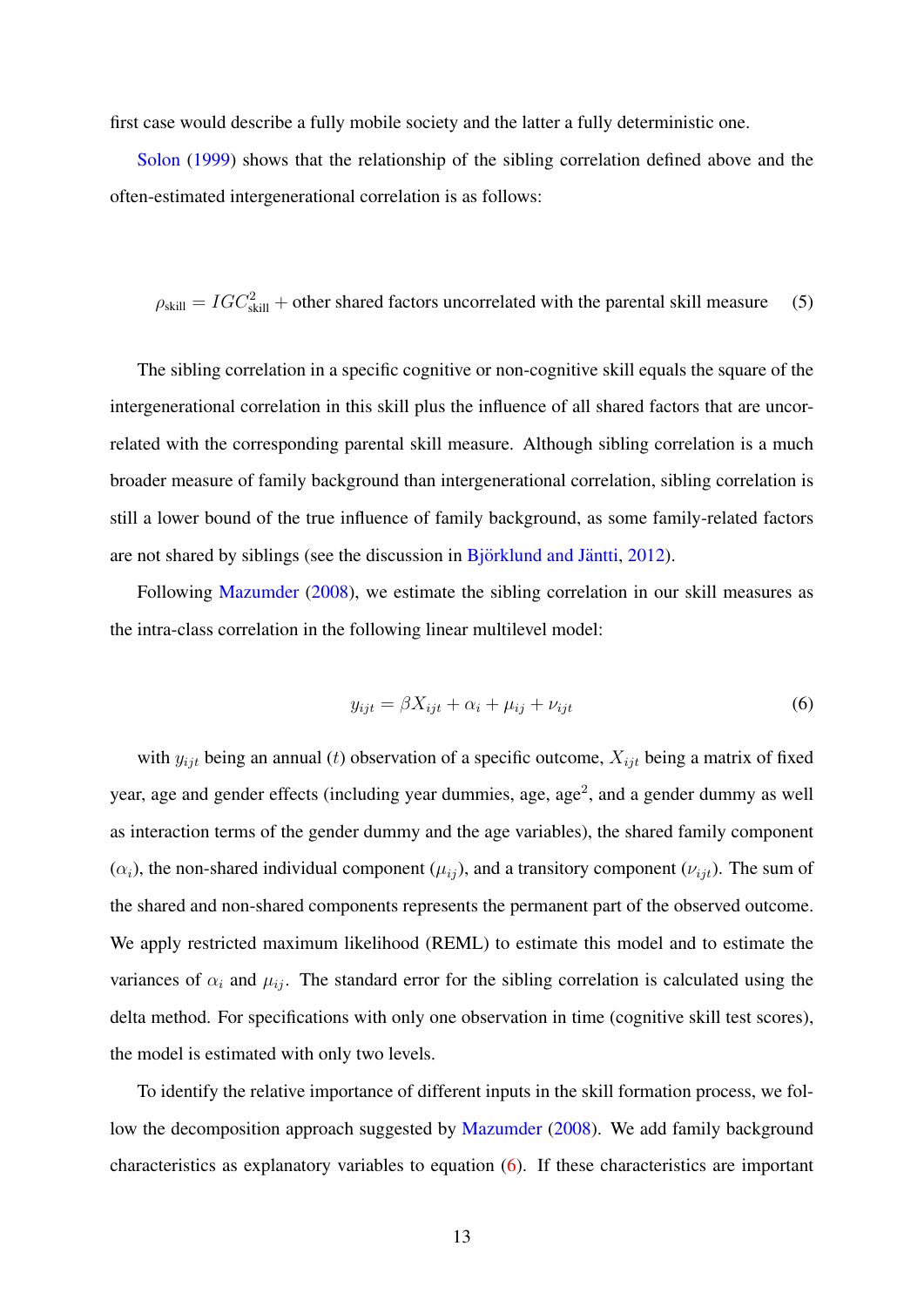determinants of the formation of the respective skill, this should decrease the variance of the family-specific component and its relative importance and therefore reduce the sibling correlation. This reduction can be considered an upper bound estimate of the importance of the additional family background characteristics.

### <span id="page-16-0"></span>5 Results

#### 5.1 Sibling correlations in cognitive and non-cognitive skills

We begin the discussion of our results with the measures of cognitive skills. Figure [1](#page-28-0) shows the estimated sibling correlations and the corresponding standard errors, and Table [A.1](#page-31-0) shows the underlying basic estimates for this figure, including the variance of the shared family and non-shared individual components. We find a strong influence of family background on all three dimensions of cognitive abilities. The strongest sibling correlation can be found for crystallized intelligence, with a coefficient of 0.607, whereas the sibling correlation in fluid intelligence is slightly lower, at 0.545. The estimate for the pooled and much larger sample, which includes the first-time participants in the test in 2012, is virtually identical with 0.548. The sibling correlation in general intelligence lies between these figures, at 0.578. Hence, shared family and community background explains more than 50 percent of the variation in cognitive test scores between individuals, and this result applies to both types of cognitive skills: those related to innate abilities and those based on learning. Even compared to a value of 0.45 for sibling correlations in earnings in Germany [\(Schnitzlein,](#page-27-0) [2014\)](#page-27-0), these coefficients are considerably large.

Figure [2](#page-29-0) and Table [A.2](#page-32-0) show the results for non-cognitive skills.<sup>[26](#page--1-0)</sup> The highest sibling correlation is estimated for locus of control, which shows a coefficient of 0.464. This result indicates another strong relationship of family background with skills, as forty-six percent of the variation in locus of control can be attributed to factors shared by siblings. The corresponding estimates for positive and negative reciprocity are 0.434 and 0.383, respectively, which still indicate substantial influences of family background on personality traits. The estimates for Big

<sup>&</sup>lt;sup>26</sup>For the analysis of non-cognitive skills we estimate the linear multilevel model as presented in equation  $(6)$ using all available observations from the survey years 2005 and 2009/2010.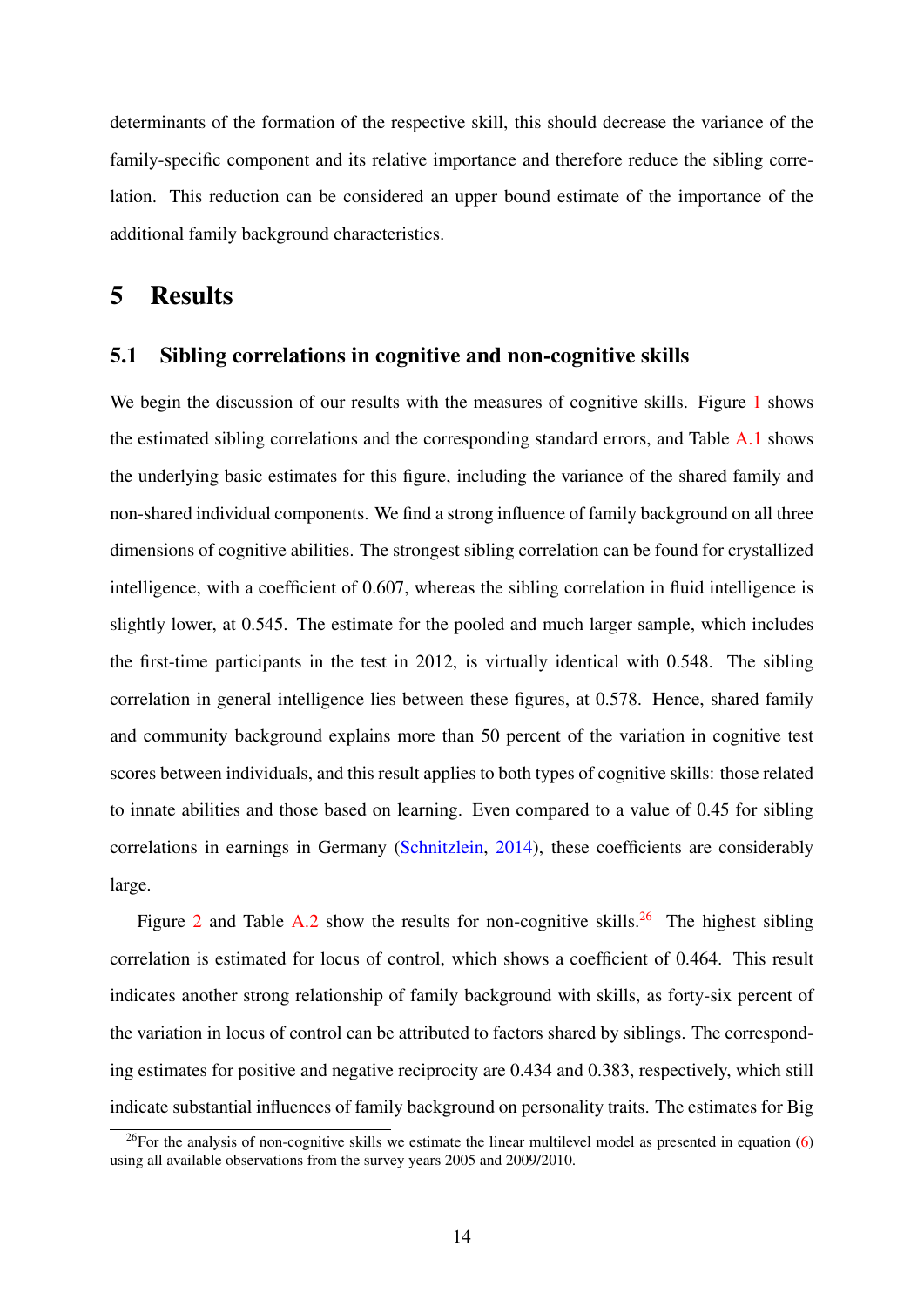Five personality traits show greater variation. Whereas shared background factors appear to be important for conscientiousness (0.412), the estimated sibling correlation in extraversion is only 0.223. Agreeableness (0.349), openness (0.293) and neuroticism (0.308) fall between those figures. Hence, even if the difference between sibling correlations in cognitive abilities and locus of control is rather small, shared family and community background appear to explain more of the variation in cognitive skills than that in non-cognitive skills. One possible explanation is that measurement error is higher when measuring non-cognitive skills than when measur-ing cognitive skills (Grönqvist et al., [2010\)](#page-25-2), which would imply that our sibling correlations in non-cognitive skills are a lower bound of the true influence of family background.

As shown in equation [\(5\)](#page-15-1), sibling correlations cover a greater share of the total influence of family background than intergenerational correlations, since they do not only cover the bivariate relationship. As argued in the introduction, this greater coverage is one reason why sibling correlations are a preferable measure to assess equality of opportunity. In Figure [3,](#page-30-0) we draw on the intergenerational skill correlations reported by [Anger](#page-24-6) [\(2012\)](#page-24-6), who uses the same dataset and outcomes that we use.<sup>[27](#page--1-0)</sup> For all analyzed outcomes, the estimated sibling correlations are considerably higher than the corresponding (squared) intergenerational correlations. This finding suggests that intergenerational correlations are actually able to capture only some of the influence of family on children's cognitive and non-cognitive skills. This result is in line with findings in the literature on educational and income mobility.

In summary, we showed that shared family and community background has a significant and usually substantial influence on an individual's cognitive and non-cognitive skills. As these skills are important determinants of economic success, this finding indicates that - for reason of either genetic endowment or environmental factors or both - the normative goal of equality of opportunity is violated.

#### 5.2 Decomposition of the influence of family background

As [Cunha and Heckman](#page-25-0) [\(2007\)](#page-25-0) show, the formation of skills is affected by different input factors. In this section, we provide insight into the question regarding which channels are most important in determining the influence of family on non-cognitive skill formation. As noted

 $27$ Note that [Anger](#page-24-6) [\(2012\)](#page-24-6) does not report results for reciprocity.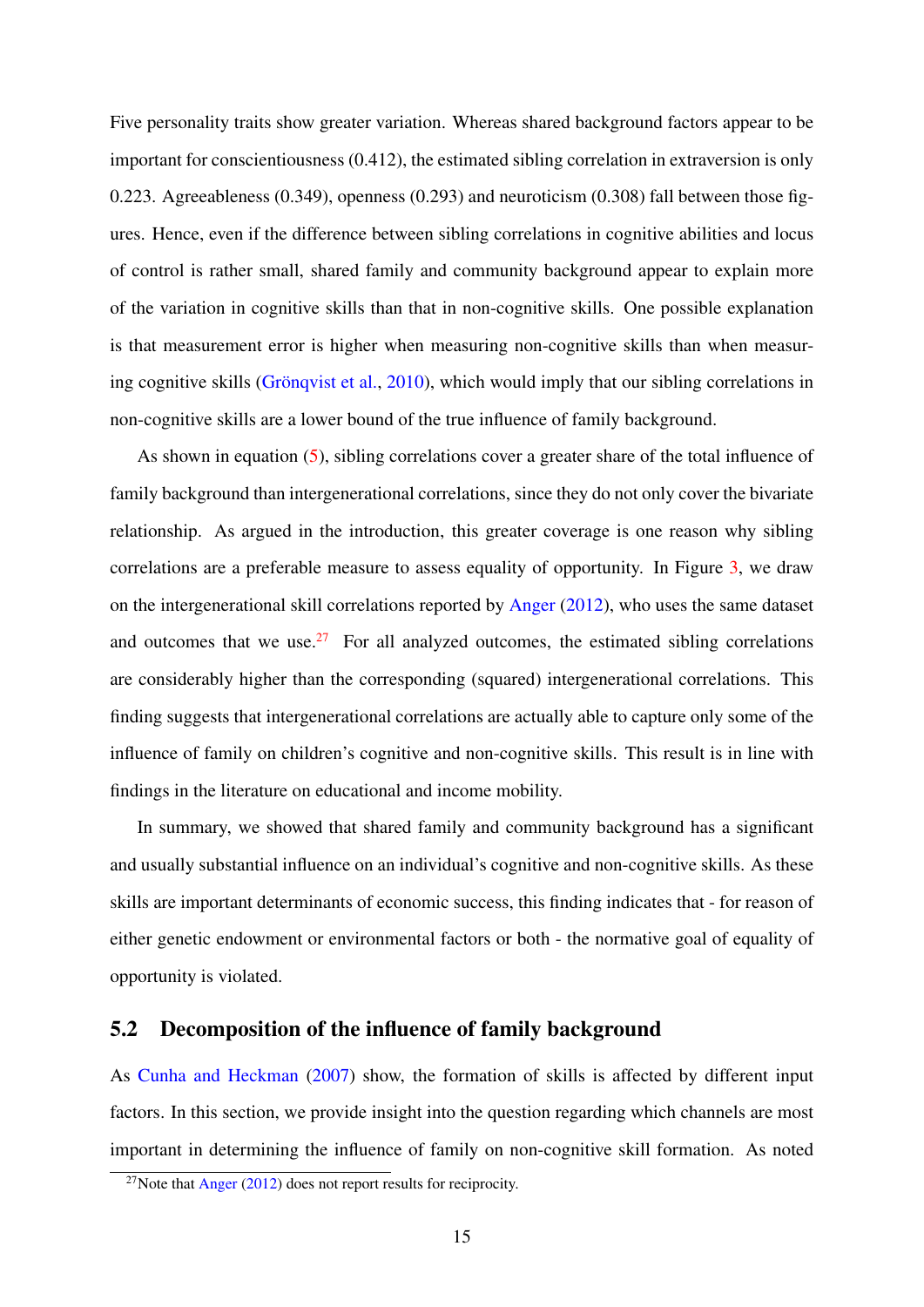previously, we must restrict our decomposition analysis to the formation of non-cognitive skills because of the limited number of observations with cognitive test scores.

In the first step, we estimate sibling correlations for different subgroups of our estimation sample to investigate whether the family effect differs by the socio-economic status of the family. Table [3](#page-33-0) shows the results divided by family income and mother's education as well as the results for the full sample and for the subsample of individuals with non-missing parental characteristics for comparison. Siblings with high-income parents<sup>[28](#page--1-0)</sup> show higher sibling correlations with respect to locus of control and in four of the five Big Five personality traits, indicating a stronger family influence for these siblings than for those from low-income families. While the estimated sibling correlations for agreeableness are virtually the same for highand low-income families, the influence of family background on both measures of reciprocity is greater for low-income families than for high-income families. Furthermore, children of highly educated mothers<sup>[29](#page--1-0)</sup> show higher sibling correlations in most outcomes, thus indicating a greater influence of family background on skill formation. One notable exception are the estimated sibling correlations for neuroticism. Here, the sibling correlation for families with a less educated mother is more than twice as large as the estimate for families with a highly educated mother.

Along with the estimated sibling correlations Table [3](#page-33-0) presents 95 percent confidence intervals of the estimates. Due to the splitting of our sample into subsamples by parental characteristics the standard errors are relatively large. While all of the estimates are significant at least at the 5 percent level, the 95 percent confidence bands are overlapping. However, 90 percent confidence intervals do not overlap for sibling correlations in negative reciprocity among those from low and high income families, and for sibling correlations in neuroticism among those with high and low educated mothers. Thus, the results in Table [3](#page-33-0) suggest that the influence of family on non-cognitive skills differs for various family types, with most outcomes showing a stronger influence of families with higher socio-economic status. This result may indicate that the skill formation of children from low-SES families is more idiosyncratic than those from higher-SES families.

<sup>&</sup>lt;sup>28</sup>We use the sum of the mother's and father's average individual labor earnings as defined above. Families above the median are labeled as high-income families.

<sup>&</sup>lt;sup>29</sup>Mothers with at least 12 years of education are defined as highly educated, including all mothers who have at least an intermediate secondary degree plus a vocational school degree.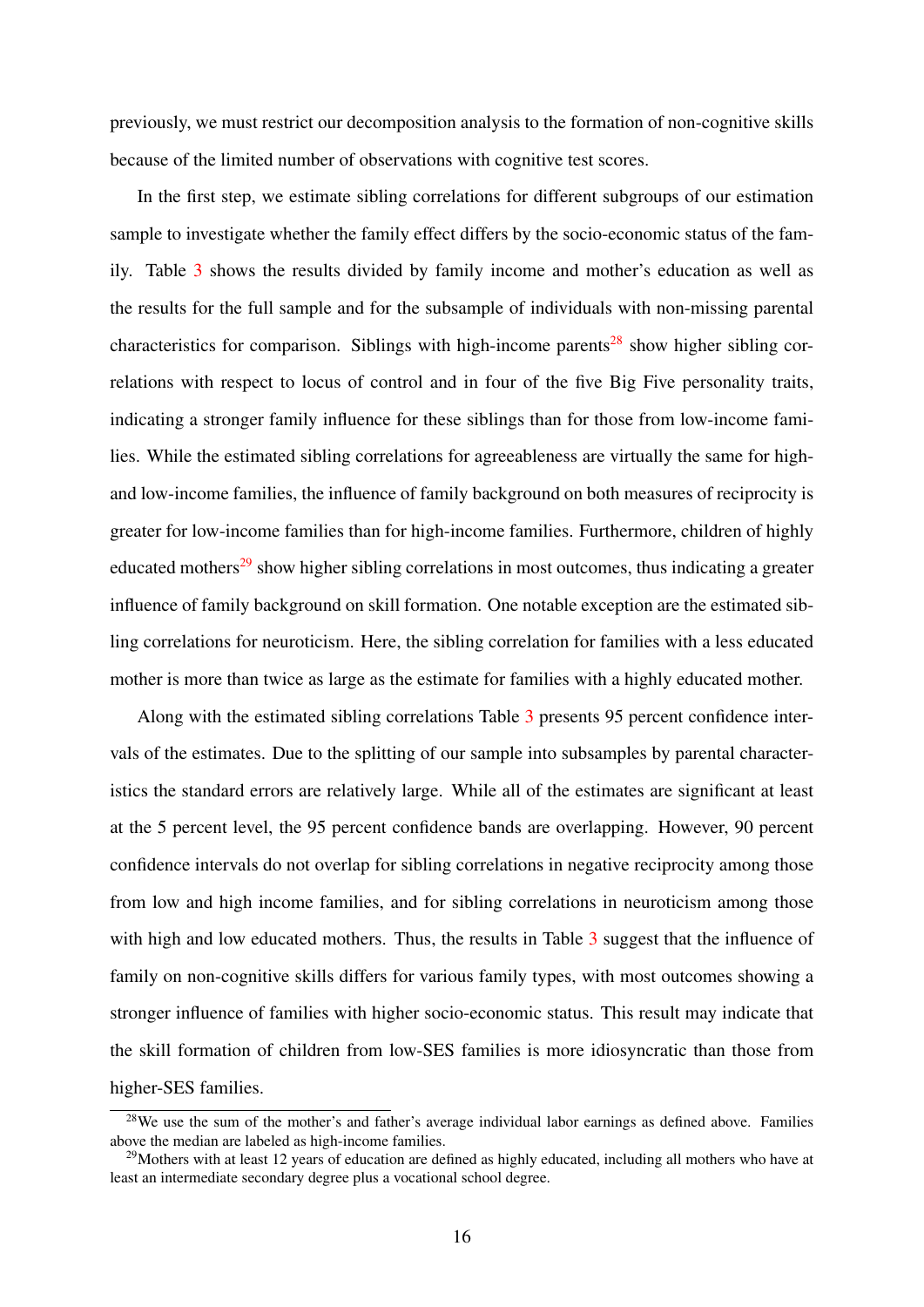Next, we provide insight into the question regarding which parental characteristics best explain the influence of family background on skill formation. Table [4](#page-34-0) shows the results of the decomposition approach described in section [4.](#page-14-0) The first column shows the estimated sibling correlations in non-cognitive skills for the full estimation sample, and the second column shows the estimated sibling correlations for the subsample with non-missing parental characteristics. Overall, the sibling correlations are very similar in both samples.

The middle part of Table [4](#page-34-0) presents the results of our decomposition. In the third column, we add the respective parental (father's and mother's) non-cognitive skills as explanatory variables in equation  $(6)$ <sup>[30](#page--1-0)</sup>. The resulting decline in the estimated sibling correlation indicates the importance of the respective parental skill in the influence of family on the skill formation process.

In the fourth column, instead of parental skills, we add parental education by including both the father's and mother's education in the model. Parental education serves as both an indicator of parental resources and an indicator of parental cognitive skills. Although the inclusion of parental education has little effect on the size of most sibling correlations in non-cognitive skills, adding the respective parental skill clearly reduces the family influence that can be attributed to the remaining factors shared by siblings. Finally, in the fifth column, we add the full set of parental characteristics (as presented in Table [2\)](#page-32-0) to our model; for most outcomes, the inclusion of these characteristics leads to further decreases in the remaining sibling correlations.

For ease of interpretation, the right-hand side of Table [4](#page-34-0) shows the respective percentage reduction in the estimated sibling correlation for each of these decompositions. The results yield two important insights: first, for all outcomes, the corresponding parental skill is the most important of all observed family characteristics. Moreover, including the full set of parental characteristics still contributes to explaining the observed sibling correlations for most outcomes. Second, even our rich set of parental characteristics is able to capture only up to 36 percent of the influence of family background as measured by the estimated sibling correlations. Although we would like to further investigate possible channels by including more family background and

<sup>&</sup>lt;sup>30</sup>See Table [A.4](#page-34-0) for the decomposition results, when only the father's or the mother's characteristics are included. The separate decompositions yield similar results for the inclusion of the father's and mother's characteristics. However, including both parents' characteristics clearly best explains the influence of shared family background on skill formation.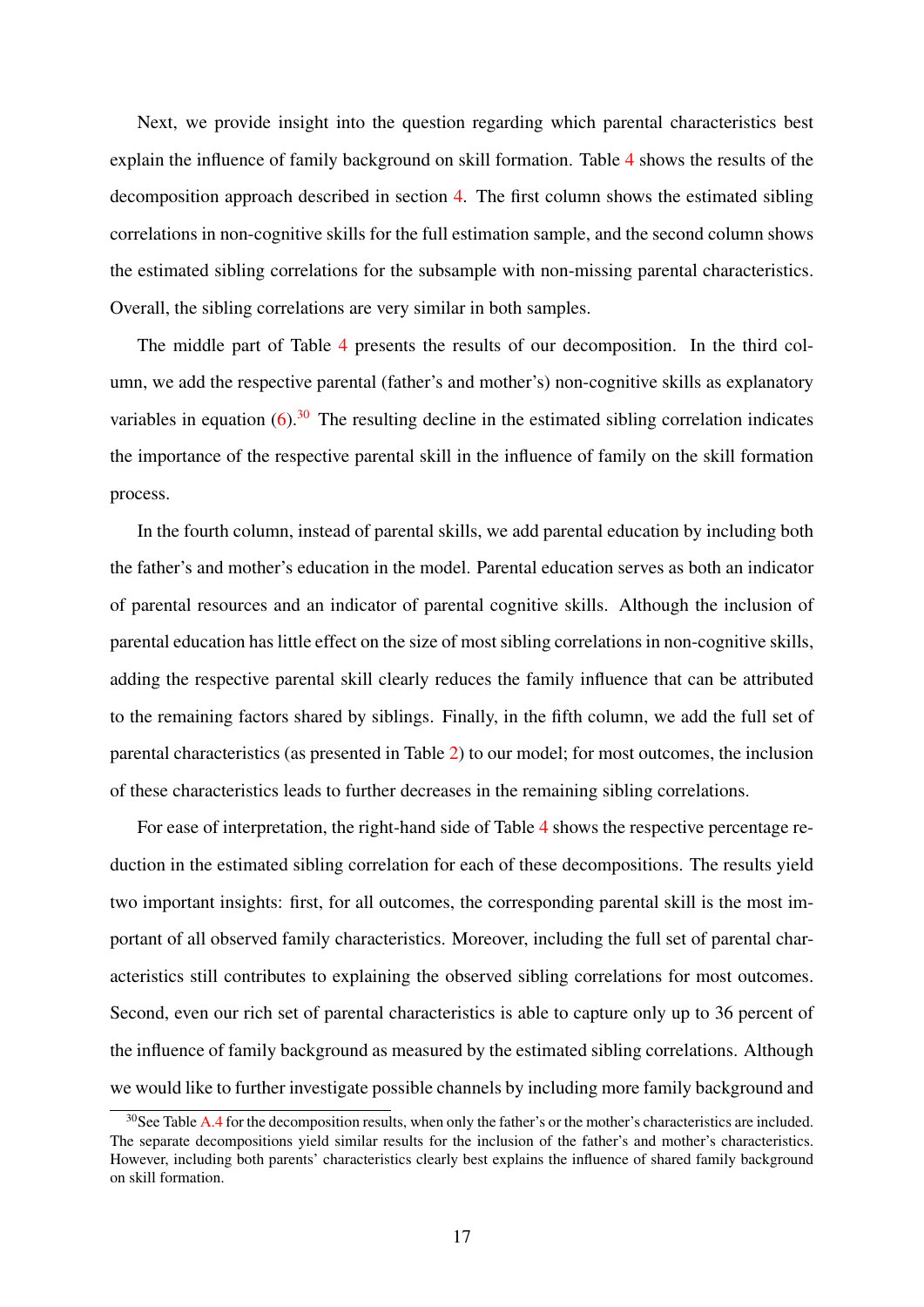childhood environment variables, we cannot do so because interpreting the decomposition re-quires relying on factors that are truly shared by siblings and thus are not sibling specific.<sup>[31](#page--1-0)</sup> Because sibling-specific family factors are most likely to be important determinants in the skill formation process, our sibling correlations provide a lower bound for the true influence of family background on skills.

Our decomposition approach reveals that parental skills are the major factor in determining the influence of family background. This may capture the genetic component in non-cognitive skills. However, as suggested above, only considering the skills of the parents' generation does not account for the full picture. In addition, controlling for time-invariant family factors implies that estimates of the sibling correlation are reduced in a non-negligible way. Hence, a sizable fraction of what is captured in the skill measure, is due to observable parental characteristics. However, our results show that even a rich set of parental characteristics accounts for no more than 36 percent of the influence of family on the skill formation process. Overall, this result points to the importance of sibling-specific factors of family and neighborhood, i.e. factors that are not shared by siblings.

#### 5.3 Cross-national comparisons

Next, we discuss our findings relative to the existing evidence in the literature for the US and Sweden. Any differences in the influence of family background on cognitive and non-cognitive skills may help to explain the observed cross-country differences in the importance of family background for economic outcomes.<sup>[32](#page--1-0)</sup> Based on sibling correlations, Björklund et al.  $(2002)$ and [Schnitzlein](#page-27-0) [\(2014\)](#page-27-0) find that shared family background is more important for earnings in the US and Germany than in the Scandinavian countries.<sup>[33](#page--1-0)</sup>

Sibling correlations in cognitive skills are reported by [Mazumder](#page-26-3) [\(2008\)](#page-26-3), who finds coeffi-

 $31$  For example, we have information on whether an individual's parents divorced during childhood or whether childhood was spent in a rural or an urban area. However, these factors may differ between – and hence would not be shared by – siblings of different ages.

<sup>&</sup>lt;sup>32</sup>However, due to differences in data availability and methods, we have to interpret any cross-country differences with caution.

<sup>&</sup>lt;sup>33</sup>In the US and Germany, approximately 45 percent of the variance in earnings can be attributed to family factors, whereas this share is only 20 percent in Denmark based on brother correlations [\(Schnitzlein,](#page-27-0) [2014\)](#page-27-0). Crosscountry differences in the importance of family background are also found for educational attainment. In Nordic countries, approximately 45 percent of the variance in education can be attributed to shared family and neighborhood [\(Raaum et al.,](#page-26-16) [2006;](#page-26-16) [Lindahl,](#page-26-7) [2011\)](#page-26-7), whereas this share is more than 60 percent in Germany [\(Schnitzlein,](#page-27-0) [2014\)](#page-27-0) and up to 70 percent in the US [\(Mazumder,](#page-26-17) [2011\)](#page-26-17).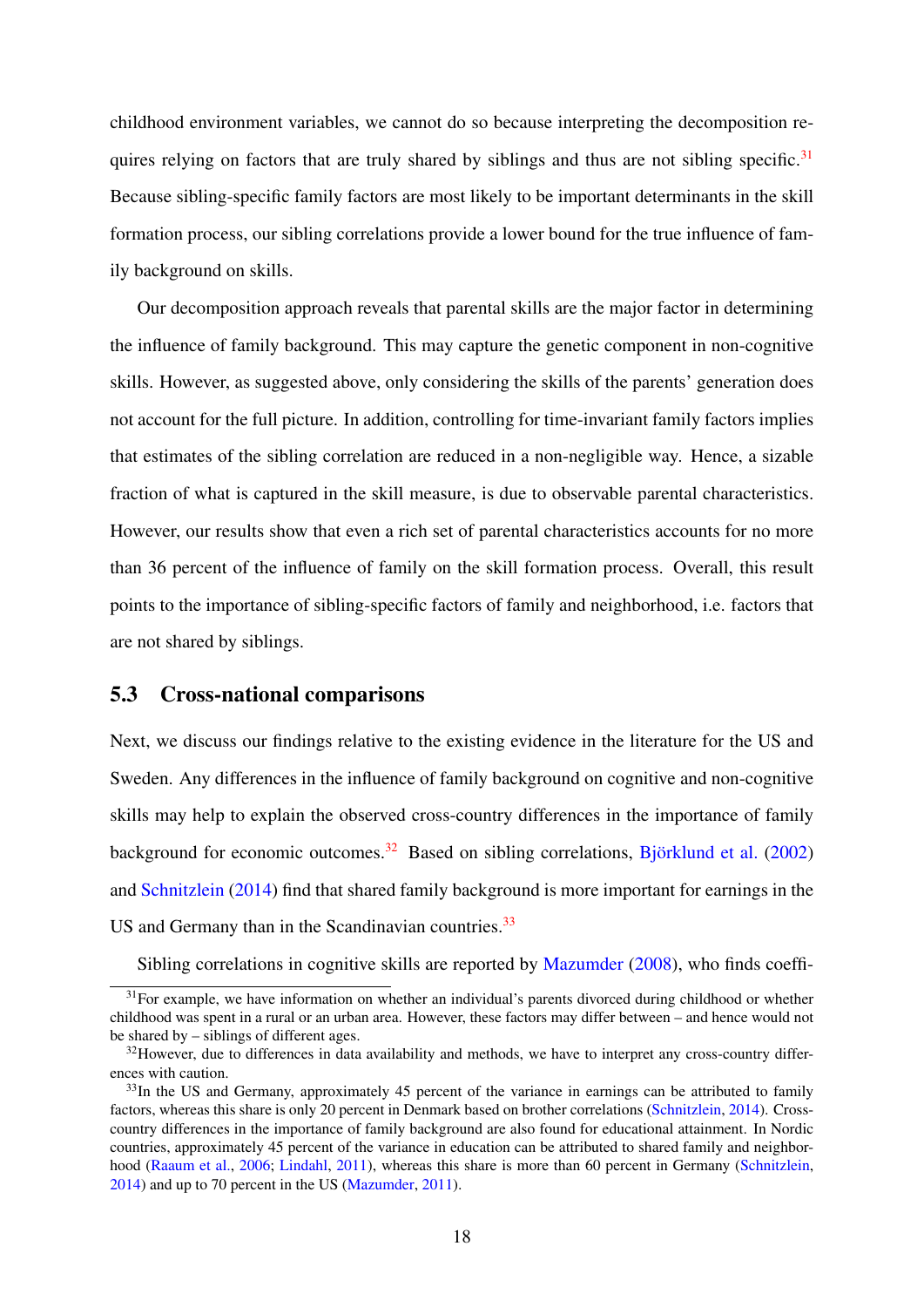cients of approximately 0.6 for the US. Hence, compared with the estimates presented in Table [A.1,](#page-31-0) the influence of shared family background on the formation of cognitive skills in the US context is only slightly different from the German context.<sup>[34](#page--1-0)</sup> Björklund and Jäntti  $(2012)$  find brother correlations of approximately 0.5 for cognitive skills in Sweden based on detailed IQ tests from the military enlistment of cohorts born 1951 to 1979. Again, these estimates differ only slightly from those presented in Table [A.1.](#page-31-0)

With respect to non-cognitive skills, [Mazumder](#page-26-3) [\(2008\)](#page-26-3) finds sibling correlations of 0.11 for brothers and 0.07 for sisters for locus of control in the US. These estimates are much lower than those presented in Table [A.2](#page-32-0) for Germany. However, the Rotter questionnaire in the NLSY is much less detailed than ours, which may be responsible for larger measurement error and attenuation bias. In addition, [Mazumder](#page-26-3) [\(2008\)](#page-26-3) has only one skill observation available in the data and therefore cannot control for transitory fluctuations.<sup>[35](#page--1-0)</sup> [Solon et al.](#page-27-7) [\(1991\)](#page-27-7) show that using multiple measurements reduces transitory fluctuations and measurement error that lead to the underestimation of the sibling correlation. Table [A.5](#page-41-0) in the appendix shows this effect for our non-cognitive skill measures. As can be seen in columns (1) and (2) the estimated sibling correlations using only single-year measures for either 2005 (column 1) or 2009/2010 (column 2) without controlling for transitory fluctuations<sup>[36](#page--1-0)</sup> are clearly lower than those presented in column (3) or (4), which are based on both waves in which non-cognitive skills were available in the SOEP. However, even our single-year estimates for locus of control are higher than those reported in [Mazumder](#page-26-3) [\(2008\)](#page-26-3).

Björklund and Jäntti  $(2012)$  present the second available estimate in the literature for sibling correlations in non-cognitive skills. They use an aggregate measure of leadership skills derived from interviews with psychologists during the military enlistment test in Sweden. They report a brother correlation of 0.3, which falls within the range of sibling correlation for personality traits revealed by our estimates for Germany.

To summarize these cross-national comparisons, we find no evidence that differences in the

<sup>&</sup>lt;sup>34</sup>As [Mazumder](#page-26-3) [\(2008\)](#page-26-3) uses a different measure of cognitive skills (AFQT test scores surveyed in the NLSY between 1978 and 1998), the results may not be directly comparable.

<sup>&</sup>lt;sup>35</sup>As shown in the last row of Table [A.2,](#page-32-0) the variance of the transitory component is of substantial size in all estimations.

 $36$ In these cases, the model in equation [\(6\)](#page-15-0) is estimated without the transitory component.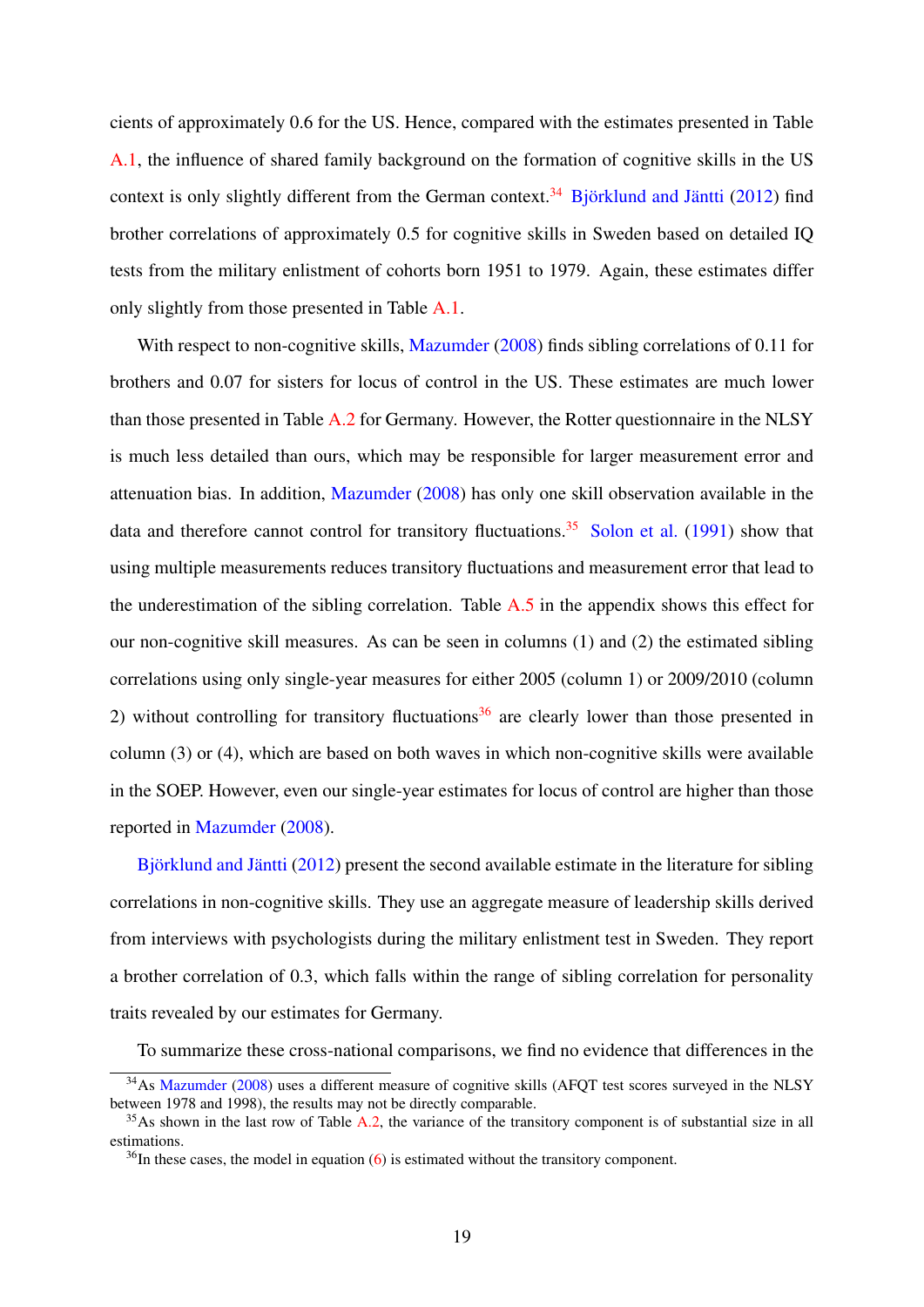influence of family background on cognitive skills can explain differences in the importance of family background for economic success. The picture for non-cognitive skills is less clear, particularly because the different measures used are not directly comparable.

### 6 Conclusion

In this study, we investigate the importance of family background for cognitive and non-cognitive skills based on sibling correlations in order to provide a measure of the role of family in the skill formation process that is broader than the previously used intergenerational correlations. Our estimates are based on data from the SOEP, which is a large representative household survey that provides measures of cognitive skills from two ultra-short IQ tests, as well as self-rated measures of locus of control, reciprocity, and the Big Five personality traits. Previous analyses for Sweden and the US are restricted because they are based only on males  $(Björklund et al., 2010;$  $(Björklund et al., 2010;$ Björklund and Jäntti, [2012\)](#page-24-8) and/or use few non-cognitive skill measures [\(Mazumder,](#page-26-3) [2008;](#page-26-3) Björklund and Jäntti, [2012\)](#page-24-8) and only a single measurement at one point in time. Hence, our study contributes to the literature by providing evidence on sibling correlations using broader measures and repeated measurements of skills and by including both men and women.

We show that family background is important for cognitive and non-cognitive skill formation. Sibling correlations of personality traits range from 0.22 to 0.46, indicating that even for the lowest estimate, more than one-fifth of the variance or inequality in non-cognitive skills can be attributed to factors shared by siblings. All calculated sibling correlations for cognitive skills are higher than 0.50, indicating that more than half of the inequality can be explained by shared family background. Comparing these findings to the results in the intergenerational skill transmission literature suggests that sibling correlations are indeed able to provide a more complete picture of the influence of family on children's cognitive and non-cognitive skills. This result is in line with findings in the literature on educational and income mobility.

Our decomposition analyses show that parental skills are the most important influencing factors, but including a rich set of family characteristics enhances the explanation of the observed influence of family background for most outcomes.

Comparing our results to previous findings for the US and Sweden provides no evidence that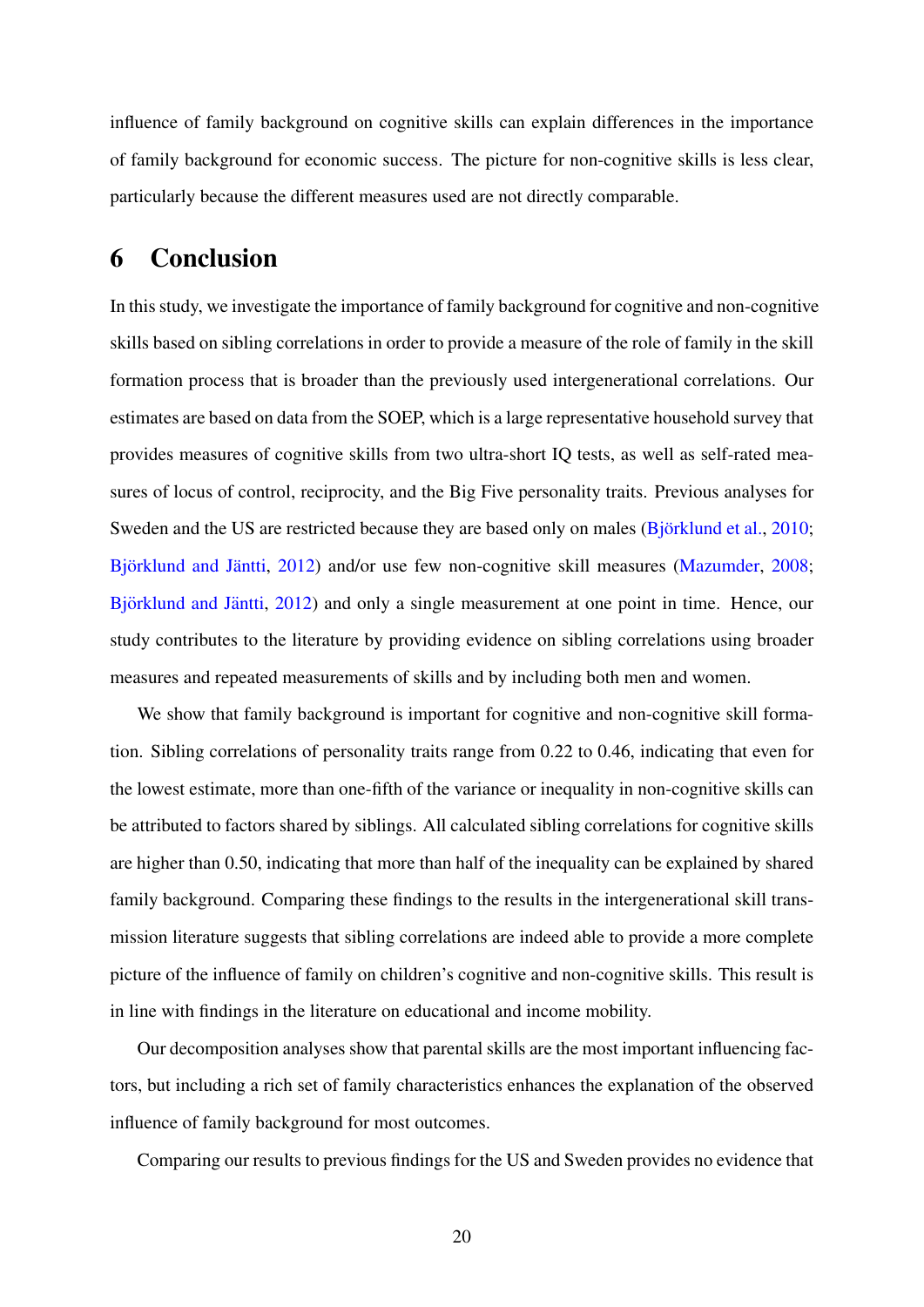the differential in sibling correlations in economic outcomes can be explained by differences in the formation of cognitive skills. The evidence from cross-country comparisons with respect to sibling correlations in non-cognitive skills is less clear.

### Acknowledgments

We would like to thank Anders Björklund, Markus Jäntti, Matthew Lindquist, Shelly Lundberg, Bhashkar Mazumder, and Catherine Weinberger; seminar participants of SOFI in Stockholm, UC Santa Barbara, ISER at the University of Essex, RWI Essen, the University of Hamburg, the University of Bath, the University of Bristol and The Danish National Centre for Social Research; and conference participants at the Annual Conference of the Scottish Economic Society 2013, SOLE 2013, ESPE 2013, IWAEE 2013, SMYE 2013, the 2013 Annual conference of the German Economic Association, and EALE 2013 for their useful comments and discussions. Moreover, we are grateful to three anonymous referees for their valuable comments and helpful suggestions.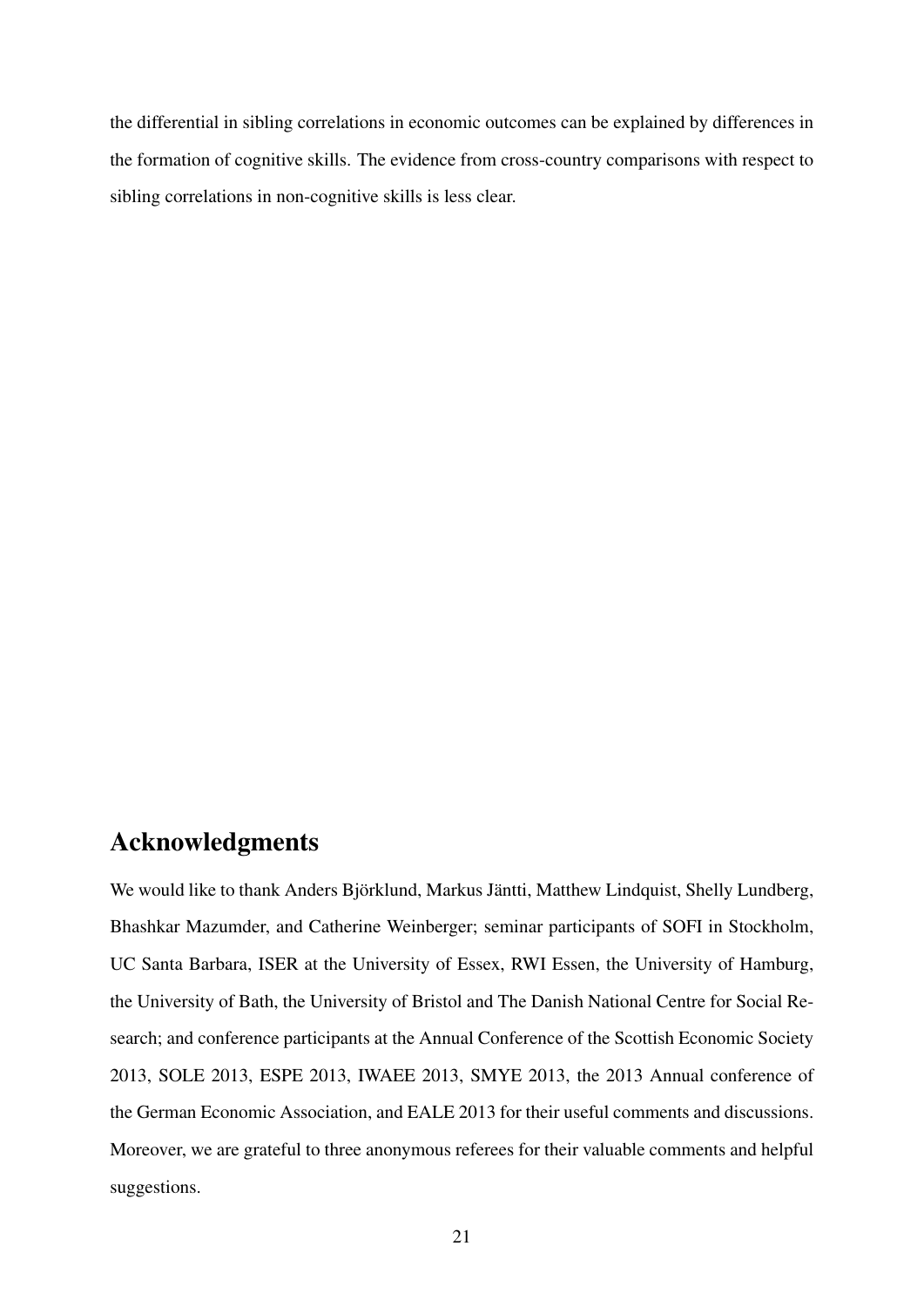### References

- <span id="page-24-3"></span>Agee, M. D., Crocker, T. D., 2002. Parents' discount rate and the intergenerational transmission of cognitive skills. Economica 69, 143–154.
- <span id="page-24-7"></span>Almlund, M., Duckworth, A. L., Heckman, J., Kautz, T., 2011. Personality psychology and economics. In: Hanushek, E. A., Machin, S., Woessmann, L. (Eds.), Handbook of the Economics of Education. Vol. 4. Elsevier, pp. 1–181.
- <span id="page-24-6"></span>Anger, S., 2012. Intergenerational transmission of cognitive and noncognitive skills. In: Ermisch, J., Jäntti, M., Smeeding, T. (Eds.), From Parents to Children: The Intergenerational Transmission of Advantage. Russell Sage Foundation, New York, pp. 393–421.
- <span id="page-24-5"></span>Anger, S., Heineck, G., 2010. Do smart parents raise smart children? The intergenerational transmission of cognitive abilities. Journal of Population Economics 23 (3), 1105–1132.
- <span id="page-24-13"></span>Baltes, P. B., Staudinger, U. M., Lindenberger, U., 1999. Lifespan psychology: Theory and application to intellectual functioning. Annual Review of Psychology 50, 471–507.
- <span id="page-24-11"></span>Becker, G. S., Tomes, N., 1979. An equilibrium theory of the distribution of income and intergenerational mobility. Journal of Political Economy 87 (6), 1153–1189.
- <span id="page-24-12"></span>Becker, G. S., Tomes, N., 1986. Human capital and the rise and fall of families. Journal of Labor Economics 4 (3), 1–39.
- <span id="page-24-9"></span>Björklund, A., Eriksson, T., Jäntti, M., Raaum, O., Österbacka, E., 2002. Brother correlations in earnings in Denmark, Finland, Norway and Sweden compared to the United States. Journal of Population Economics 15 (4), 757–772.
- <span id="page-24-2"></span>Björklund, A., Hederos Eriksson, K., Jäntti, M., 2010. IQ and family background: Are associations strong or weak? The B.E. Journal of Economic Analysis & Policy 10 (1), Article 2.
- <span id="page-24-8"></span>Björklund, A., Jäntti, M., 2012. How important is family background for labor-economic outcomes? Labour Economics 19 (4), 465–474.
- <span id="page-24-0"></span>Black, S. E., Devereux, P., 2011. Recent developments in intergenerational mobility. In: Ashenfelter, O., Card, D. (Eds.), Handbook of Labor Economics. Vol. 4B. Elsevier, pp. 1487–1542.
- <span id="page-24-1"></span>Black, S. E., Devereux, P. J., Salvanes, K. G., 2009. Like father, like son? A note on the intergenerational transmission of IQ scores. Economics Letters 105, 138–140.
- <span id="page-24-4"></span>Brown, S., McIntosh, S., Taylor, K., 2011. Following in your parents' footsteps? Empirical analysis of matched parent-offspring test scores. Oxford Bulletin of Economics and Statistics 73 (1), 40–58.
- <span id="page-24-10"></span>Bügelmayer, E., Schnitzlein, D. D., 2014. Is it the family or the neighborhood? Evidence from sibling and neighbor correlations in youth education and health. SOEP Papers No. 716, DIW Berlin.
- <span id="page-24-15"></span>Cattell, R. B., 1987. Intelligence: Its structure, growth, and action. Elsevier Science, New York.
- <span id="page-24-14"></span>Cobb-Clark, D. A., Schurer, S., 2012. The stability of big-five personality traits. Economics Letters 115 (1), 11–15.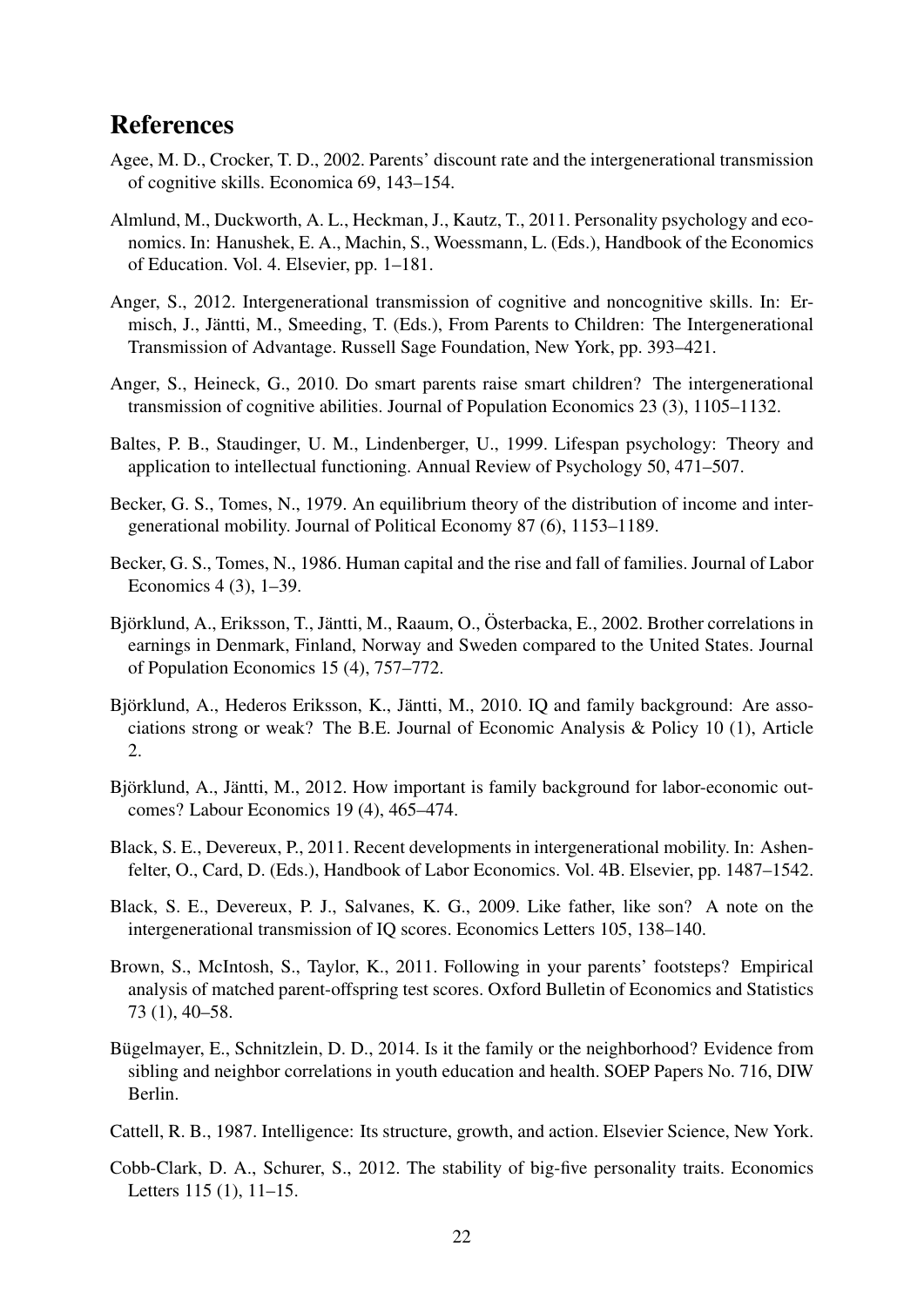- <span id="page-25-11"></span>Cobb-Clark, D. A., Schurer, S., 2013. Two economists' musings on the stability of locus of control. The Economic Journal 123 (570), F358–F400.
- <span id="page-25-6"></span>Corak, M., 2013. Income inequality, equality of opportunity, and intergenerational mobility. Journal of Economic Perspectives 27 (3), 79–102.
- <span id="page-25-0"></span>Cunha, F., Heckman, J. J., 2007. The technology of skill formation. American Economic Review 97 (2), 31–47.
- <span id="page-25-1"></span>Cunha, F., Heckman, J. J., 2008. A new framework for the analysis of inequality. Macroeconomic Dynamics 12 (S2), 315–354.
- <span id="page-25-13"></span>Dehne, M., Schupp, J., 2007. Persönlichkeitsmerkmale im Sozio-oekonomischen panel (SOEP) - Konzept, Umsetzung und empirische Eigenschaften.
- <span id="page-25-14"></span>Dohmen, T., Falk, A., Huffman, D., Sunde, U., 2009. Homo reciprocans: Survey evidence on behavioral outcomes. The Economic Journal 119 (536), 592–612.
- <span id="page-25-3"></span>Duncan, G., Kalil, A., Mayer, S. E., Tepper, R., Payne, M. R., 2005. The apple does not fall far from the tree. In: Bowles, S., Gintis, H., Osborne Groves, M. (Eds.), Unequal Chances: Family Background and Economic Success. Russell Sage Foundation, Princeton University Press.
- <span id="page-25-8"></span>Ermisch, J., 2008. Origins of social immobility and inequality: Parenting and early child development. National Institute Economic Review 205 (1), 62–71.
- <span id="page-25-9"></span>Fiorini, M., Keane, M. P., 2014. How the allocation of children's time affects cognitive and noncognitive development. Journal of Labor Economics 32 (4), 787–836.
- <span id="page-25-10"></span>Fletcher, J., Schurer, S., 2015. Childhood origins of adulthood non-cognitive skills: The role of chronic health problems and exposure to maltreatment. LCC Working Paper Series, Nr 2015-23.
- <span id="page-25-15"></span>Flynn, J. R., 1994. IQ gains over time. In: Sternberg, R. J. (Ed.), Encyclopedia of human intelligence. Macmillan, New York, pp. 617–623.
- <span id="page-25-2"></span>Grönqvist, E., Ockert, B., Vlachos, J., 2010. The intergenerational transmission of cognitive and non-cognitive abilities.
- <span id="page-25-4"></span>Heckman, J. J., Stixrud, J., Urzua, S., 2006. The effects of cognitive and noncognitive abilities on labor market outcomes and social behavior. Journal of Labor Economics 24 (3), 411–482.
- <span id="page-25-5"></span>Heineck, G., Anger, S., 2010. The returns to cognitive abilities and personality traits in Germany. Labour Economics 17 (3), 535–546.
- <span id="page-25-7"></span>Krueger, R. F., South, S., Johnson, W., Iacono, W. G., 2008. The heritability of personality is not always 50%: Gene-environment interactions and correlations between perosnality and parenting. Journal of Personality 76 (6), 1485–1521.
- <span id="page-25-12"></span>Lang, F. R., Weiss, D., Stocker, A., von Rosenbladt, B., 2007. Assessing cognitive capacities in computer-assisted survey research: Two ultra-short tests of intellectual ability in the German Socio-Economic Panel. Schmollers Jahrbuch 127, 183–191.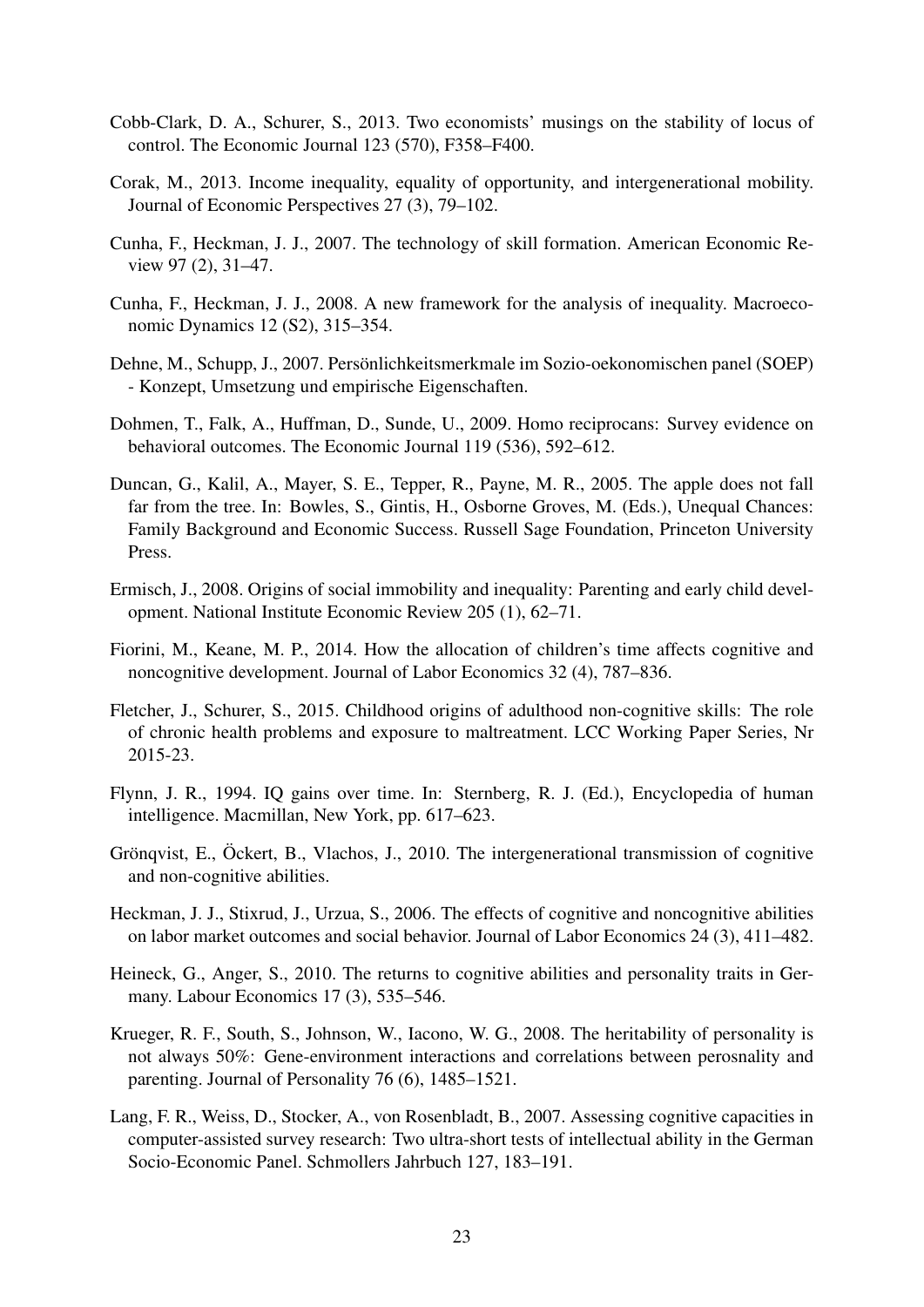- <span id="page-26-5"></span>Leckie, G., Pillinger, R., Jenkins, J., Rasbash, J., 2010. School, family, neighbourhood: Which is most important to a child's education? Significance 7 (2), 67–70.
- <span id="page-26-7"></span>Lindahl, L., 2011. A comparison of family and neighborhood effects on grades, test scores, educational attainment and income—evidence from Sweden. The Journal of Economic Inequality 9 (2), 207–226.
- <span id="page-26-11"></span>Lindenberger, U., Baltes, B., 1995. Kognitive Leistungsfahigkeit im Alter: Erste Ergebnisse aus ¨ der Berliner Altersstudie. Zeitschrift für Psychologie 203 (4), 283–317.
- <span id="page-26-2"></span>Loehlin, J. C., 2005. Resemblance in Personality and Attitudes between Parents and Their Children: Genetic and Environmental Contributions. Princeton University Press, Princeton.
- <span id="page-26-1"></span>Mayer, S. E., Duncan, G., Kalil, A., 2004. Like mother, like daughter? SES and the intergenerational correlation of traits, behaviors and attitudes.
- <span id="page-26-3"></span>Mazumder, B., 2008. Sibling similarities and economic inequality in the US. Journal of Population Economics 21 (3), 685–701.
- <span id="page-26-17"></span>Mazumder, B., 2011. Family and community influences on health and socioeconomic status: Sibling correlations over the life course. B.E. Journal of Economic Analysis & Policy (Contributions) 11 (3), Article 1.
- <span id="page-26-13"></span>McCrae, R. R., Costa Jr., P. T., 2011. The Five-Factor Theory of Personality, 3rd Edition. Guilford, New York.
- <span id="page-26-6"></span>Nicoletti, C., Rabe, B., 2013. Inequality in pupils' test scores: How much do family, sibling type and neighbourhood matter? Economica 80 (318), 197–218.
- <span id="page-26-4"></span>Page, M. E., Solon, G., 2003. Correlations between brothers and neighboring boys in their adult earnings: The importance of being urban. Journal of Labor Economics 21 (4), 831–855.
- <span id="page-26-14"></span>Perugini, M., Gallucci, M., Presaghi, F., Ercolani, A. P., 2003. The personal norm of reciprocity. European Journal of Personality 17, 251–283.
- <span id="page-26-8"></span>Plomin, R., Owen, M. J., McGuffin, P., 1994. The genetic basis of complex human behaviors. Science 264 (5166), 1733–1739.
- <span id="page-26-10"></span>Plug, E., Vijverberg, W., 2003. Schooling, family background, and adoption: Is it nature or is it nurture. Journal of Political Economy 113 (3), 611–641.
- <span id="page-26-16"></span>Raaum, O., Salvanes, K. G., Sorensen, E. O., 2006. The neighbourhood is not what it used to be. The Economic Journal 116 (508), 200–222.
- <span id="page-26-15"></span>Richter, D., Körtner, J. L., Saßenroth, D., 2014. Personality has minor effects on panel attrition. Journal of Research in Personality 53, 31–35.
- <span id="page-26-12"></span>Richter, D., Metzing, M., Weinhardt, M., Schupp, J., 2013. SOEP scales manual. SOEP Survey Papers Series C - Data Documentations No 138, DIW Berlin.
- <span id="page-26-0"></span>Roemer, J. E., 1998. Equality of opportunity. Harvard University Press.
- <span id="page-26-9"></span>Sacerdote, B., 2002. The nature and nurture of economic outcomes. American Economic Review 92 (2), 344–348.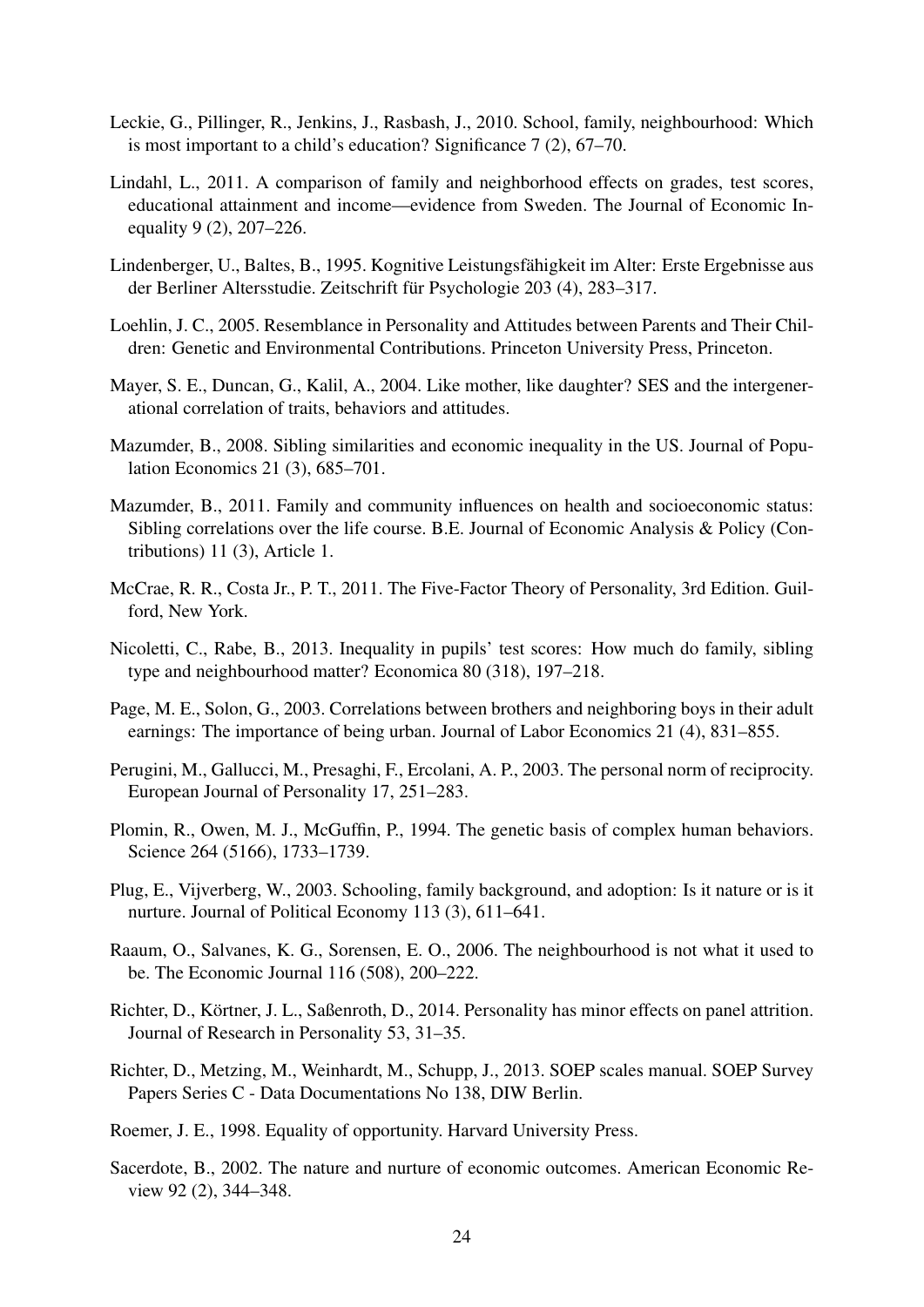- <span id="page-27-0"></span>Schnitzlein, D. D., 2014. How important is the family? Evidence from sibling correlations in permanent earnings in the US, Germany and Denmark. Journal of Population Economics 27 (1), 69–89.
- <span id="page-27-3"></span>Shonkoff, J., Phillips, D., 2000. From neurons to neighborhoods: The science of early childhood development. National Academy Press, Washington.
- <span id="page-27-6"></span>Smith, A., 1995. Symbol digit modalities test. Western Psychological Services, Los Angeles.
- <span id="page-27-8"></span>Solon, G., 1999. Intergenerational mobility in the labor market. In: Ashenfelter, O., Card, D. (Eds.), Handbook of Labor Economics. Vol. 3A. Elsevier, pp. 1761–1800.
- <span id="page-27-7"></span>Solon, G., Corcoran, M., Gordon, R., Laren, D., 1991. A longitudinal analysis of sibling correlations in economic status. The Journal of Human Resources 26 (3), 509–534.
- <span id="page-27-1"></span>Solon, G., Page, M. E., Duncan, G. J., 2000. Correlations between neighboring children in their subsequent educational attainment. Review of Economics and Statistics 82 (3), 383–392.
- <span id="page-27-2"></span>Todd, P. E., Wolpin, K. I., 2003. On the specification and estimation of the production function for cognitive achievement. Economic Journal 113 (485), F3–F33.
- <span id="page-27-5"></span>Toga, A. W., Thompson, P. M., 2005. Genetics of brain structure and intelligence. Annual Review of Neuroscience 28, 1–23.
- <span id="page-27-4"></span>Wagner, G. G., Frick, J. R., Schupp, J., 2007. The German Socio-Economic Panel Study (SOEP): Scope, evolution and enhancements. Schmollers Jahrbuch 127 (1), 139–169.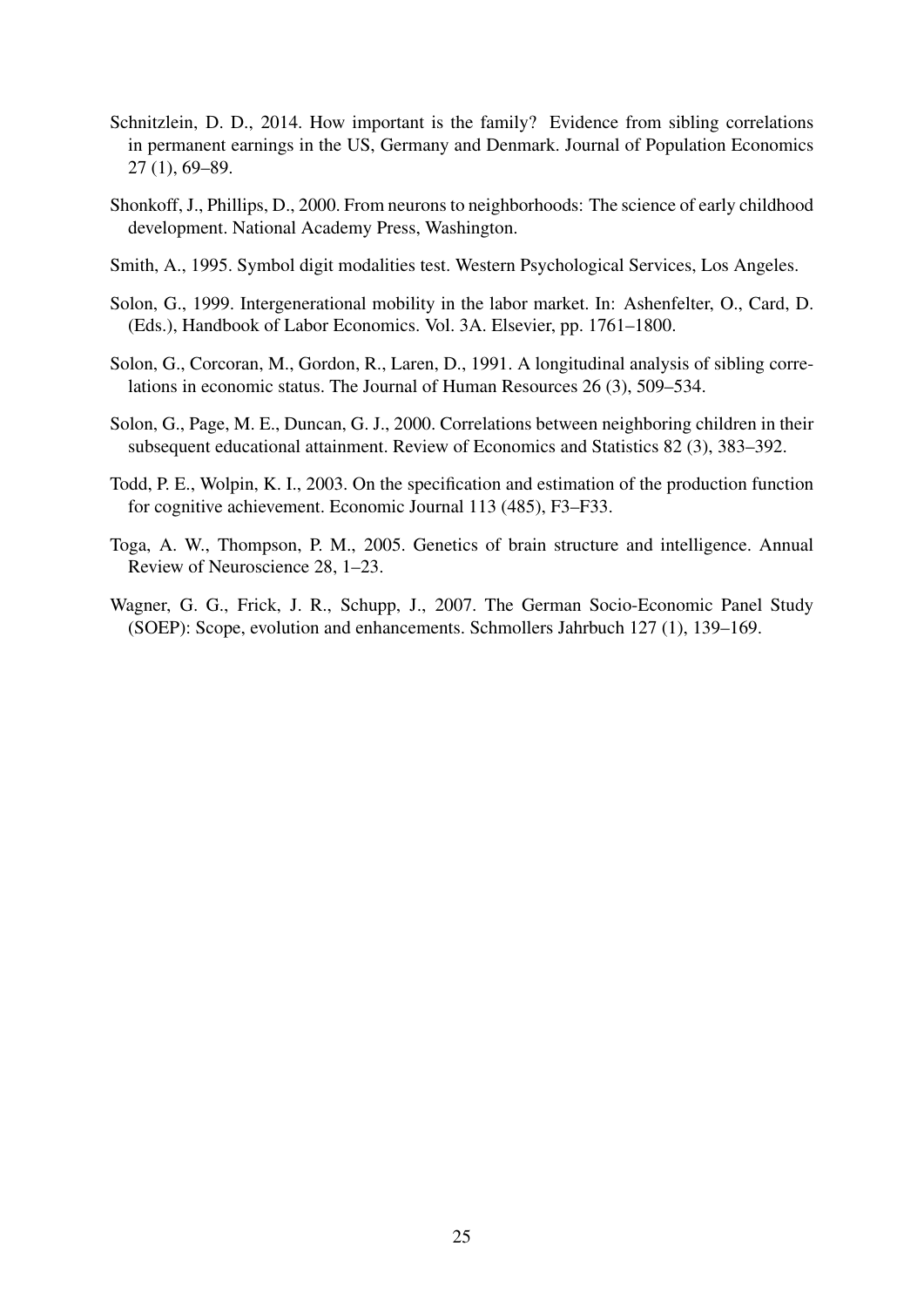## Figures and tables



<span id="page-28-0"></span>Figure 1: Sibling correlations in cognitive skills

Note: Sibling correlations for cognitive skill measures and standard errors are presented. The models are estimated via REML. Standard errors of the sibling correlations are calculated via the delta method. All estimations control for fixed age profiles (age and age squared), a gender dummy and interactions of the gender dummy and polynomials of age. Crystallized intelligence, fluid intelligence, and general intelligence are surveyed in 2006. Fluid intelligence 2006/2012 is based on the 2006 sample combined with first-time respondents to the cognitive ability test in 2012.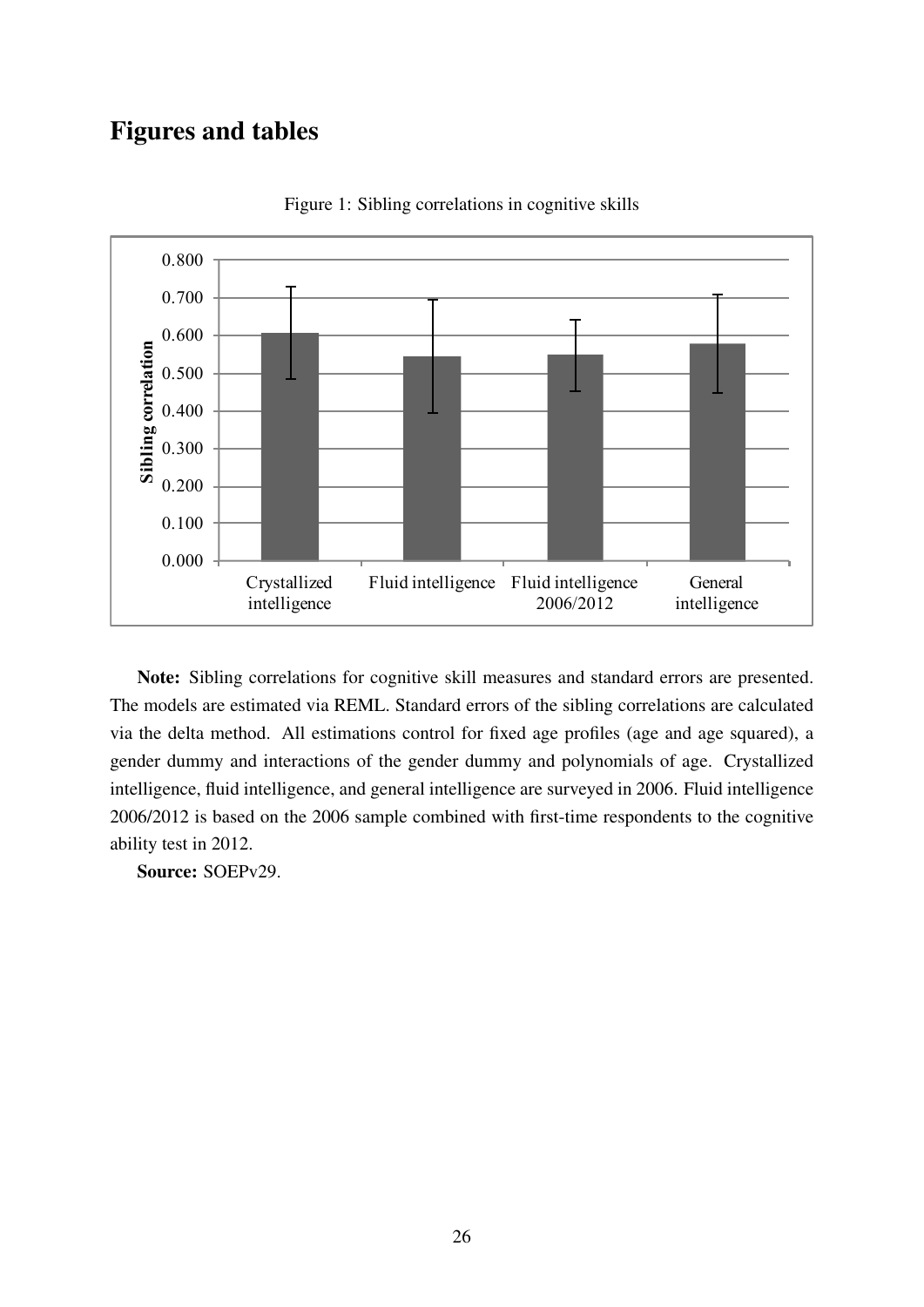

<span id="page-29-0"></span>Figure 2: Sibling correlations in non-cognitive skills

Note: Sibling correlations for non-cognitive skill measures are presented. The models are estimated via REML. Standard errors of the sibling correlations are calculated via the delta method. All estimations control for fixed age profiles (age and age squared), a survey year dummy, and a gender dummy as well as interactions of the gender dummy and polynomials of age.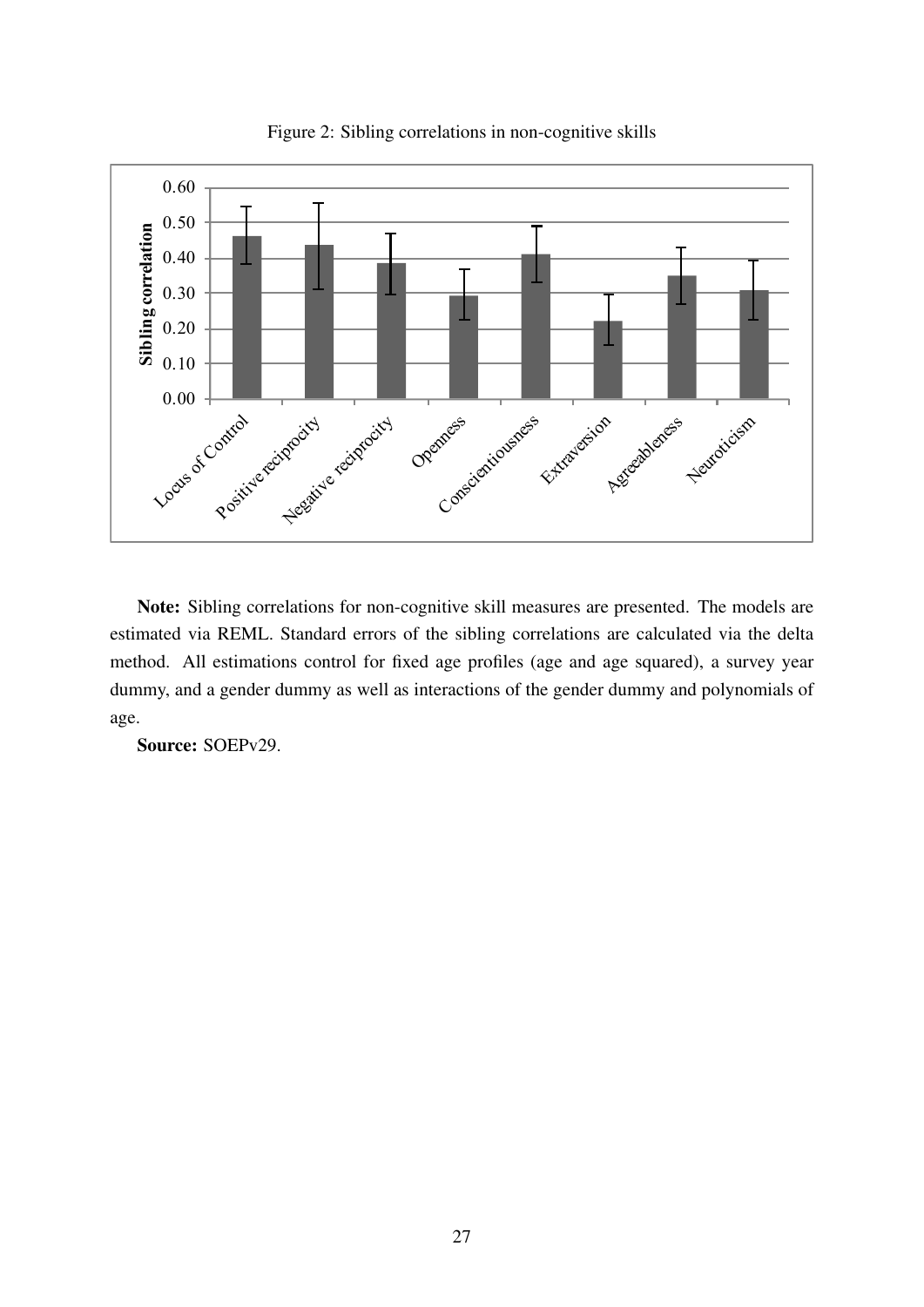

<span id="page-30-0"></span>Figure 3: Comparison of sibling and intergenerational correlations

Note: Sibling correlations and squared intergenerational correlations for cognitive and noncognitive skills are presented.

Source: SOEPv29. Intergenerational correlations are obtained from [Anger](#page-24-6) [\(2012\)](#page-24-6).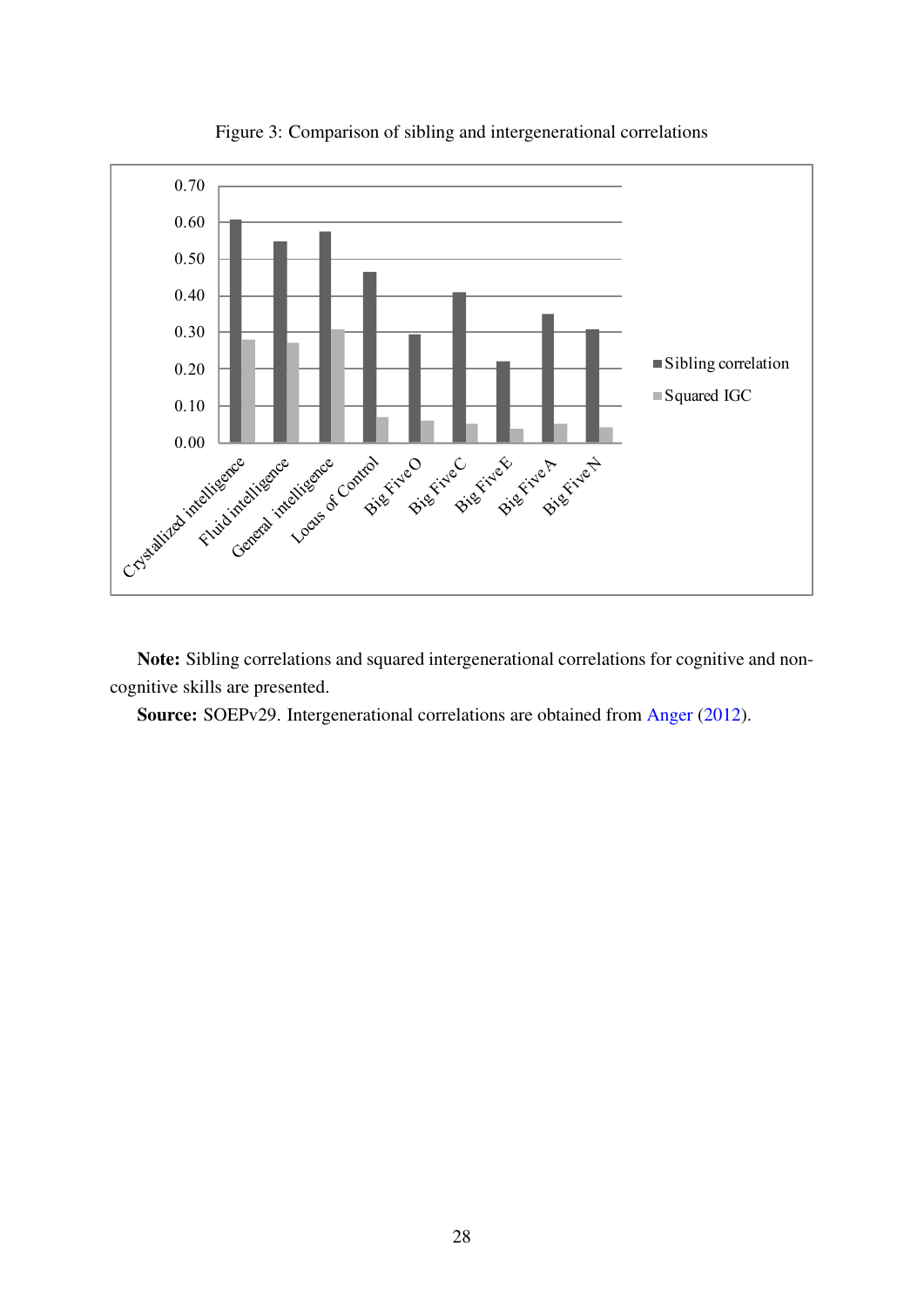| Outcome                      | Mean     | Min      | Max   | N of Obs.                               | N of Ind. | N of Fam. |
|------------------------------|----------|----------|-------|-----------------------------------------|-----------|-----------|
|                              |          |          |       | A: Main sample                          |           |           |
| Cognitive skills             |          |          |       |                                         |           |           |
| Crystallized intelligence    | 0.558    | $-1.812$ | 2.962 | 443                                     | 443       | 364       |
| Fluid intelligence           | 0.159    | $-2.135$ | 3.118 | 443                                     | 443       | 364       |
| Fluid intelligence 2006/2012 | 0.401    | $-2.431$ | 3.381 | 943                                     | 943       | 759       |
| General intelligence         | 0.342    | $-1.890$ | 2.572 | 443                                     | 443       | 364       |
| Non-cognitive skills         |          |          |       |                                         |           |           |
| Locus of Control             | 0.047    | $-3.660$ | 2.407 | 6,290                                   | 4,352     | 3,014     |
| Positive reciprocity         | $-0.067$ | $-5.332$ | 1.276 | 6,346                                   | 4,380     | 3,034     |
| Negative reciprocity         | 0.151    | $-1.442$ | 2.780 | 6,346                                   | 4,380     | 3,034     |
| Openness                     | 0.073    | $-2.895$ | 2.131 | 6,415                                   | 4,237     | 2,942     |
| Conscientiousness            | $-0.215$ | $-4.866$ | 1.241 | 6,415                                   | 4,237     | 2,942     |
| Extraversion                 | 0.085    | $-3.373$ | 1.947 | 6,415                                   | 4,237     | 2,942     |
| Agreeableness                | $-0.100$ | $-4.554$ | 1.690 | 6,415                                   | 4,237     | 2,942     |
| Neuroticism                  | $-0.070$ | $-2.425$ | 2.604 | 6,415                                   | 4,237     | 2,942     |
|                              |          |          |       |                                         |           |           |
|                              |          |          |       | B: Sample with parental characteristics |           |           |
| Non-cognitive skills         |          |          |       |                                         |           |           |
| Locus of Control             | 0.070    | $-3.660$ | 2.407 | 4,126                                   | 2,866     | 1,891     |
| Positive reciprocity         | $-0.078$ | $-5.332$ | 1.276 | 4,149                                   | 2,877     | 1,898     |
| Negative reciprocity         | 0.162    | $-1.442$ | 2.780 | 4,149                                   | 2,877     | 1,898     |
| Openness                     | 0.096    | $-2.895$ | 2.131 | 4,181                                   | 2,778     | 1,837     |
| Conscientiousness            | $-0.259$ | $-4.866$ | 1.241 | 4,181                                   | 2,778     | 1,837     |
| Extraversion                 | 0.118    | $-3.373$ | 1.947 | 4,181                                   | 2,778     | 1,837     |
| Agreeableness                | $-0.101$ | $-4.554$ | 1.690 | 4,181                                   | 2,778     | 1,837     |
| Neuroticism                  | $-0.099$ | $-2.425$ | 2.604 | 4,181                                   | 2,778     | 1,837     |

<span id="page-31-0"></span>Table 1: Descriptive statistics - Main sample and sample with parental characteristics

Note: The table shows descriptive statistics for our main sample and for the subsample with non-missing parental characteristics. The sample with cognitive skills is obtained from the 2006 wave except *Fluid intelligence (2006/2012)*, which additionally includes first-time respondents of the cognitive ability test from wave 2012. The sample with non-cognitive skills is obtained from the 2005 and 2009 (Big Five) and 2005 and 2010 (locus of control, reciprocity) waves.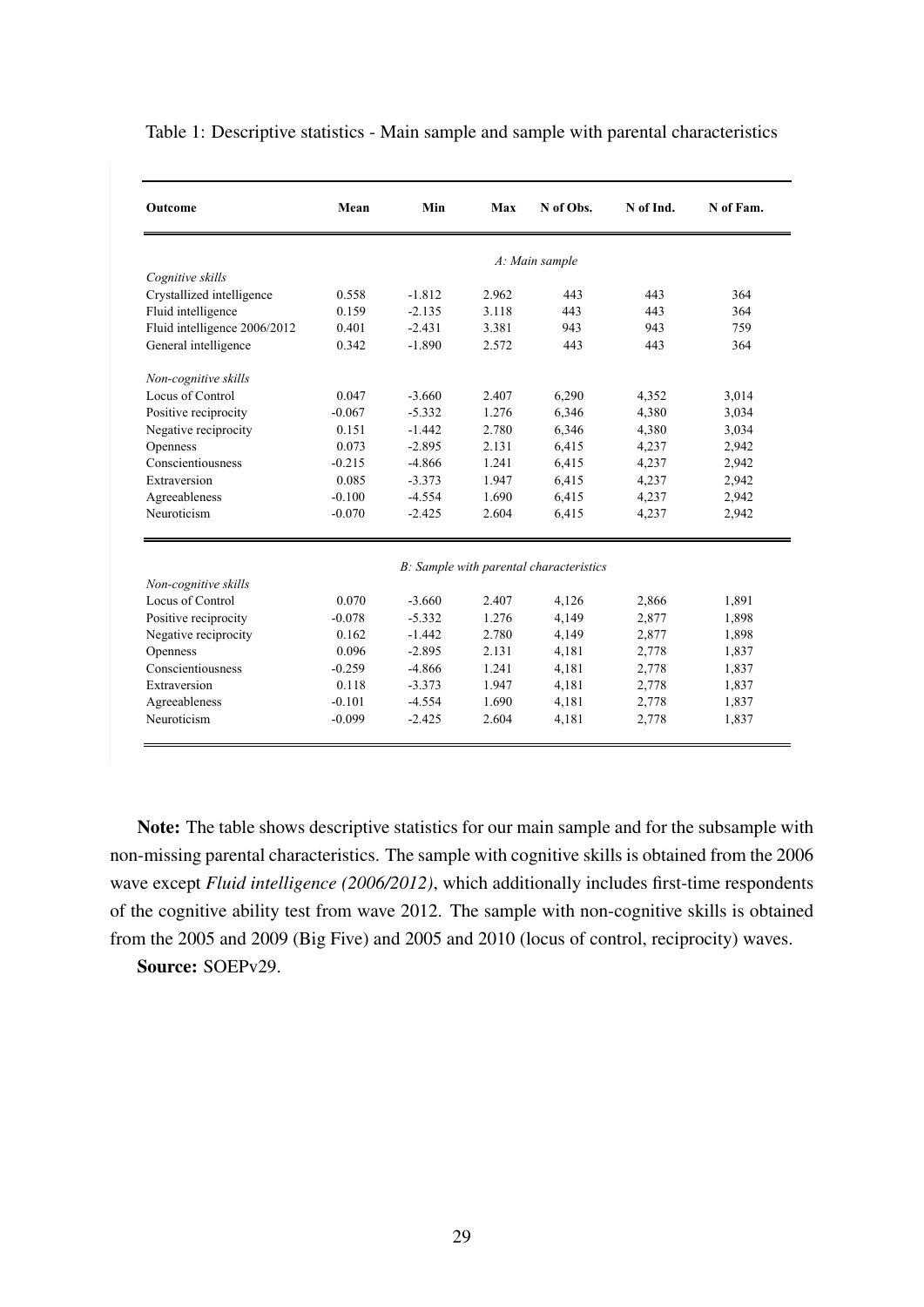|                      | A: Mothers' characteristics |             |                 | <b>B: Fathers' characteristics</b> |             |                          |  |
|----------------------|-----------------------------|-------------|-----------------|------------------------------------|-------------|--------------------------|--|
|                      | <b>Locus of</b><br>Control  | Reciprocity | <b>Big Five</b> | <b>Locus of</b><br>Control         | Reciprocity | <b>Big Five</b>          |  |
| Locus of Control     | $-0.156$                    | $-0.154$    | $-0.160$        | $-0.002$                           | 0.000       | $-0.001$                 |  |
| Positive reciprocity | 0.039                       | 0.041       | 0.028           | 0.036                              | 0.035       | 0.035                    |  |
| Negative reciprocity | $-0.131$                    | $-0.133$    | $-0.134$        | 0.111                              | 0.114       | 0.108                    |  |
| Openness             | $-0.054$                    | $-0.052$    | $-0.058$        | $-0.144$                           | $-0.147$    | $-0.151$                 |  |
| Conscientiousness    | 0.153                       | 0.154       | 0.154           | 0.073                              | 0.071       | 0.071                    |  |
| Extraversion         | $-0.016$                    | $-0.013$    | $-0.024$        | $-0.166$                           | $-0.167$    | $-0.172$                 |  |
| Agreeableness        | 0.183                       | 0.182       | 0.188           | $-0.239$                           | $-0.239$    | $-0.239$                 |  |
| Neuroticism          | 0.205                       | 0.206       | 0.202           | $-0.048$                           | $-0.050$    | $-0.041$                 |  |
| Years of education   | 11.79                       | 11.79       | 11.77           | 12.41                              | 12.41       | 12.40                    |  |
| (log) Earnings       | 7.812                       | 7.810       | 7.785           | 9.940                              | 9.939       | 9.919                    |  |
| East German          | 0.284                       | 0.284       | 0.284           | 0.281                              | 0.282       | 0.281                    |  |
| Migration background | 0.186                       | 0.186       | 0.190           | 0.187                              | 0.186       | 0.190                    |  |
| Number of kids       | 2.570                       | 2.570       | 2.576           |                                    |             | $\overline{\phantom{a}}$ |  |
| Age at first birth   | 23.68                       | 23.67       | 23.63           |                                    |             | $\overline{\phantom{a}}$ |  |
| N of Obs.            |                             |             |                 |                                    |             |                          |  |
|                      | 4,126                       | 4,149       | 4,181           | 4,126                              | 4,149       | 4,181                    |  |
| N of Ind.            | 2,866                       | 2,877       | 2,778           | 2,866                              | 2,877       | 2,778                    |  |
| N of Fams.           | 1,891                       | 1,898       | 1,837           | 1,891                              | 1,898       | 1,837                    |  |

<span id="page-32-0"></span>Table 2: Descriptive statistics for parental characteristics

Note: The table shows descriptive statistics for parental characteristics. Each column represents the subsample corresponding to one of the children's non-cognitive skill measures (locus of control, reciprocity, and Big Five personality traits). *Parental non-cognitive* skills are surveyed in 2005 and measured identical to offspring's skills; father's/mother's *years of education* is the highest level of education reported over all available waves; *(log) earnings* are mother's and father's average observed earnings between age 25 and 60. We include years with zero earnings and use (earnings+1) in our calculations; *East German* is an indicator if the individual lived in East Germany before 1989; *migration background* indicates if the individual is first or second generation migrant; *number of kids* is total number of reported births for each mother and *age at first birth* records her age at the first birth.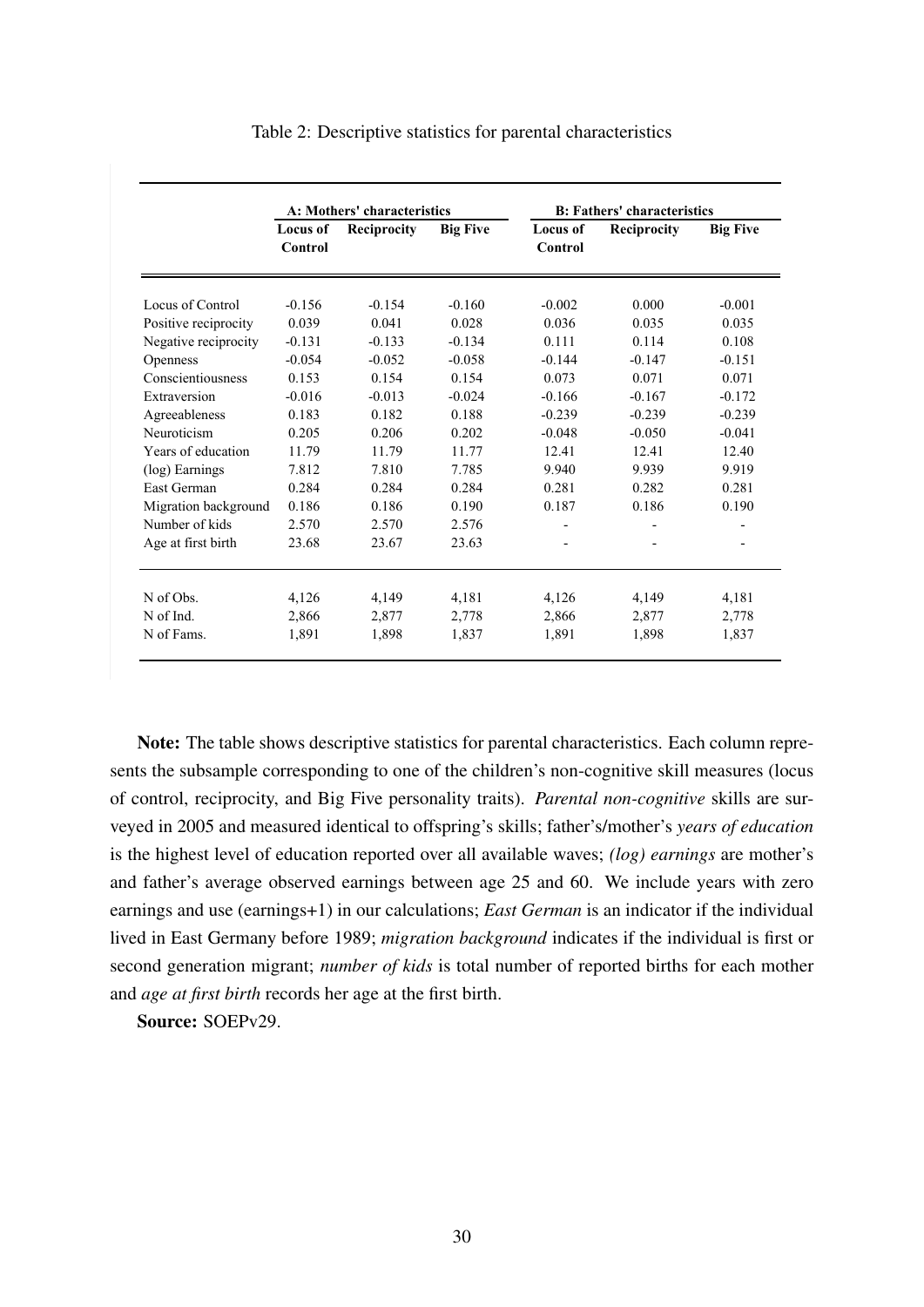| (0.080)<br>(0.072)<br>(0.059)<br>(0.048)<br>0.343<br>0.324<br>0.342<br>0.374<br>0.337<br>0.349<br>[0.102; 0.341]<br>[0.134, 0.348]<br>[0.078, 0.368]<br>[0.126; 0.371]<br>(0.074)<br>(0.054)<br>(0.063)<br>(0.061)<br>(0.044)<br>0.248<br>0.223<br>0.232<br>0.241<br>0.221<br>0.223<br>[0.223; 0.497]<br>[0.336; 0.576]<br>[0.391, 0.645]<br>[0.274, 0.570]<br>(0.070)<br>(0.065)<br>(0.075)<br>(0.061)<br>0.360<br>0.456<br>(0.047)<br>0.518<br>0.422<br>0.447<br>0.412<br>[0.148; 0.391]<br>[0.126, 0.347]<br>[0.184, 0.434]<br>[0.226; 0.503]<br>$0.270$<br>(0.062)<br>(0.056)<br>(0.064)<br>(0.071)<br>0.236<br>(0.044)<br>0.309<br>0.365<br>0.293<br>0.291<br>[0.413, 0.663]<br>[0.106; 0.436]<br>[0.282; 0.526]<br>[0.278, 0.643]<br>(0.064)<br>(0.084)<br>(0.093)<br>(0.062)<br>(0.051)<br>0.538<br>0.404<br>0.434<br>0.383<br>0.461<br>0.271<br>[0.317; 0.740]<br>[0.200; 0.683]<br>[0.262; 0.767]<br>[0.254; 0.661]<br>(0.108)<br>(0.129)<br>(0.123)<br>(0.104)<br>0.528<br>0.442<br>0.515<br>0.458<br>(0.081)<br>0.434<br>0.477<br>[0.368; 0.666]<br>[0.336; 0.595]<br>[0.344, 0.579]<br>[0.362, 0.713]<br>(0.076)<br>(0.066)<br>(0.060)<br>0.466<br>(0.089)<br>(0.049)<br>0.462<br>0.517<br>0.537<br>0.495<br>0.464<br>High educated mother<br>Low educated mother<br>All ind. with nonmis,<br>High income family<br>Low income family<br>par. characteristics<br>Full sample | Locus of<br>Control | reciprocity<br>Positive | reciprocity<br>Negative | <b>Big Five</b><br>$\circ$ | Big Five | <b>Big Five</b><br>$\mathbf{E}$ | <b>Big Five</b><br>⋖       | <b>Big Five</b><br>Z                   |
|------------------------------------------------------------------------------------------------------------------------------------------------------------------------------------------------------------------------------------------------------------------------------------------------------------------------------------------------------------------------------------------------------------------------------------------------------------------------------------------------------------------------------------------------------------------------------------------------------------------------------------------------------------------------------------------------------------------------------------------------------------------------------------------------------------------------------------------------------------------------------------------------------------------------------------------------------------------------------------------------------------------------------------------------------------------------------------------------------------------------------------------------------------------------------------------------------------------------------------------------------------------------------------------------------------------------------------------------------------------------------------------|---------------------|-------------------------|-------------------------|----------------------------|----------|---------------------------------|----------------------------|----------------------------------------|
|                                                                                                                                                                                                                                                                                                                                                                                                                                                                                                                                                                                                                                                                                                                                                                                                                                                                                                                                                                                                                                                                                                                                                                                                                                                                                                                                                                                          |                     |                         |                         |                            |          |                                 | [0.200, 0.484]             | [0.186, 0.481]<br>(0.075)<br>0.334     |
|                                                                                                                                                                                                                                                                                                                                                                                                                                                                                                                                                                                                                                                                                                                                                                                                                                                                                                                                                                                                                                                                                                                                                                                                                                                                                                                                                                                          |                     |                         |                         |                            |          |                                 | $(0.064)$<br>[0.217;0.468] | [0.186; 0.460]<br>$0.323$<br>$(0.070)$ |
|                                                                                                                                                                                                                                                                                                                                                                                                                                                                                                                                                                                                                                                                                                                                                                                                                                                                                                                                                                                                                                                                                                                                                                                                                                                                                                                                                                                          |                     |                         |                         |                            |          |                                 | [0.218, 0.531]             | [0.029; 0.345]<br>(0.081)<br>0.187     |
|                                                                                                                                                                                                                                                                                                                                                                                                                                                                                                                                                                                                                                                                                                                                                                                                                                                                                                                                                                                                                                                                                                                                                                                                                                                                                                                                                                                          |                     |                         |                         |                            |          |                                 | [0.208; 0.441]             | 0.294, 0.546<br>0.420<br>(0.064)       |
|                                                                                                                                                                                                                                                                                                                                                                                                                                                                                                                                                                                                                                                                                                                                                                                                                                                                                                                                                                                                                                                                                                                                                                                                                                                                                                                                                                                          |                     |                         |                         |                            |          |                                 |                            | (0.051)<br>0.329                       |
| (0.041)<br>(0.037)<br>(0.041)<br>(0.037)<br>(0.044)<br>(0.063)<br>(0.042)                                                                                                                                                                                                                                                                                                                                                                                                                                                                                                                                                                                                                                                                                                                                                                                                                                                                                                                                                                                                                                                                                                                                                                                                                                                                                                                |                     |                         |                         |                            |          |                                 |                            | (0.043)<br>0.308                       |

<span id="page-33-0"></span>Note: Sibling correlations for non-cognitive skill measures are presented. The models are estimated via REML. Standard errors of the sibling correlations are calculated via the delta mehod and reported in paemheses along

Table 3: Sibling correlations by parental background Table 3: Sibling correlations by parental background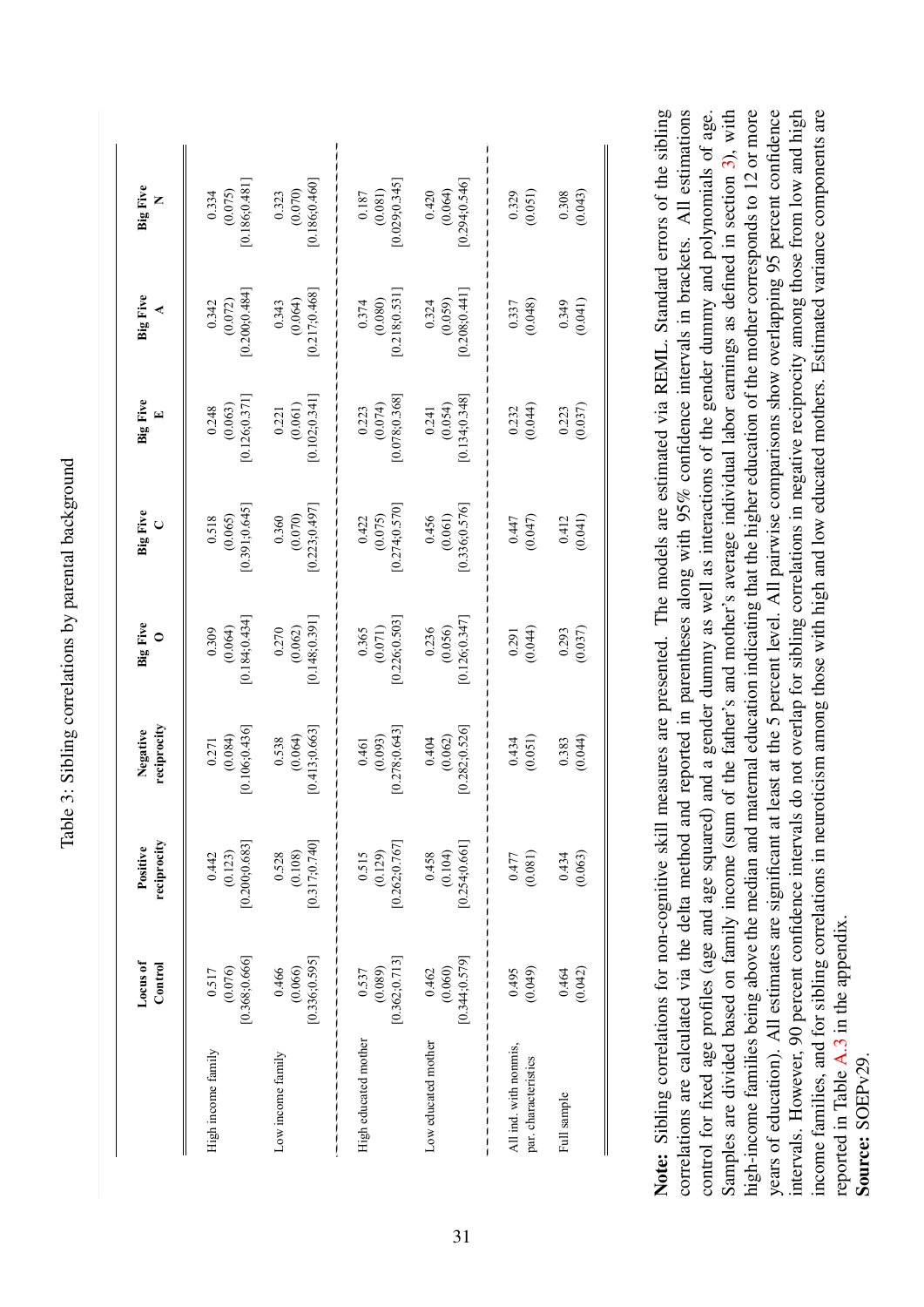|                               | Sample with<br><b>Full</b> |                  |                  | controling for   |                              | percentage reduction |                  |              |  |
|-------------------------------|----------------------------|------------------|------------------|------------------|------------------------------|----------------------|------------------|--------------|--|
|                               | sample                     | par. char.       | parental         | parental         | all par.                     | parental             | parental         | all par.     |  |
|                               | (1)                        | (2)              | skill<br>(3)     | education<br>(4) | char.<br>(5)                 | skill<br>(6)         | education<br>(7) | char.<br>(8) |  |
| Locus of Control              | 0.464<br>(0.042)           | 0.495<br>(0.049) | 0.375<br>(0.055) | 0.476            | 0.354<br>$(0.050)$ $(0.057)$ | 24%                  | 4%               | 28%          |  |
| Positive reciprocity          | 0.434<br>(0.063)           | 0.477<br>(0.081) | 0.358<br>(0.093) | 0.478            | 0.345<br>$(0.081)$ $(0.095)$ | 25%                  | $0\%$            | 28%          |  |
| Negative reciprocity          | 0.383<br>(0.044)           | 0.434<br>(0.051) | 0.308<br>(0.057) | 0.422            | 0.287<br>$(0.052)$ $(0.058)$ | 29%                  | 3%               | 34%          |  |
| <b>B5: Openness</b>           | 0.293                      | 0.291            | 0.201            | 0.267            | 0.186                        | 31%                  | 8%               | 36%          |  |
| <b>B5</b> : Conscientiousness | (0.037)<br>0.412           | (0.044)<br>0.447 | (0.046)<br>0.386 | (0.045)<br>0.441 | (0.046)<br>0.370             | 14%                  | 1%               | 17%          |  |
| <b>B5</b> : Extraversion      | (0.041)<br>0.223           | (0.047)<br>0.232 | (0.050)<br>0.202 | 0.233            | $(0.047)$ $(0.051)$<br>0.202 | 13%                  | $0\%$            | 13%          |  |
| <b>B5</b> : Agreeableness     | (0.037)<br>0.349           | (0.044)<br>0.337 | (0.045)<br>0.281 | (0.044)<br>0.338 | (0.045)<br>0.262             | 17%                  | $0\%$            | 22%          |  |
| B5: Neuroticism               | (0.041)<br>0.308           | (0.048)<br>0.329 | (0.049)<br>0.295 | (0.048)<br>0.329 | (0.050)<br>0.295             | 10%                  | 0%               | 10%          |  |
|                               | (0.043)                    | (0.051)          | (0.052)          |                  | $(0.051)$ $(0.052)$          |                      |                  |              |  |

<span id="page-34-0"></span>Table 4: Decomposition of sibling correlations in non-cognitive skills

Note: Sibling correlations for non-cognitive skill measures are presented. The models are estimated via REML. Standard errors of the sibling correlations are calculated via the delta method. All estimations control for fixed age profiles (age and age squared), a gender dummy and interactions of the gender dummy and polynomials of age. All estimated correlations are significant at least at the 5 percent level. The sample size is 4,181 observations (2,778 individuals, 1,837 families) for the Big Five personality traits, 4,126 observations (2,866 individuals, 1,891 families) for locus of control, and 4,149 observations (2,877 individuals, 1,898 families) for reciprocity. A full list of parental characteristics can be found in Table [2.](#page-32-0)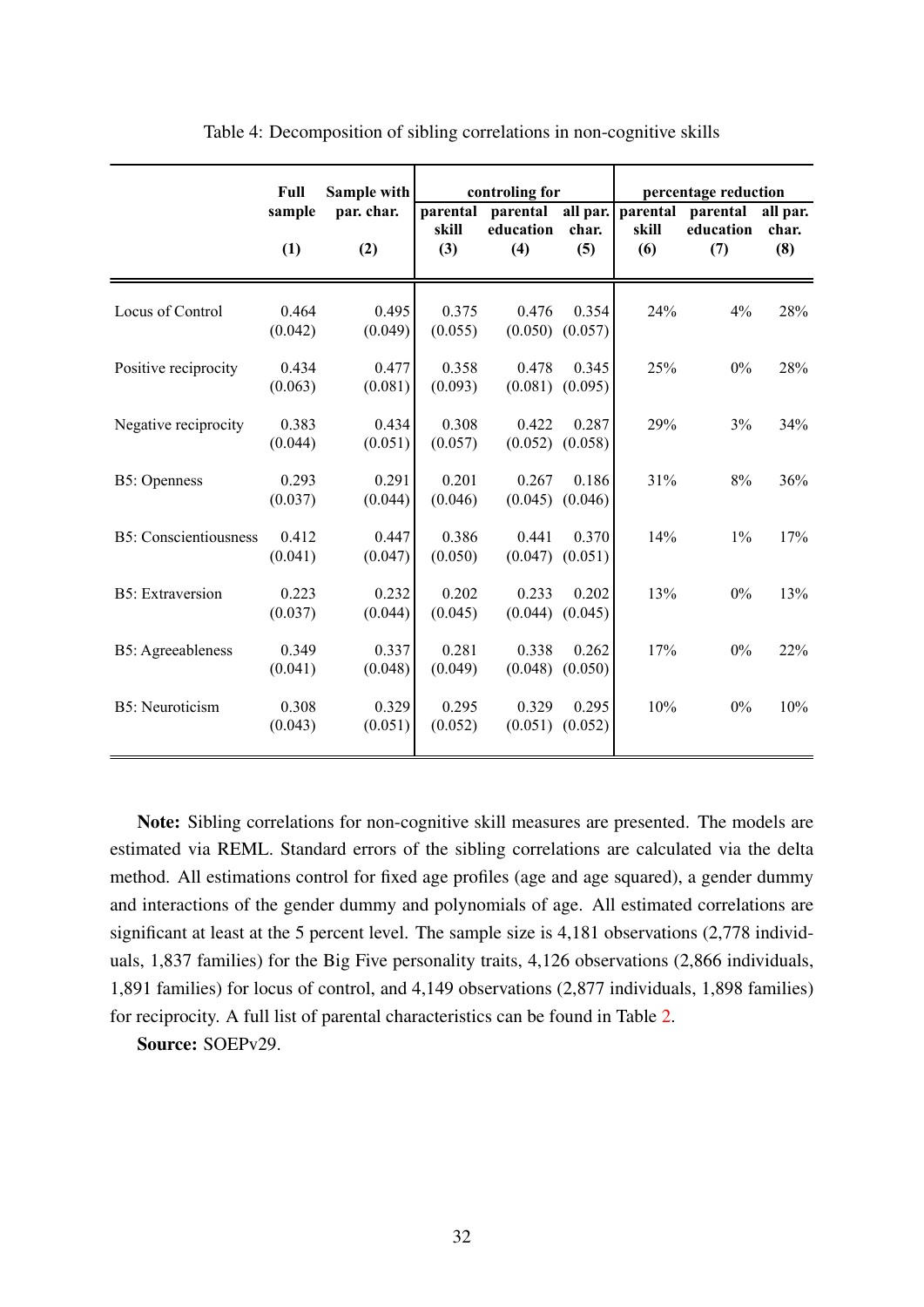# Appendix



Figure A.1: Distribution of cognitive skills; full SOEP sample vs. sample with parent identifiers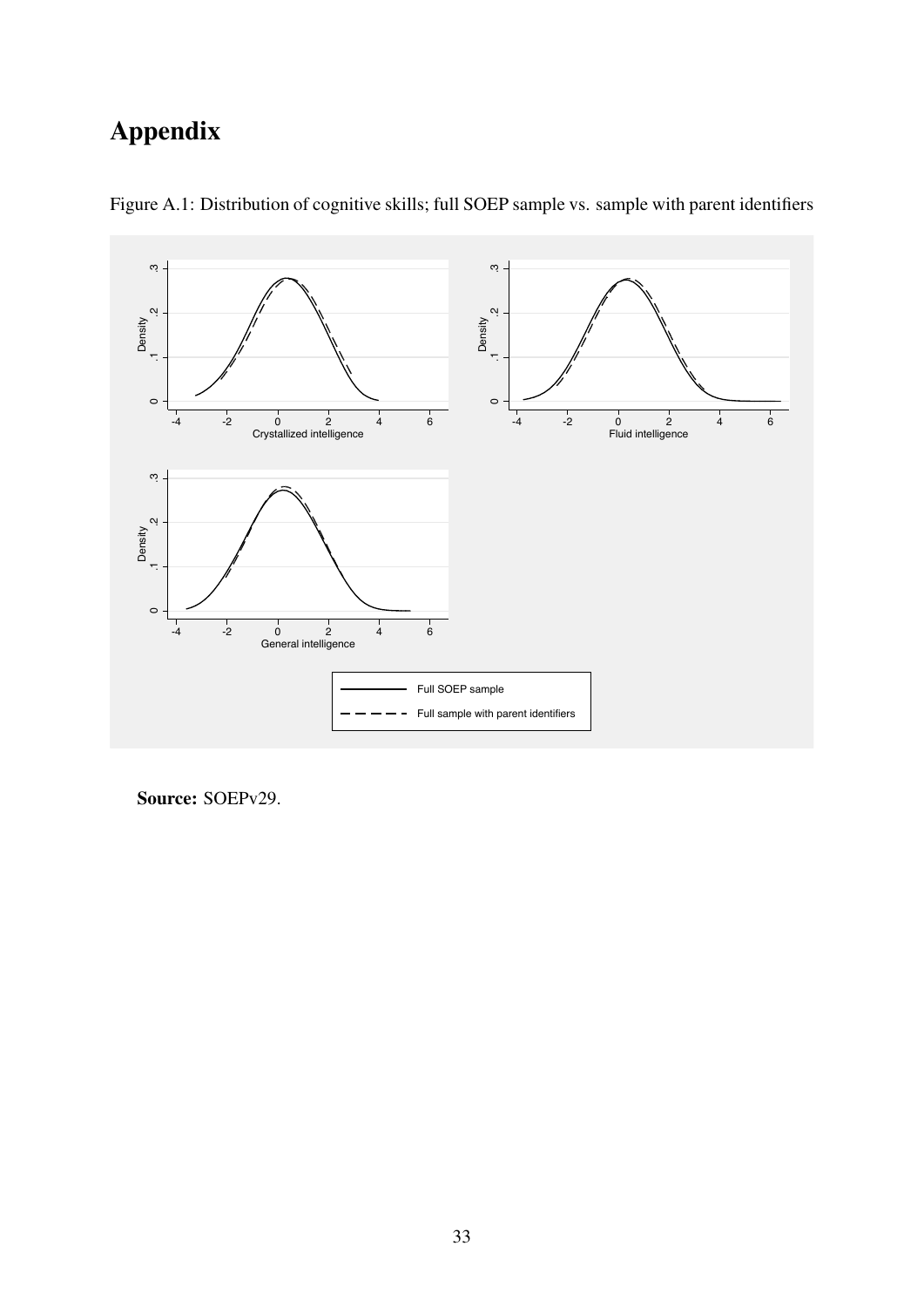

Figure A.2: Distribution of non-cognitive skills; full SOEP sample vs. sample with parent identifiers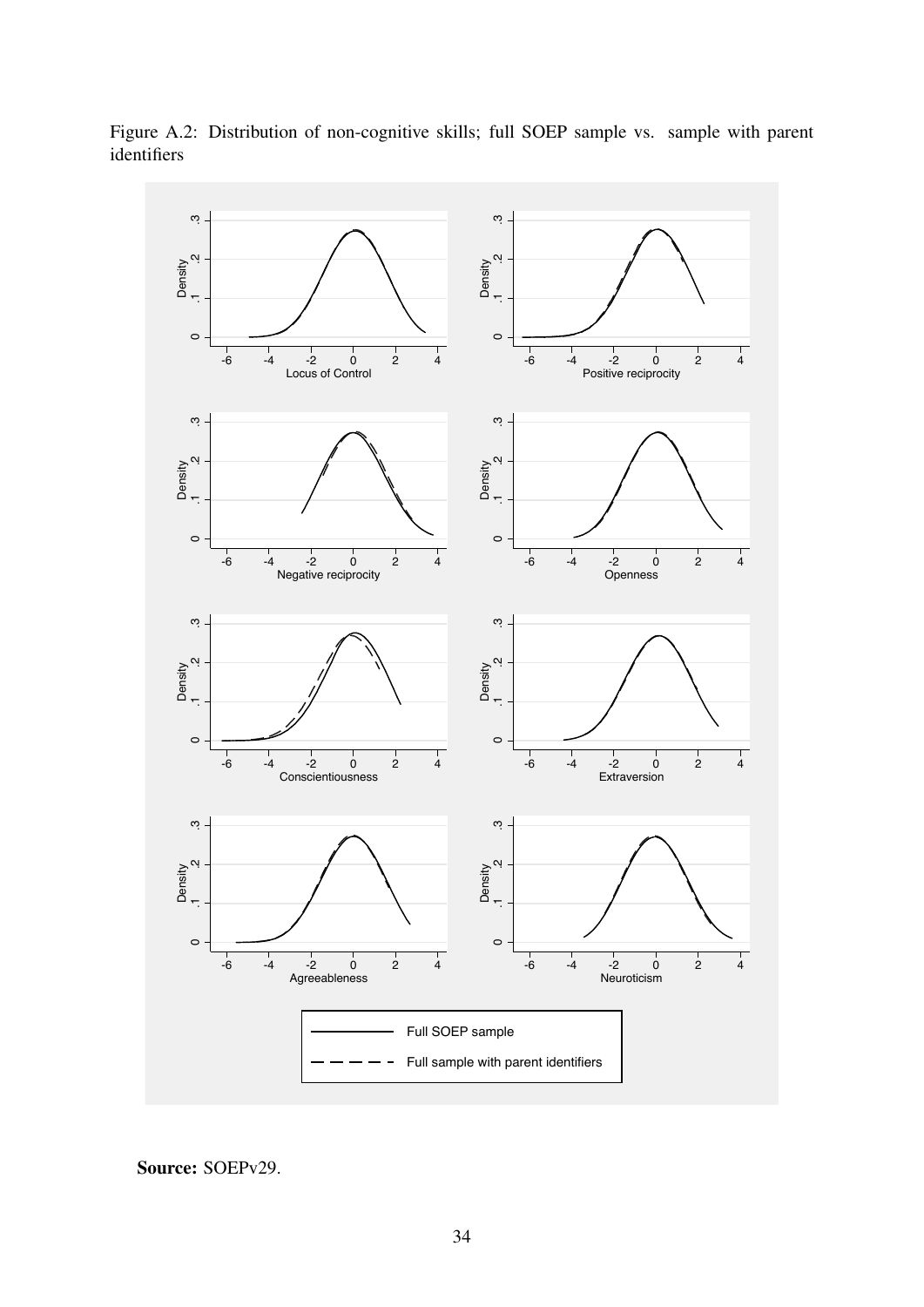|                            | <b>Crystallized</b><br>intelligence | Fluid<br>intelligence | Fluid<br>intelligence<br>2006/2012 | General<br>intelligence |
|----------------------------|-------------------------------------|-----------------------|------------------------------------|-------------------------|
| <b>Sibling correlation</b> | 0.607                               | 0.545                 | 0.548                              | 0.578                   |
| (s.e.)                     | (0.062)                             | (0.076)               | (0.050)                            | (0.067)                 |
| Family component           | 0.412                               | 0.449                 | 0.480                              | 0.458                   |
| (s.e.)                     | (0.058)                             | (0.078)               | (0.056)                            | (0.070)                 |
| Individual component       | 0.266                               | 0.374                 | 0.396                              | 0.335                   |
| (s.e.)                     | (0.041)                             | (0.060)               | (0.042)                            | (0.052)                 |
| Transitory component       |                                     |                       |                                    |                         |

Table A.1: Sibling correlations in cognitive skills – basic estimates

Note: Sibling correlations for cognitive skill measures are presented with standard errors in parentheses. The models are estimated via REML. Standard errors of the sibling correlations are calculated via the delta method. All estimations control for fixed age profiles (age and age squared) and a gender dummy as well as interactions of the gender dummy and polynomials of age. All estimated correlations are significant at least at the 5 percent level. Crystallized intelligence, fluid intelligence, and general intelligence are surveyed in 2006. The sample size is 443 observations/individuals from 364 families. Fluid intelligence 2006/2012 is based on the 2006 sample combined with first-time respondents to the cognitive ability test in 2012. The size of this sample is 943 observations/individuals from 759 families.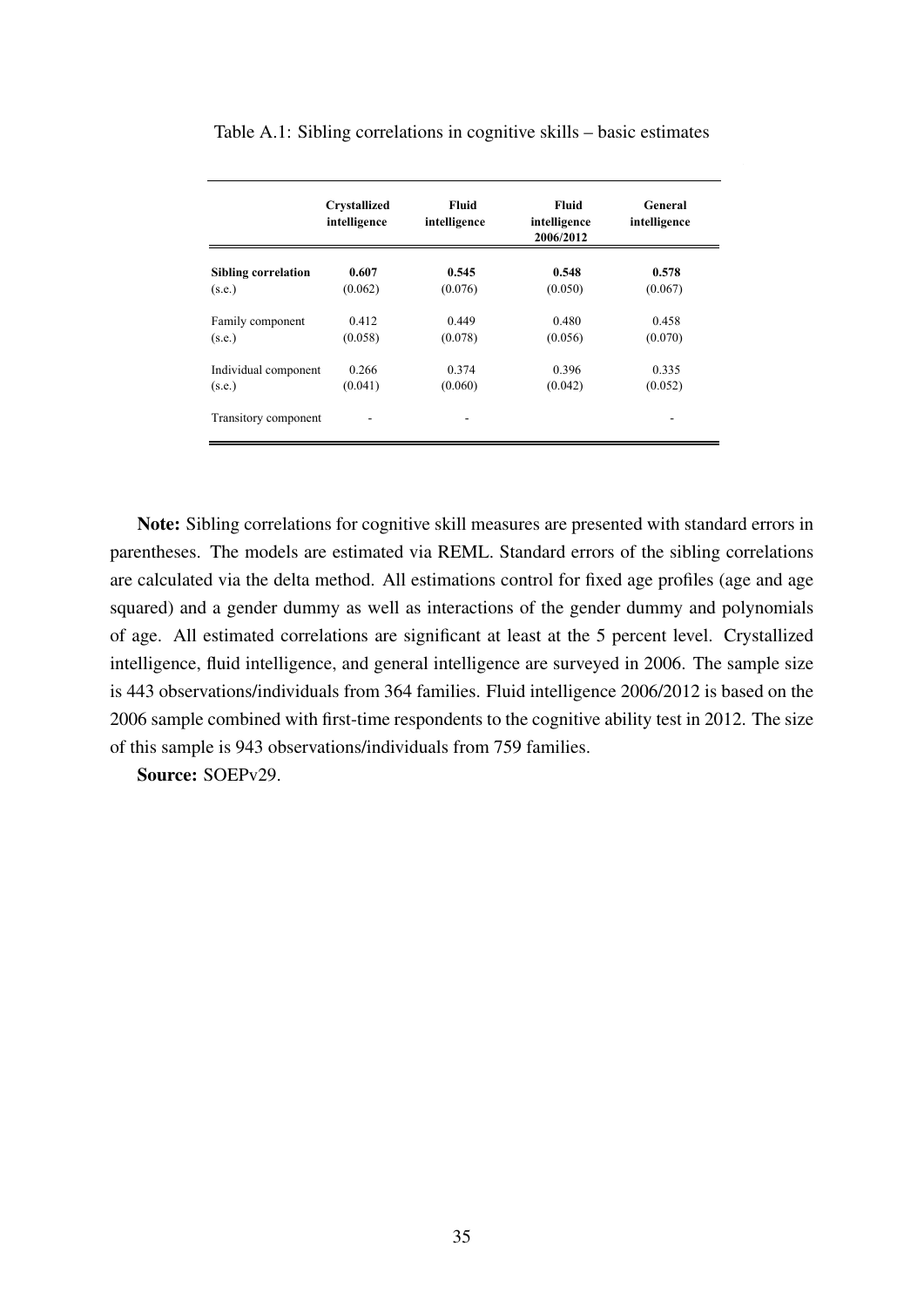|                            | Locus of<br>Control | <b>Positive</b> | <b>Negative</b><br>reciprocity reciprocity | $\bf o$ | C       | E       | Big Five Big Five Big Five Big Five Big Five<br>$\mathbf{A}$ | N       |
|----------------------------|---------------------|-----------------|--------------------------------------------|---------|---------|---------|--------------------------------------------------------------|---------|
| <b>Sibling correlation</b> | 0.464               | 0.434           | 0.383                                      | 0.293   | 0.412   | 0.223   | 0.349                                                        | 0.308   |
| (s.e.)                     | (0.042)             | (0.063)         | (0.044)                                    | (0.037) | (0.041) | (0.037) | (0.041)                                                      | (0.043) |
| Family component           | 0.210               | 0.132           | 0.161                                      | 0.162   | 0.215   | 0.142   | 0.168                                                        | 0.149   |
| (s.e.)                     | (0.021)             | (0.019)         | (0.020)                                    | (0.021) | (0.023) | (0.024) | (0.021)                                                      | (0.022) |
| Individual component       | 0.243               | 0.172           | 0.260                                      | 0.390   | 0.307   | 0.496   | 0.313                                                        | 0.333   |
| (s.e.)                     | (0.022)             | (0.024)         | (0.023)                                    | (0.024) | (0.025) | (0.028) | (0.023)                                                      | (0.024) |
| Transitory component       | 0.466               | 0.611           | 0.481                                      | 0.360   | 0.499   | 0.371   | 0.444                                                        | 0.415   |
| (s.e.)                     | (0.015)             | (0.019)         | (0.015)                                    | (0.011) | (0.015) | (0.011) | (0.013)                                                      | (0.012) |

Table A.2: Sibling correlations in non-cognitive skills – basic estimates

Note: Sibling correlations for non-cognitive skill measures are presented. The models are estimated via REML. Standard errors of the sibling correlations are calculated via the delta method. All estimations control for fixed age profiles (age and age squared), a survey year dummy, and a gender dummy as well as interactions of the gender dummy and polynomials of age. All estimated correlations are significant at least at the 5 percent level.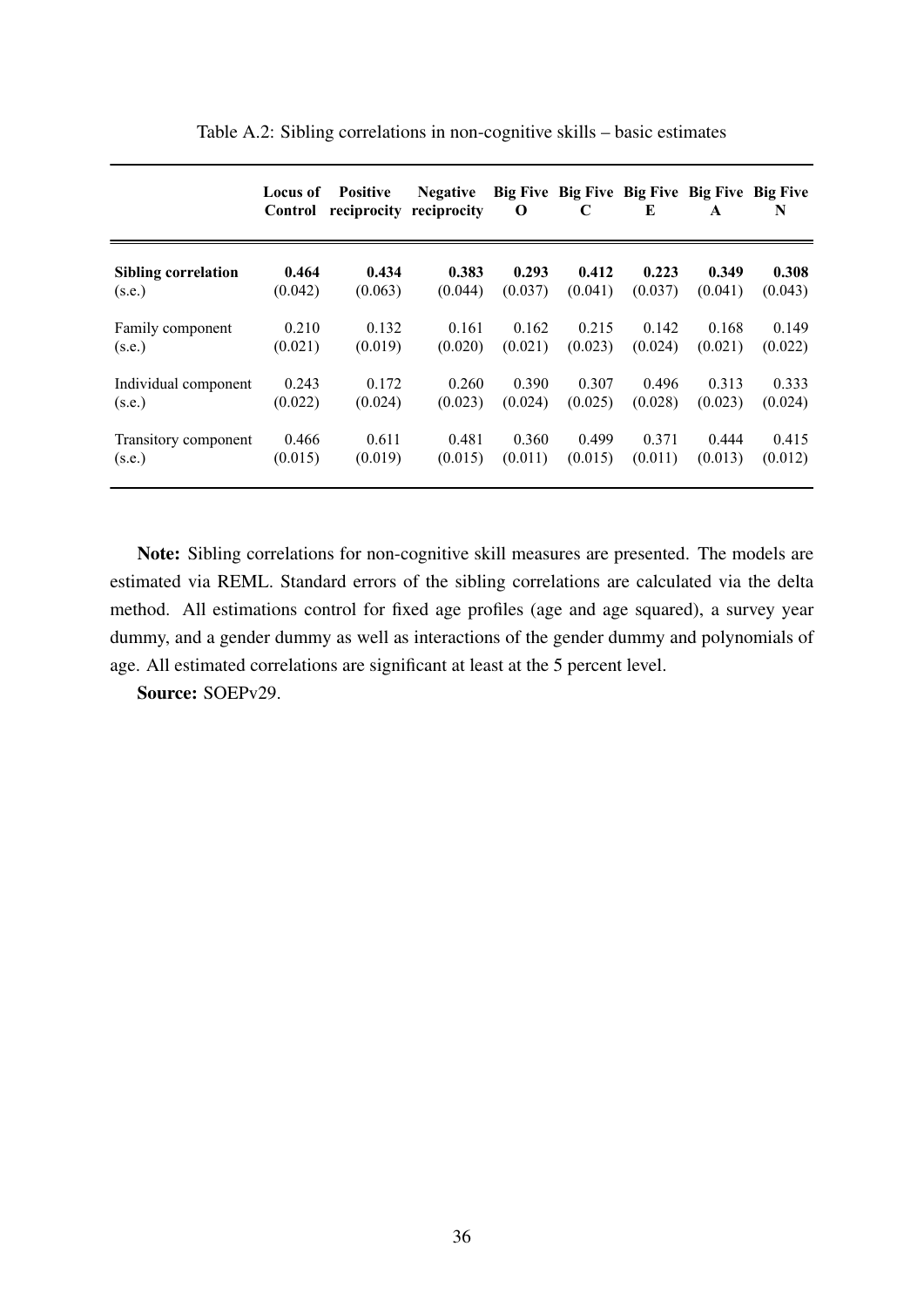Table A.3: Sibling correlations by parental background - full estimates incl. variance components

|                                                         | Locus of | <b>Positive</b><br>Control reciprocity reciprocity | <b>Negative</b> | 0       | Big Five Big Five Big Five Big Five Big Five<br>C | E       | A                | N       |
|---------------------------------------------------------|----------|----------------------------------------------------|-----------------|---------|---------------------------------------------------|---------|------------------|---------|
| <b>Sibling correlation</b><br><b>High income family</b> | 0.517    | 0.442                                              | 0.271           | 0.309   | 0.518<br>(0.065)                                  | 0.248   | 0.342<br>(0.072) | 0.334   |
|                                                         | (0.076)  | (0.123)                                            | (0.084)         | (0.064) |                                                   | (0.063) |                  | (0.075) |
| Family component                                        | 0.195    | 0.112                                              | 0.104           | 0.157   | 0.280                                             | 0.154   | 0.162            | 0.152   |
|                                                         | (0.031)  | (0.031)                                            | (0.033)         | (0.034) | (0.039)                                           | (0.040) | (0.036)          | (0.036) |
| Individual component                                    | 0.182    | 0.142                                              | 0.280           | 0.350   | 0.260                                             | 0.465   | 0.313            | 0.303   |
|                                                         | (0.034)  | (0.041)                                            | (0.042)         | (0.039) | (0.040)                                           | (0.046) | (0.041)          | (0.041) |
| Transitory component                                    | 0.472    | 0.632                                              | 0.483           | 0.379   | 0.494                                             | 0.348   | 0.453            | 0.431   |
|                                                         | (0.025)  | (0.034)                                            | (0.027)         | (0.020) | (0.026)                                           | (0.018) | (0.023)          | (0.022) |
| <b>Sibling correlation</b>                              | 0.466    | 0.528                                              | 0.538           | 0.270   | 0.360                                             | 0.221   | 0.343            | 0.323   |
| Low income family                                       | (0.066)  | (0.108)                                            | (0.064)         | (0.062) | (0.070)                                           | (0.061) | (0.064)          | (0.070) |
|                                                         |          |                                                    |                 |         |                                                   |         |                  |         |
| Family component                                        | 0.223    | 0.167                                              | 0.273           | 0.154   | 0.198                                             | 0.137   | 0.188            | 0.156   |
|                                                         | (0.036)  | (0.036)                                            | (0.038)         | (0.038) | (0.041)                                           | (0.039) | (0.038)          | (0.036) |
| Individual component                                    | 0.256    | 0.150                                              | 0.234           | 0.418   | 0.352                                             | 0.481   | 0.361            | 0.328   |
|                                                         | (0.039)  | (0.042)                                            | (0.038)         | (0.042) | (0.046)                                           | (0.047) | (0.041)          | (0.040) |
| Transitory component                                    | 0.500    | 0.654                                              | 0.464           | 0.349   | 0.514                                             | 0.423   | 0.423            | 0.404   |
|                                                         | (0.027)  | (0.035)                                            | (0.026)         | (0.019) | (0.028)                                           | (0.023) | (0.022)          | (0.022) |
| <b>Sibling correlation</b>                              | 0.537    | 0.515                                              | 0.461           | 0.365   | 0.422                                             | 0.223   | 0.374            | 0.187   |
| High educated mother                                    | (0.089)  | (0.129)                                            | (0.093)         | (0.071) | (0.075)                                           | (0.074) | (0.080)          | (0.081) |
| Family component                                        | 0.200    | 0.148                                              | 0.173           | 0.194   | 0.239                                             | 0.152   | 0.192            | 0.090   |
|                                                         | (0.036)  | (0.037)                                            | (0.037)         | (0.041) | (0.047)                                           | (0.052) | (0.044)          | (0.040) |
| Individual component                                    | 0.173    | 0.139                                              | 0.203           | 0.338   | 0.327                                             | 0.528   | 0.321            | 0.393   |
|                                                         | (0.040)  | (0.046)                                            | (0.042)         | (0.044) | (0.051)                                           | (0.058) | (0.048)          | (0.050) |
| Transitory component                                    | 0.467    | 0.597                                              | 0.447           | 0.367   | 0.486                                             | 0.348   | 0.438            | 0.399   |
|                                                         | (0.030)  | (0.037)                                            | (0.029)         | (0.023) | (0.030)                                           | (0.021) | (0.026)          | (0.025) |
| <b>Sibling correlation</b>                              | 0.462    | 0.458                                              | 0.404           | 0.236   | 0.456                                             | 0.241   | 0.324            | 0.420   |
| Low educated mother                                     | (0.060)  | (0.104)                                            | (0.062)         | (0.056) | (0.061)                                           | (0.054) | (0.059)          | (0.064) |
| Family component                                        | 0.209    | 0.129                                              | 0.192           | 0.127   | 0.239                                             | 0.139   | 0.165            | 0.196   |
|                                                         | (0.030)  | (0.029)                                            | (0.032)         | (0.031) | (0.036)                                           | (0.033) | (0.032)          | (0.033) |
| Individual component                                    | 0.244    | 0.153                                              | 0.283           | 0.411   | 0.285                                             | 0.439   | 0.343            | 0.271   |
|                                                         | (0.033)  | (0.038)                                            | (0.037)         | (0.037) | (0.038)                                           | (0.040) | (0.036)          | (0.034) |
| Transitory component                                    | 0.497    | 0.665                                              | 0.486           | 0.360   | 0.512                                             | 0.406   | 0.438            | 0.425   |
|                                                         | (0.024)  | (0.031)                                            | (0.024)         | (0.017) | (0.024)                                           | (0.019) | (0.020)          | (0.020) |

Note: See Table [3.](#page-33-0)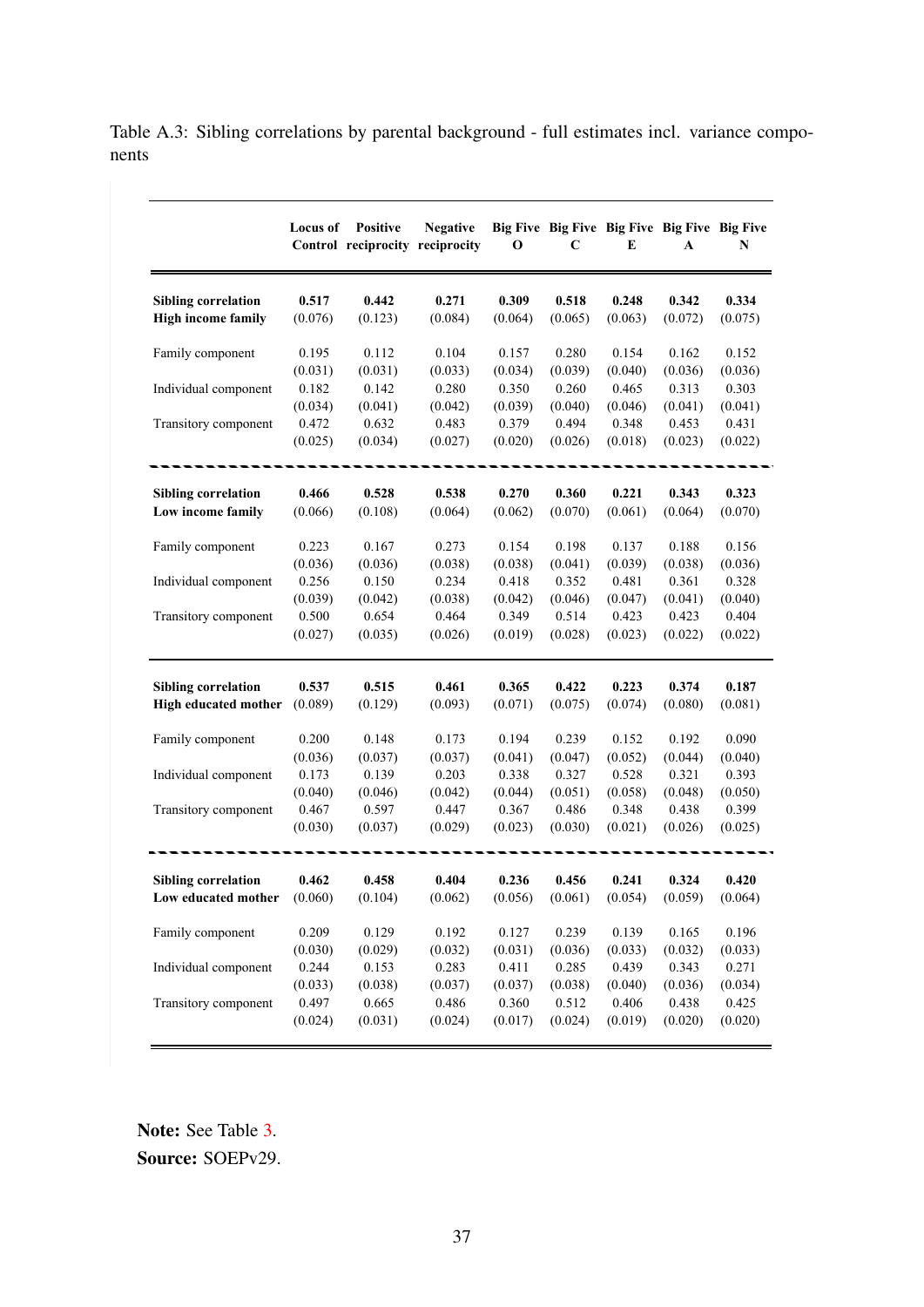|                          | Full             | Sample with       |                  | controling for   |                  |                                                                                               | percentage reduction |              |
|--------------------------|------------------|-------------------|------------------|------------------|------------------|-----------------------------------------------------------------------------------------------|----------------------|--------------|
|                          | sample<br>(1)    | par. char.<br>(2) | char.<br>(3)     | char.<br>(4)     | char.<br>(5)     | all maternal all paternal all parental all maternal all paternal all parental<br>char.<br>(6) | char.<br>(7)         | char.<br>(8) |
| Locus of Control         | 0.464<br>(0.042) | 0.495<br>(0.049)  | 0.386<br>(0.055) | 0.402<br>(0.054) | 0.354<br>(0.057) | 22%                                                                                           | 19%                  | 28%          |
| Positive reciprocity     | 0.434<br>(0.063) | 0.477<br>(0.081)  | 0.360<br>(0.092) | 0.408<br>(0.088) | 0.345<br>(0.095) | 24%                                                                                           | 14%                  | 28%          |
| Negative reciprocity     | 0.383<br>(0.044) | 0.434<br>(0.051)  | 0.325<br>(0.056) | 0.341<br>(0.055) | 0.287<br>(0.058) | 25%                                                                                           | 21%                  | 34%          |
| B5: Openness             | 0.293<br>(0.037) | 0.291<br>(0.044)  | 0.218<br>(0.045) | 0.227<br>(0.045) | 0.186<br>(0.046) | 25%                                                                                           | 22%                  | 36%          |
| B5: Conscientiousness    | 0.412<br>(0.041) | 0.447<br>(0.047)  | 0.397<br>(0.050) | 0.393<br>(0.050) | 0.370<br>(0.051) | 11%                                                                                           | 12%                  | 17%          |
| <b>B5</b> : Extraversion | 0.223<br>(0.037) | 0.232<br>(0.044)  | 0.199<br>(0.045) | 0.223<br>(0.044) | 0.202<br>(0.045) | 14%                                                                                           | 4%                   | 13%          |
| B5: Agreeableness        | 0.349<br>(0.041) | 0.337<br>(0.048)  | 0.292<br>(0.049) | 0.272<br>(0.050) | 0.262<br>(0.050) | 13%                                                                                           | 19%                  | 22%          |
| B5: Neuroticism          | 0.308<br>(0.043) | 0.329<br>(0.051)  | 0.305<br>(0.052) | 0.302<br>(0.052) | 0.295<br>(0.052) | 7%                                                                                            | 8%                   | 10%          |

Table A.4: Decomposition of sibling correlations in non-cognitive skills - by gender of parent

Note: Sibling correlations for non-cognitive skill measures are presented. The models are estimated via REML. Standard errors of the sibling correlations are calculated via the delta method. All estimations control for fixed age profiles (age and age squared), a gender dummy and interactions of the gender dummy and polynomials of age. All estimated correlations are significant at least at the 5 percent level. The sample size is 4,181 observations (2,778 individuals, 1,837 families) for the Big Five personality traits, 4,126 observations (2,866 individuals, 1,891 families) for locus of control, and 4,149 observations (2,877 individuals, 1,898 families) for reciprocity. A full list of parental characteristics can be found in Table [2.](#page-32-0)